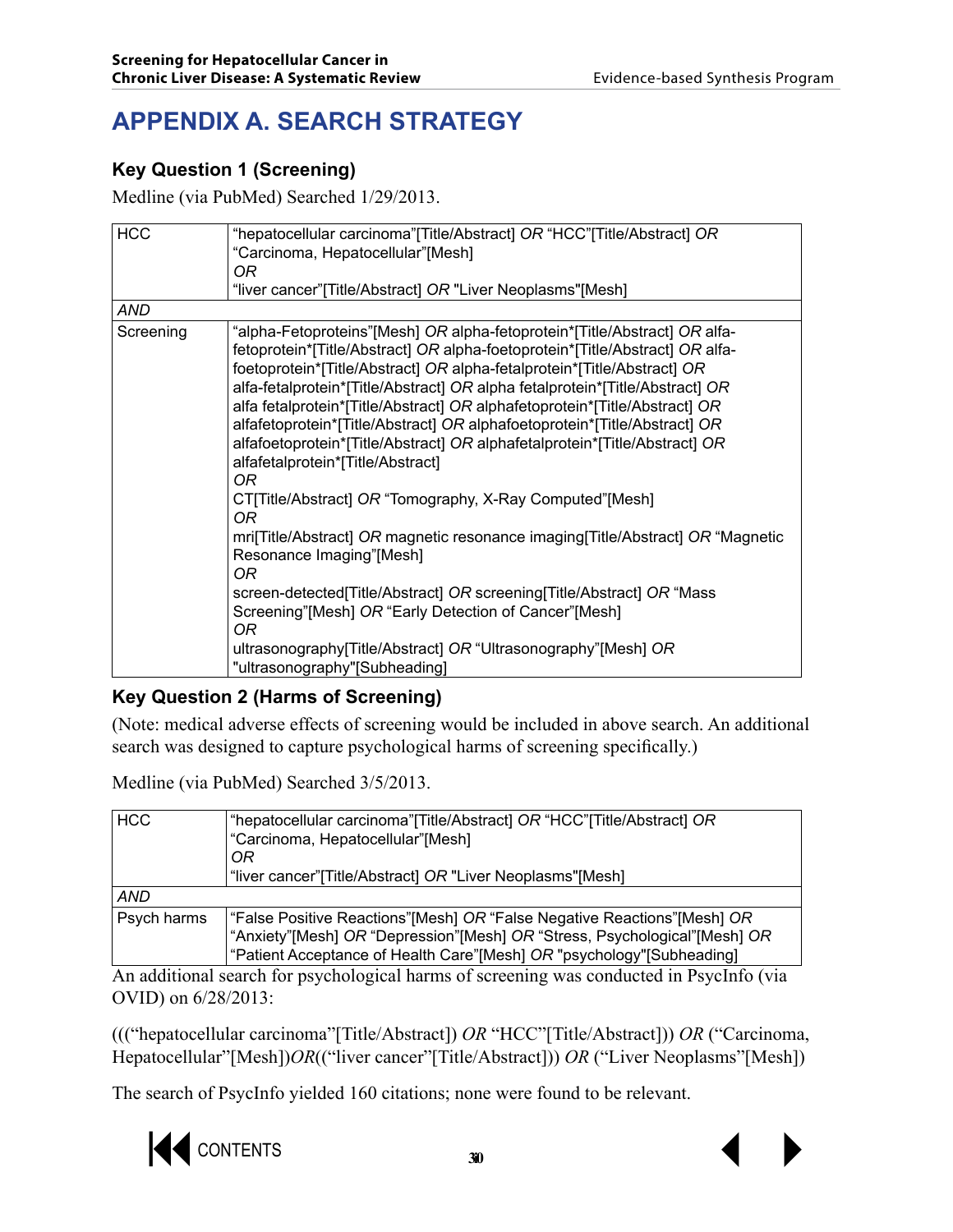### **Key Question 3 (Treatment)**

Medline (via PubMed) Searched 3/5/2013.

| <b>HCC</b> | "hepatocellular carcinoma"[Title/Abstract] OR "HCC"[Title/Abstract] OR<br>"Carcinoma, Hepatocellular"[Mesh]<br>OR.                   |
|------------|--------------------------------------------------------------------------------------------------------------------------------------|
|            | "liver cancer"[Title/Abstract] OR "Liver Neoplasms"[Mesh]                                                                            |
| AND        |                                                                                                                                      |
| Treatment  | ablation[Title/Abstract] OR "Ablation Techniques"[Mesh]<br>OR                                                                        |
|            | hepatectomy[Title/Abstract] OR resection[Title/Abstract] OR excision[Title/<br>Abstract] OR "Hepatectomy"[Mesh]<br>OR.               |
|            | Sorafenib[Title/Abstract] OR Nexavar[Title/Abstract] OR<br>"sorafenib"[Supplementary Concept]<br>OR                                  |
|            | transplant[Title/Abstract] OR transplantation[Title/Abstract] OR "Liver<br>Transplantation"[Mesh]<br>OR                              |
|            | treatments [Title/Abstract] OR treatment [Title/Abstract] OR "Therapeutics" [Mesh]<br>OR "therapy"[Subheading]                       |
| <b>AND</b> |                                                                                                                                      |
| Mortality  | mortality [Title/Abstract] OR survival [Title/Abstract] OR "Mortality" [Mesh] OR<br>"mortality"[Subheading] OR "Survival Rate"[Mesh] |

### **Additional searches:**

The searches developed for MEDLINE were adapted for the Cochrane Central Register of Controlled Trials and searched on 6/28/2013.

ClinicalTrials.gov was searched on 9/3/2013 with the term "Hepatocellular Carcinoma" and no limitations on study type, recruitment status, etc.

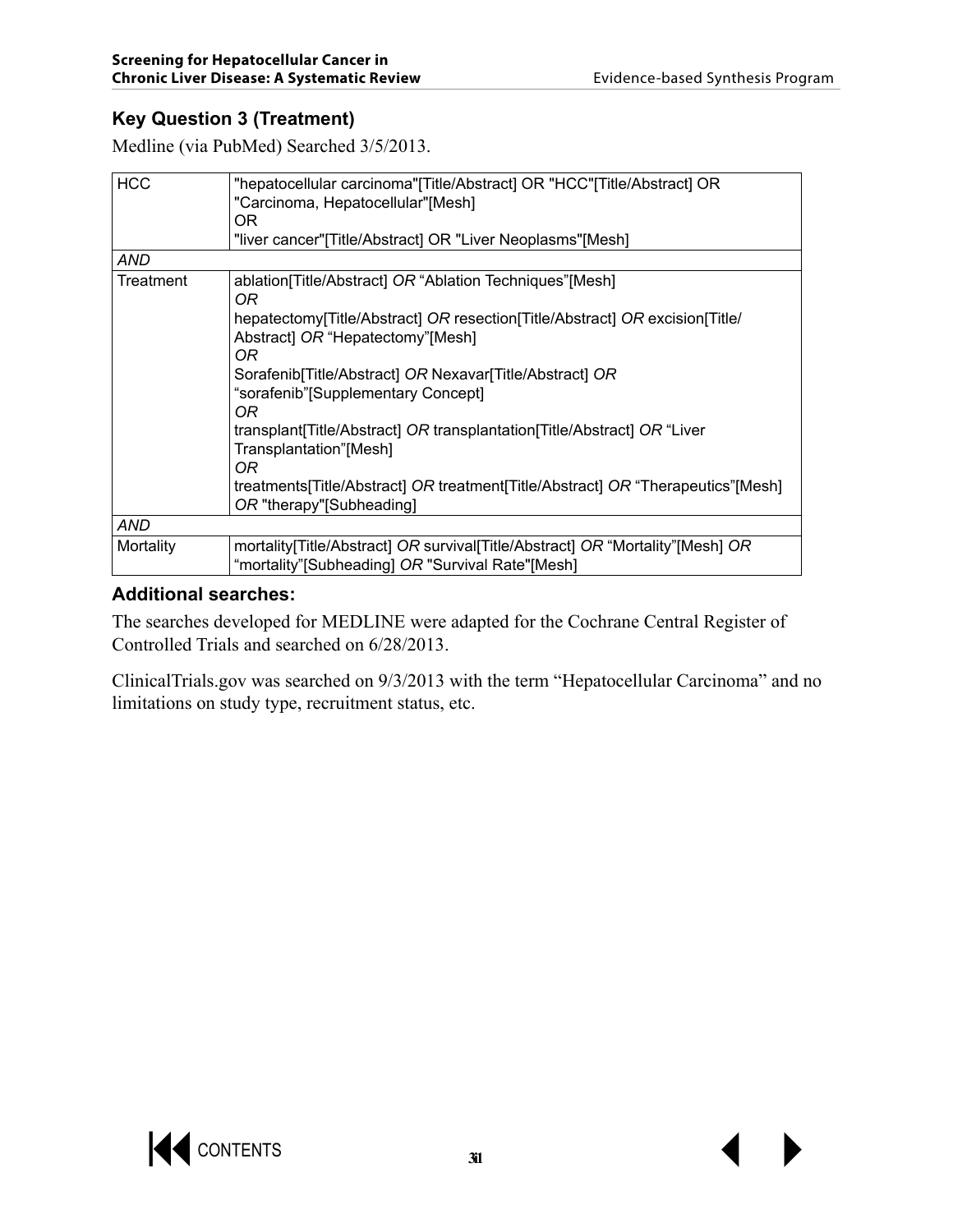## **APPENDIX B. FIGURES**



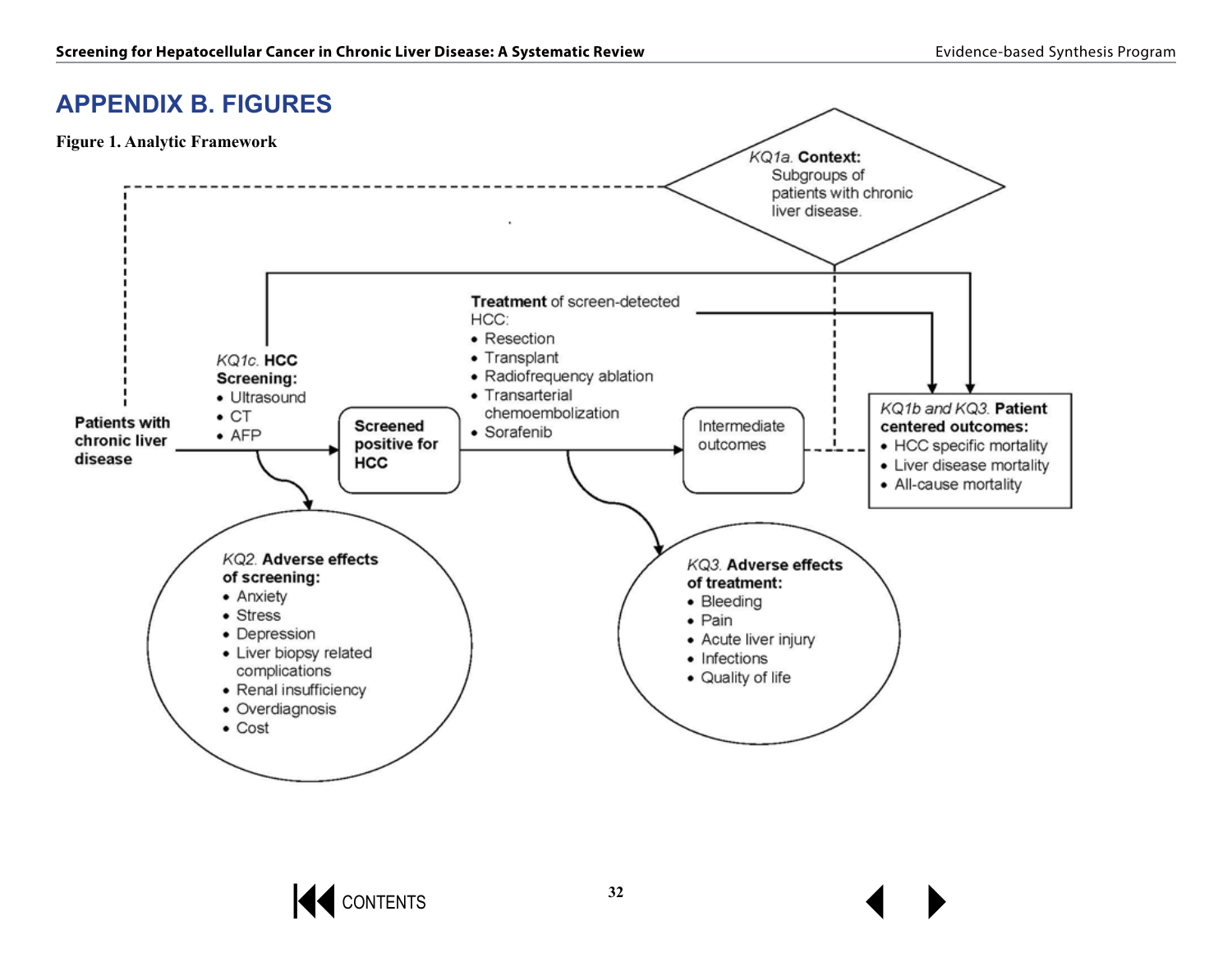#### **Figure 2. Literature flow diagram**



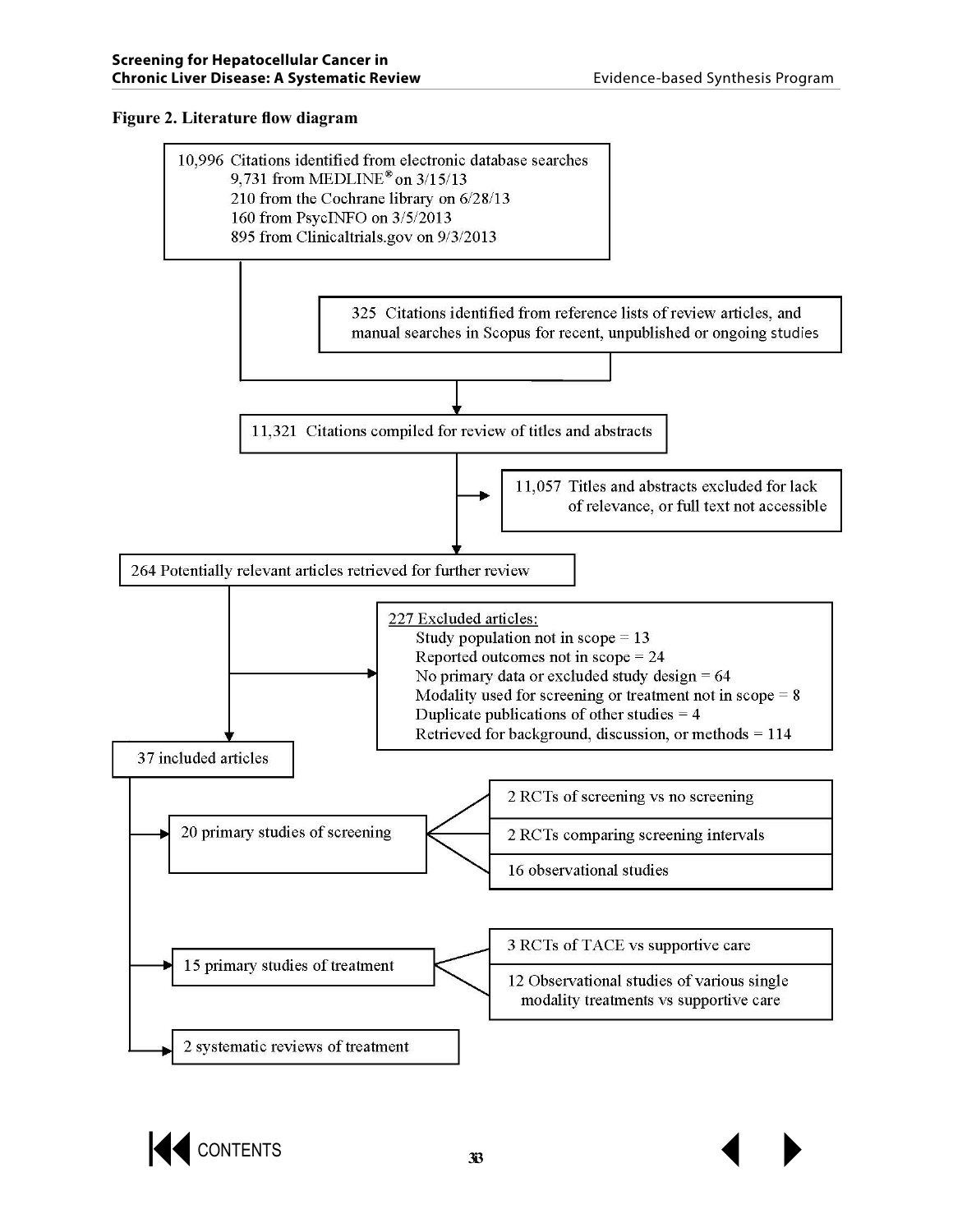

**Figure 3. Median survival in cohort studies of HCC patients diagnosed through screening programs compared with non-screening** 

 $*P < 0.05$ 

†P-value was not reported.

‡Screening group includes patients screened at both 0-6 and 7-24 month intervals before HCC diagnosis.

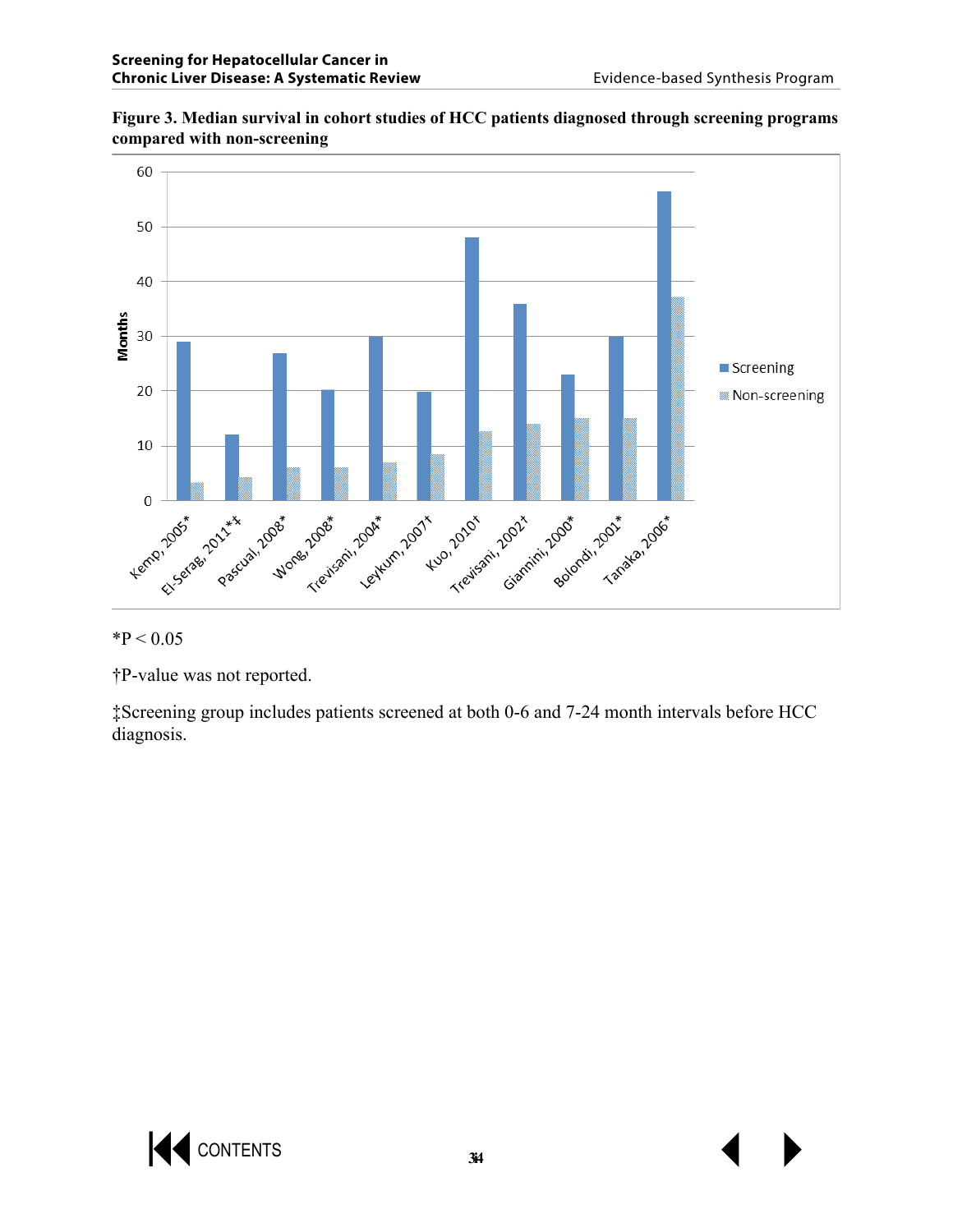# **APPENDIX C. INCLUSION/EXCLUSION CRITERIA**

| Code                       | <b>Definition</b>                                                                | <b>Exclusion criteria/notes</b>                                                                                                                          | Screening studies inclusion criteria                                                                                                                                                                                                                                                                                                                                                                                                                                                                                                                                                                            | Treatment studies inclusion criteria                                                                                                                                                                                                                                                                                                                                                                                                                                                                                                                                                                                                                                                                                                                                                                                                                                                                                                                                                                                                                         |
|----------------------------|----------------------------------------------------------------------------------|----------------------------------------------------------------------------------------------------------------------------------------------------------|-----------------------------------------------------------------------------------------------------------------------------------------------------------------------------------------------------------------------------------------------------------------------------------------------------------------------------------------------------------------------------------------------------------------------------------------------------------------------------------------------------------------------------------------------------------------------------------------------------------------|--------------------------------------------------------------------------------------------------------------------------------------------------------------------------------------------------------------------------------------------------------------------------------------------------------------------------------------------------------------------------------------------------------------------------------------------------------------------------------------------------------------------------------------------------------------------------------------------------------------------------------------------------------------------------------------------------------------------------------------------------------------------------------------------------------------------------------------------------------------------------------------------------------------------------------------------------------------------------------------------------------------------------------------------------------------|
| I-Screening<br>I-Treatment | Include - screening<br>Include - treatment                                       |                                                                                                                                                          | KQ1-Benefits of screening:<br>1a. In which subgroups of patients with chronic liver<br>disease have the effects of HCC screening on patient<br>survival been evaluated?<br>1b. What are the effects of HCC screening on disease-<br>specific and all-cause mortality in these patient<br>subgroups?<br>1c. Are there particular HCC screening modalities that<br>are more effective on patient survival than others?<br>KQ2-Harms of screening:<br>2. What are the harms of HCC screening among patients<br>with chronic liver disease?                                                                         | KQ3 - What are the benefits and harms of treating early stage<br>HCC?                                                                                                                                                                                                                                                                                                                                                                                                                                                                                                                                                                                                                                                                                                                                                                                                                                                                                                                                                                                        |
| I-SR                       | Include - systematic<br>review                                                   |                                                                                                                                                          | Systematic review or meta-analysis that addresses any of the key questions.<br>Code X9-SR for comparative effectiveness reviews of treatment modalities.                                                                                                                                                                                                                                                                                                                                                                                                                                                        |                                                                                                                                                                                                                                                                                                                                                                                                                                                                                                                                                                                                                                                                                                                                                                                                                                                                                                                                                                                                                                                              |
| X <sub>1</sub>             | Non-English<br>language                                                          | Most foreign language abstracts have<br>been filtered out, but can be retrieved<br>for further review as needed.                                         |                                                                                                                                                                                                                                                                                                                                                                                                                                                                                                                                                                                                                 |                                                                                                                                                                                                                                                                                                                                                                                                                                                                                                                                                                                                                                                                                                                                                                                                                                                                                                                                                                                                                                                              |
| <b>X2</b>                  | Not relevant to HCC                                                              |                                                                                                                                                          |                                                                                                                                                                                                                                                                                                                                                                                                                                                                                                                                                                                                                 |                                                                                                                                                                                                                                                                                                                                                                                                                                                                                                                                                                                                                                                                                                                                                                                                                                                                                                                                                                                                                                                              |
| X3                         | Study population<br>is not in scope for<br>either screening or<br>treatment KQs. | Exclude: Patients with prior, advanced,<br>or metastatic HCC;<br>in vitro studies.                                                                       | Adults with chronic active viral hepatitis, alcohol-related<br>liver disease, non-alcoholic steatohepatitis, non-alcoholic<br>fatty liver disease, hemochromatosis, primary biliary<br>cirrhosis, primary sclerosing cholangitis, autoimmune<br>hepatitis – all with or without cirrhosis.                                                                                                                                                                                                                                                                                                                      | Patients with early stage HCC, defined as patients with the<br>equivalent of BCLC Stage A (3 or fewer nodules, <3cm, or 1<br>nodule $<$ 5 cm).<br>Milan criteria = early stage HCC.<br>Include studies for which at least a portion of the population is<br>Stage A and B (these studies may be useful for addressing harms).                                                                                                                                                                                                                                                                                                                                                                                                                                                                                                                                                                                                                                                                                                                                |
| X <sub>4</sub>             | No primary data, or<br>study design not in<br>scope                              | Exclude: Non-systematic or narrative<br>reviews, opinions, case studies, case<br>series, quasi-experimental studies, or<br>other excluded study designs. | Include studies that compare screened patients with<br>unscreened patients, using any of the following study<br>designs:<br>• Observational studies, e.g., cohort or case-control<br>designs<br>• Controlled studies, e.g., RCT, controlled clinical trial,<br>controlled before/after designs.<br>Also include: active-controlled/head-to-head trials and<br>observational studies that compare screening modalities<br>or screening intervals.<br>For cost studies: include primary data collected in U.S.<br>settings. Exclude modeling and simulation studies, and<br>primary studies in non-U.S. settings. | Included study designs:<br>• Randomized, placebo-controlled trials comparing a single<br>treatment or combination of included treatment modalities<br>vs no active treatment/placebo/active screening without<br>treatment (analogous to watchful waiting);<br>Observational studies of a single or combination treatment<br>modality that:<br>- include a comparison group of untreated HCC patients, and<br>- have a sample size $\geq 100$ patients (treated plus untreated)<br>- adjust for potential confounders. Studies that do not<br>examine the effects of potential confounders (age, sex,<br>baseline liver disease) are excluded.<br>Specific exclusions for treatment studies:<br>Code X9 for head-to-head/active-controlled treatment trials;<br>X9-SR for comparative effectiveness reviews; add combo (e.g.<br>X9-combo) to indicate multiple treatment modalities.<br>Use code X10 for observational studies include an untreated<br>comparison group, and contain data on harms of treatment but<br>sample size is <100 treated patients. |



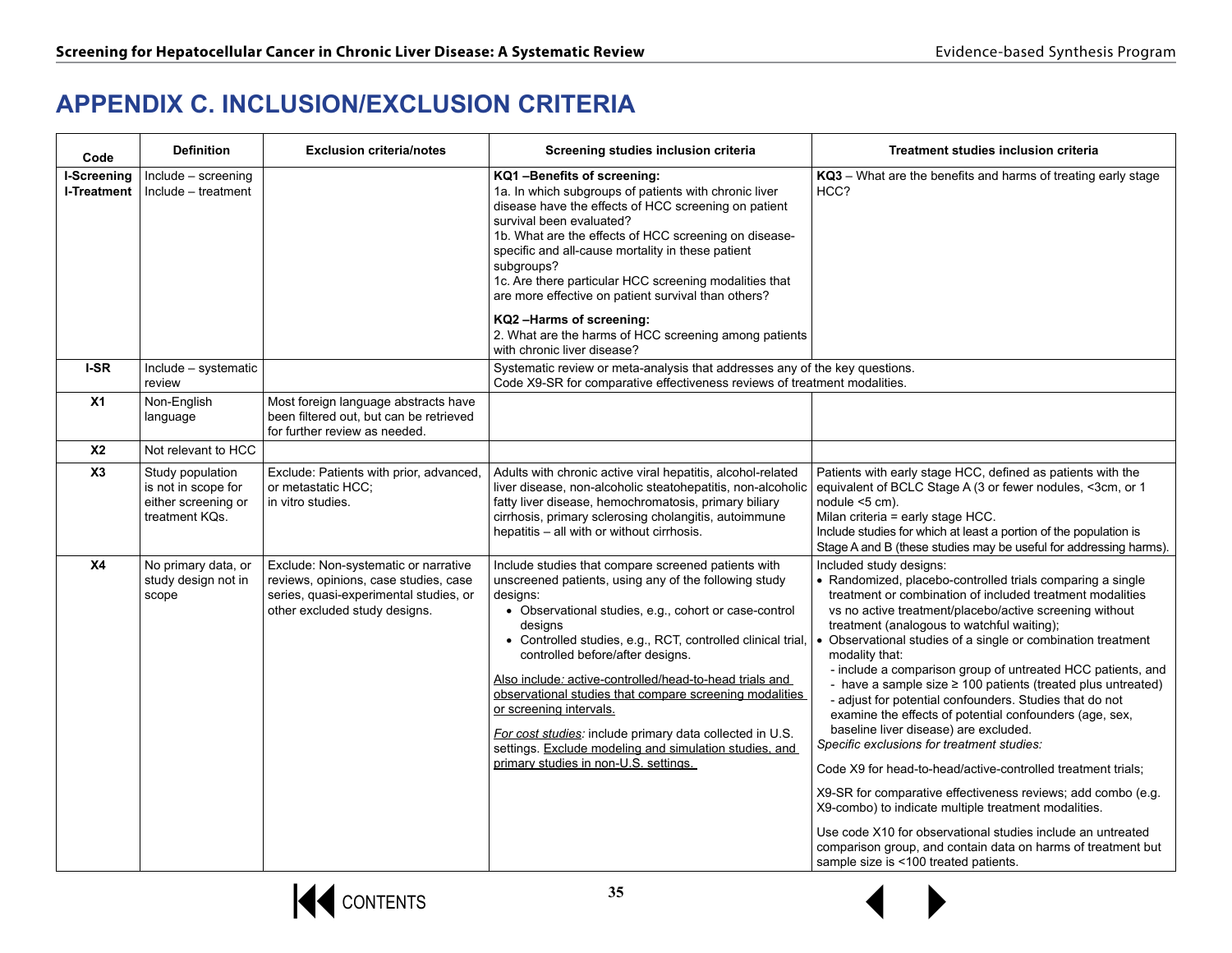| Code       | <b>Definition</b>                                                 | <b>Exclusion criteria/notes</b>                                                                                                                                                                                                                                                                          | Screening studies inclusion criteria                                                                                                                                                                                                                                                                                                                                                                            | <b>Treatment studies inclusion criteria</b>                                                                                                                                                                  |
|------------|-------------------------------------------------------------------|----------------------------------------------------------------------------------------------------------------------------------------------------------------------------------------------------------------------------------------------------------------------------------------------------------|-----------------------------------------------------------------------------------------------------------------------------------------------------------------------------------------------------------------------------------------------------------------------------------------------------------------------------------------------------------------------------------------------------------------|--------------------------------------------------------------------------------------------------------------------------------------------------------------------------------------------------------------|
| X5         | Modality used<br>for screening or<br>treatment is not in<br>scope | <b>Excluded screening modalities:</b><br>Biomarkers, thrombocytopenia, DNA/<br>RNA analyses.<br>Excluded treatment modalities:<br>Exclude percutaneous alcohol<br>injection (no longer in use, and not in<br>2010 guidelines). Specify excluded<br>treatments as they occur in the<br>screening process. | Ultrasound, CT, MRI, and/or alpha-fetal protein<br>screening for primary HCC.                                                                                                                                                                                                                                                                                                                                   | Early stage/curative treatments include resection, transplant,<br>radiofrequency ablation, transarterial chemoembolization, and<br>sorafenib.                                                                |
| <b>X6</b>  | None of the reported<br>outcomes are in<br>scope                  | Exclude studies that do not report any<br>of the outcomes of interest.<br>Exclude diagnostic accuracy studies.                                                                                                                                                                                           | Benefits:<br>• Mortality due to HCC, liver disease, or all causes<br>Harms:<br>· Psychological effects (eg, anxiety, stress,<br>depression, labeling)<br>· Liver biopsy-related complications (eg, bleeding,<br>infection)<br>• Renal insufficiency<br>· Overdiagnosis (ie, identifying cancers that would<br>not have caused disease undetected)<br>Cost - include primary data collected in U.S.<br>settings. | Benefits:<br>• Mortality<br>• Quality of life<br>Harms:<br>• Hospitalizations<br>• Bleeding<br>$\bullet$ Pain<br>• Acute liver injury<br>• Infections<br>• Quality of life<br>• Reports of any adverse event |
| X7         | Other reason:<br>specify                                          | Add comments or keywords as<br>needed.                                                                                                                                                                                                                                                                   |                                                                                                                                                                                                                                                                                                                                                                                                                 |                                                                                                                                                                                                              |
| X9         |                                                                   | Exclude head-to-head/active-controlled<br>treatment trials.<br>Code X9-SR for systematic reviews/<br>meta-analyses on comparative<br>effectiveness.<br>X9-combo, where applicable.                                                                                                                       |                                                                                                                                                                                                                                                                                                                                                                                                                 |                                                                                                                                                                                                              |
| <b>X10</b> |                                                                   | Exclude relevant observational studies<br>on treatments with sample size <100<br>treated patients (we may pull these<br>later if low yield of studies with n≥100).                                                                                                                                       |                                                                                                                                                                                                                                                                                                                                                                                                                 |                                                                                                                                                                                                              |
| <b>X11</b> | Duplicate<br>publication                                          | Exclude older publications or<br>conference proceedings that have<br>been subsequently published as full-<br>text articles                                                                                                                                                                               |                                                                                                                                                                                                                                                                                                                                                                                                                 |                                                                                                                                                                                                              |
|            |                                                                   |                                                                                                                                                                                                                                                                                                          | Note: Excluded articles should each receive a single X code, according to the order listed. Articles coded for background ('B') should also receive an X code.                                                                                                                                                                                                                                                  |                                                                                                                                                                                                              |
| в          | Background                                                        | Add 'B' any of the above X codes<br>(e.g., 'X6-B') if the article contains<br>information that may be useful for the<br>introduction, discussion, limitations,<br>future research, or other contextual<br>purposes. Add comments or keywords<br>as needed.                                               |                                                                                                                                                                                                                                                                                                                                                                                                                 |                                                                                                                                                                                                              |

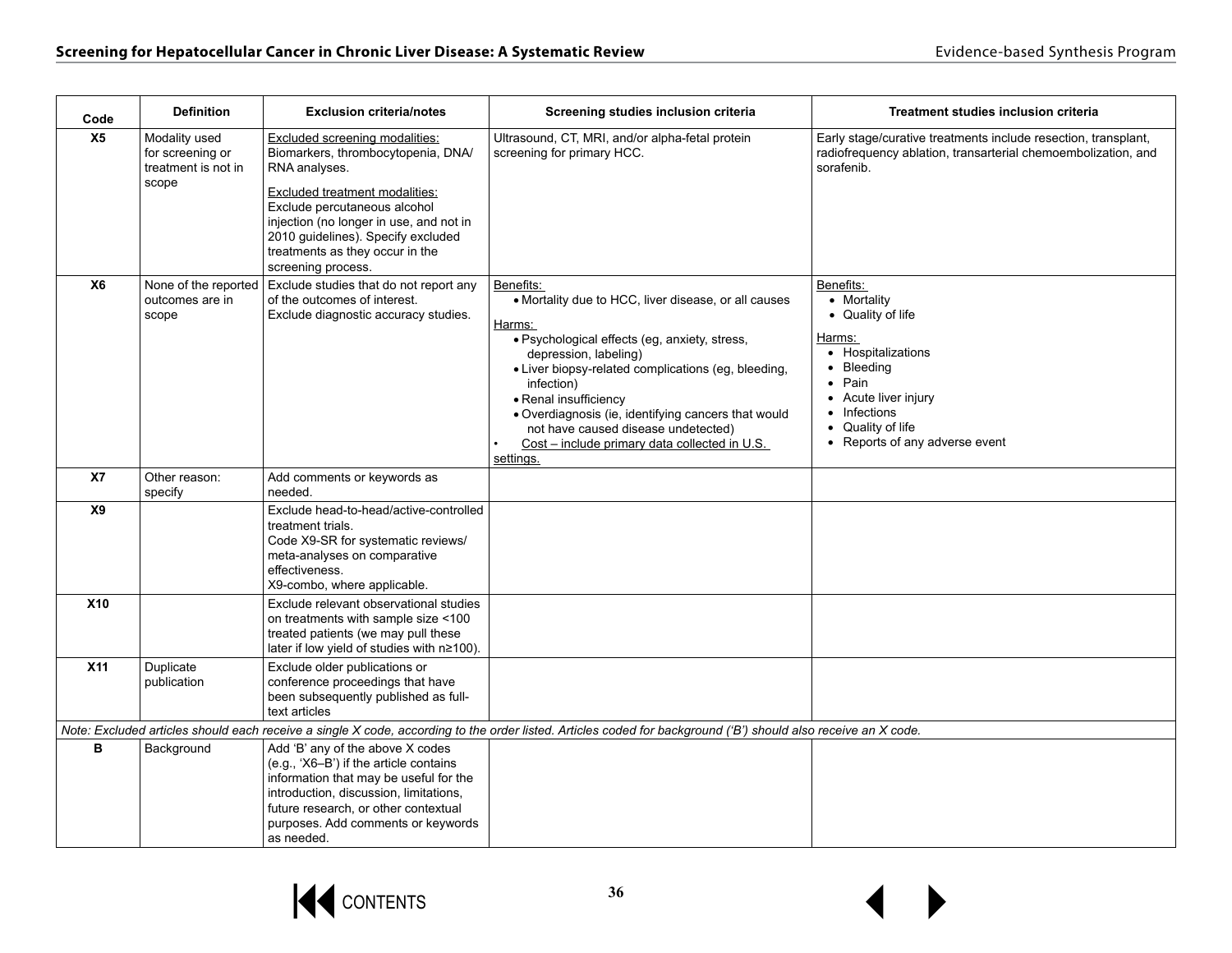## **APPENDIX D. TABLES**

|  | Table 1. Randomized trials of hepatocellular carcinoma screening in patients with chronic liver disease |  |  |
|--|---------------------------------------------------------------------------------------------------------|--|--|
|  |                                                                                                         |  |  |

| Author, Year,<br>Setting<br>Years of<br>enrollment                                              | Screening<br>modality,<br>frequency<br>(months) | N, screening vs no<br>screening | Demographics:<br>mean age; % male;<br>race                                                       | Etiology, %                                                                                                       | Liver<br>disease<br>severity, % | Stage at<br>Diagnosis, %                                                                        | Treatment received, %                                                                                      | Mortality, screening vs<br>no screening, or interval<br>comparison                                                                                             |
|-------------------------------------------------------------------------------------------------|-------------------------------------------------|---------------------------------|--------------------------------------------------------------------------------------------------|-------------------------------------------------------------------------------------------------------------------|---------------------------------|-------------------------------------------------------------------------------------------------|------------------------------------------------------------------------------------------------------------|----------------------------------------------------------------------------------------------------------------------------------------------------------------|
| Chen, 2003 <sup>29</sup><br>Asia: China<br>(Qidong county,<br>Jiangsu<br>Province)<br>1989-1995 | AFP+ALT, 6 vs<br>None                           | 3712 vs 1869                    | age: 41.0 vs 41.3                                                                                | <b>HBV: 100</b>                                                                                                   | <b>NR</b>                       | * $1:29.6$ vs 6.0<br>II: 50.6 vs 53.0<br>III: 19.8 vs 41.0                                      | <b>NR</b>                                                                                                  | All-cause mortality rate<br>(per 100,000):<br>1.842 person-yr vs<br>1.788 person-yr<br>HCC mortality rate: 1.138<br>person-yr vs 1.113 person-<br>$yr, p=0.86$ |
| Zhang, 2004 <sup>28</sup><br>Asia: China<br>(Shanghai)<br>1993-1995                             | AFP+US, 6 vs<br>None                            | 9757 vs 9443                    | age: 42 vs 41<br>male: 62.6 vs 63.3                                                              | HBsAg+: 64.8 vs 63.8<br>HBsAg+ and history<br>of hepatitis: 26.8 vs<br>28.0                                       | N <sub>R</sub>                  | $1:60.5$ vs 0<br>II:13.9 vs 37.3<br>III: 25.6 vs 62.7<br>p<0.01                                 | Resection: 46.5 vs 7.5<br>TACE or PEI: 32.6 vs<br>41.8<br>Conservative treatment:<br>20.9 vs 50.7          | HCC mortality (per<br>100,000): 83.2 vs 131.5,<br>RR 0.63 (95% CI 0.41-<br>$0.98$ ), $p<0.01$ ; NR;<br><b>NR</b>                                               |
| Trinchet 2011 <sup>31</sup><br>Europe: France<br>2000-2006                                      | US, 3 vs US, 6                                  | 640 vs 638                      | age: 54 vs 55<br>male: 69.5 vs 68.7                                                              | HBV: 12.8 vs 12.2<br>HCV: 44.7 vs 43.6<br>EtOH: 39.4 vs 39<br>hemochromatosis: 0.8<br>vs 2.3<br>other: 2.3 vs 2.6 | Child A or B:<br>100            | Milan: 79.2 vs 71.4                                                                             | OLT: 18.9 vs 4.3<br>resection:<br>5.7 vs 9.7<br>percutaneous ablation:<br>37.7 vs 44.3<br>TACE: 17 vs 12.3 | **24mo survival: 95.8 vs<br>93.5:<br>60mo survival: 84.9 vs<br>85.8<br>Total mortality: 11.3 vs<br>$12.1$ , $p=0.38$                                           |
| Wang, 2013<br>Asia: Taiwan<br>2006-2010                                                         | US, 4 vs US, 12                                 | 387 vs 357                      | Group A: 4mo Group<br>B: 12mo<br>age: 63.8 vs 66.6,<br>p<0.001<br>male: 47.8 vs 51.8<br>race: NR | HBV: 30 vs 25.2<br>HCV: 63 vs 67.2<br>HBV+HCV:<br>7 vs 7.6                                                        | N <sub>R</sub>                  | BCLC:<br>Very-early: 37.5<br>vs 6.7<br>Early: 54.2 vs 66.6<br>Others: 8.3 vs 26.7<br>$, p=0.02$ | Curative treatment<br>(surgical resection or<br>RFA):<br>54.2 vs 20, p=0.05                                | 1 vs 2 vs 4yr cumulative<br>survival:<br>Group A: 95.8 vs 78.8 vs<br>57.4<br>Group B: 80 vs 64 vs 56,<br>p=0.399;<br><b>NR</b>                                 |

\*China Liver Disease Study Group classification. I-subclinical or early stage (no signs/sx, tumor usually <5 cm). II-moderate stage, intermediate between I and III. III-late stage (obvious cachexia, jaundice, ascites, or distant metastases) Confounders adjusted for in analysis: \*\*EtOH, HCV, age, platelet count, bilirubin, AST, ALT, alk phos, GGT, albumin, PT and AFP.

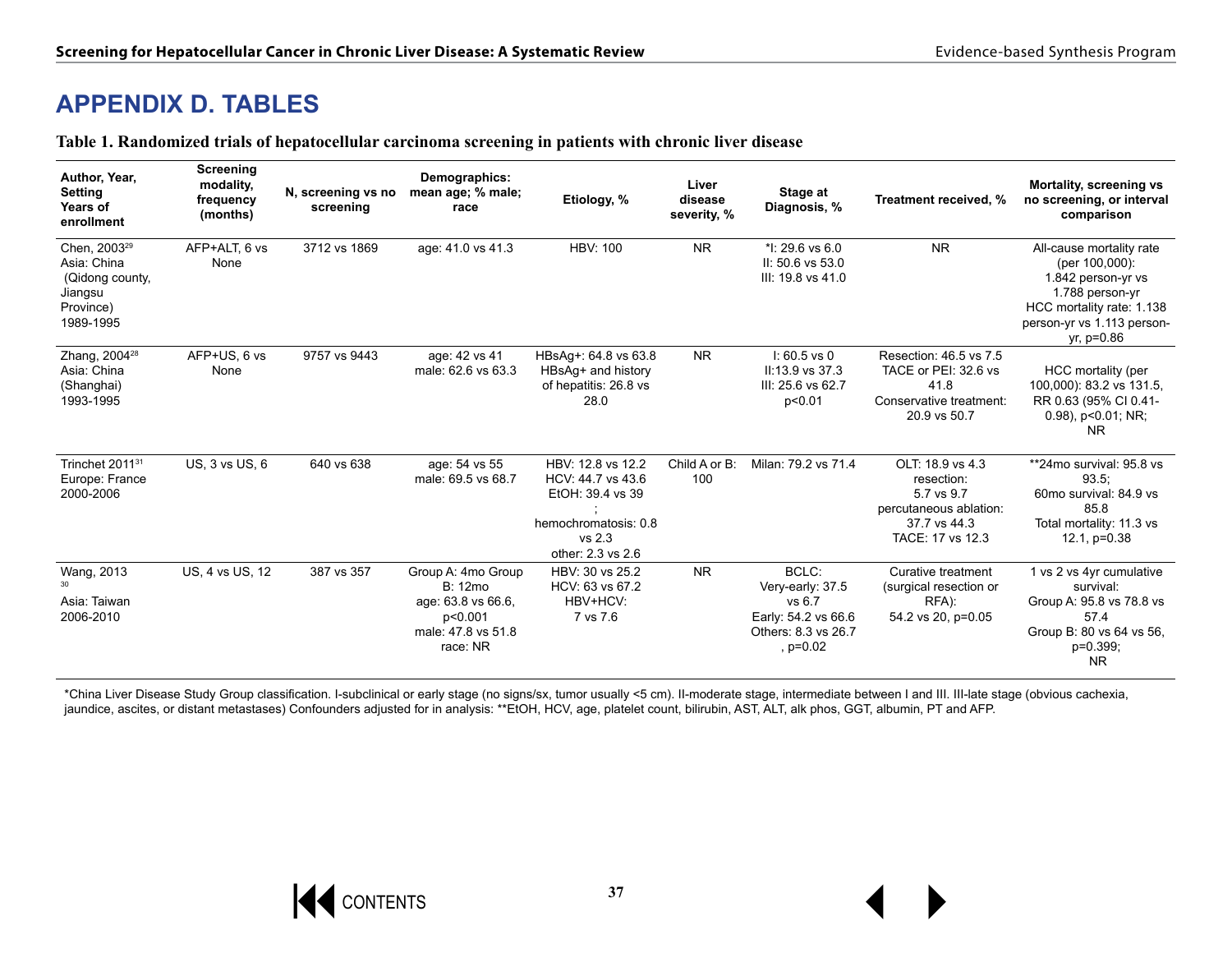| Author, Year,<br><b>Setting</b><br>Years of<br>enrollment                           | Sequence generation | <b>Allocation</b><br>concealment | <b>Blinding (patients,</b><br>personnel, outcome<br>assessors)                                                                                                              | Incomplete outcome<br>data                                                                                                                                                          | Selective outcome<br>reporting                                                                                                                      | Other sources of bias                                                                                                                                                                                                                                    | Overall risk of<br>bias |
|-------------------------------------------------------------------------------------|---------------------|----------------------------------|-----------------------------------------------------------------------------------------------------------------------------------------------------------------------------|-------------------------------------------------------------------------------------------------------------------------------------------------------------------------------------|-----------------------------------------------------------------------------------------------------------------------------------------------------|----------------------------------------------------------------------------------------------------------------------------------------------------------------------------------------------------------------------------------------------------------|-------------------------|
| Chen, 2003 <sup>29</sup><br>Asia: China<br>(Qidong county,<br>Jiangsu<br>Province)  | Unclear: NR         | Unclear: NR                      | Yes - personnel<br>staging cancers,<br>Probably no - all<br>others                                                                                                          | Mortality data likely<br>available for everyone.<br>Mean duration f/u<br>similar in both groups                                                                                     | Low                                                                                                                                                 | Low: Baseline<br>characteristics similar,<br>but only age, ALT and<br>AFP levels reported.                                                                                                                                                               | Unclear                 |
| <b>RCT</b><br>1989-1995                                                             |                     |                                  | Low for mortality<br>outcome                                                                                                                                                | Low                                                                                                                                                                                 |                                                                                                                                                     |                                                                                                                                                                                                                                                          |                         |
| Zhang, 2004 <sup>28</sup><br>Asia: China<br>(Shanghai)<br><b>RCT</b><br>1993-1995   | Unclear: NR         | Unclear: NR                      | Unclear: NR                                                                                                                                                                 | High<br>Unclear for what<br>proportion survival data<br>were available.                                                                                                             | High<br>Vital status<br>data reportedly<br>available, but all-<br>cause mortality not                                                               | High<br>Sparse baseline data<br>available to compare<br>both groups.                                                                                                                                                                                     | High                    |
|                                                                                     |                     |                                  |                                                                                                                                                                             |                                                                                                                                                                                     | reported.                                                                                                                                           | No statistical analysis<br>done to account for<br>effects of clustering.                                                                                                                                                                                 |                         |
| Trinchet 201131<br>Europe: France<br><b>RCT</b> screening<br>intervals<br>2000-2006 | Low                 | Low                              | Low (no mention of<br>blinding, but low risk<br>of bias for mortality<br>outcomes)                                                                                          | Low                                                                                                                                                                                 | Low, intention-to-<br>screen analysis                                                                                                               | Low - groups similar at<br>baseline                                                                                                                                                                                                                      | Low                     |
| Wang, 2013<br>30<br>Asia: Taiwan<br><b>RCT</b> screening<br>intervals<br>2006-2010  | Low                 | Low                              | Unclear, probably<br>no blinding. Patient<br>survival followed by<br>public health nurses<br>for all patients, so<br>probably low risk<br>of bias for mortality<br>outcome. | Unclear: NR<br>Unclear how many<br>patients were lost to<br>follow-up and there<br>was no mention of<br>death registry to<br>ensure complete<br>follow-up of mortality<br>outcomes. | High: ITT analysis<br>probably done,<br>but not specifically<br>mentioned.<br>Clustered trial<br>and no mention<br>of adjustment for<br>clustering. | Low<br>Groups comparable<br>at baseline, other<br>than higher age and<br>bilirubin in control group<br>(though similar on other<br>liver disease severity<br>markers). Demographic<br>characteristics among<br>those with HCC similar in<br>both groups. | Unclear                 |

#### **Table 2. Assessment of study methods for potential sources of bias in randomized trials of hepatocellular carcinoma screening**

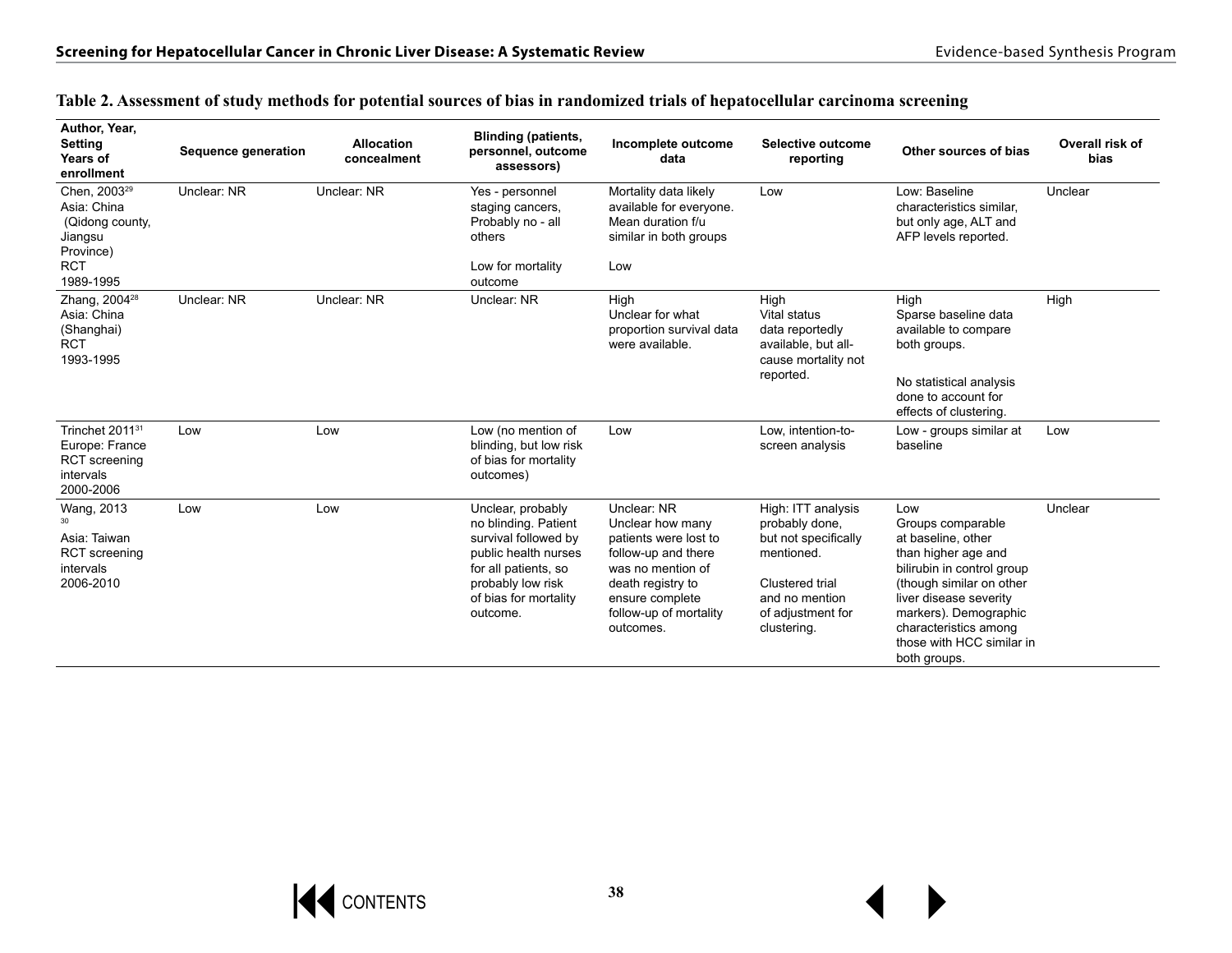| Author, Year,<br>Setting,<br>Years of<br>enrollment                                                                  | Screening<br>modality,<br>frequency<br>(months);<br>N screening vs<br>no screening | Demographics<br>(age; % male;<br>race)<br>Etiology, %                                               | Etiology, %                                                                                              | Liver disease<br>severity, %                                         | Stage at<br>Diagnosis, %                                                                      | Treatment received,<br>%                                                                                                                   | Observed mortality,<br>screening vs no screening                                                                                                                                                         | <b>Adjusted mortality,</b><br>screening vs no<br>screening                                                                                                                            |
|----------------------------------------------------------------------------------------------------------------------|------------------------------------------------------------------------------------|-----------------------------------------------------------------------------------------------------|----------------------------------------------------------------------------------------------------------|----------------------------------------------------------------------|-----------------------------------------------------------------------------------------------|--------------------------------------------------------------------------------------------------------------------------------------------|----------------------------------------------------------------------------------------------------------------------------------------------------------------------------------------------------------|---------------------------------------------------------------------------------------------------------------------------------------------------------------------------------------|
| Bolondi, 2001 <sup>32</sup><br>Europe: Italy<br>1989-1991                                                            | US+AFP, 6<br>313 vs 104                                                            | age:<br>61.8 vs 63.8<br>male:<br>70.5 vs 67.3                                                       | screening group<br>only:<br>HBV: 17.6<br>HCV: 64.2<br>Alcohol: 25.2<br>Primary biliary<br>cirrhosis: 3.2 | Child-Pugh:<br>A: 41.0 vs 38.5<br>B: 47.5 vs 49.0<br>C: 11.5 vs 12.5 | Unifocal HCC:<br>80 vs 53,<br>p<0.001<br>Diffuse/<br>infiltrative HCC:<br>10 vs 29,<br>p<0.01 | Resection: 9 vs 8<br>OLT: 26 vs 13,<br>p<0.01<br>PEI: 24 vs 23<br>TACE+PEI: 10 vs 10<br>TACE: 31 vs 46,<br>p<0.05                          | Median survival (m)<br>30 vs 15 (p<0.02)<br>Survival (%) at<br>3yr: 45 vs 31.7                                                                                                                           | $\star$                                                                                                                                                                               |
| Chen, 200233<br>Asia: Taiwan<br>1991-1998                                                                            | US, 3-12<br>4385 vs 458                                                            | age $\geq$ 50:<br>45.0 vs 43.3<br>male:<br>78.7 vs 59.8                                             | HBV: 65.9 vs 67.0<br>HCV: 18.2 vs 14.9 had cirrhosis                                                     | NR, but only 7                                                       | <b>NR</b>                                                                                     | NR.                                                                                                                                        | Unadjusted HR<br>0.76 (95% CI 0.38-1.52)                                                                                                                                                                 | Adjusted <sup>a</sup> HR<br>0.59 (95% CI 0.29-1.20)                                                                                                                                   |
| Davila, 2007 <sup>34</sup><br>U.S - 3 VAMCs<br>(Houston,<br><b>Tennessee</b><br>Valley, Kansas<br>City)<br>1998-2003 | AFP, US, or CT,<br>within 36mo of<br>HCC diagnosis<br>44 vs 113                    | age <65:<br>77.3 vs 55.8<br>$(p=0.01)$<br>age $\geq 65$ :<br>22.7 vs 44.3<br>white:<br>68.1 vs 55.8 | HBV: 6.8 vs 8.0<br>HCV: 72.7 vs 47.8<br>ETOH: 40.9 vs<br>14.2                                            | Child-Pugh:<br>A: 15.9 vs 26.5<br>B: 52.3 vs 35.4<br>C: 31.8 vs 38.1 | One mass: 52.3<br>vs 38.1<br>2-3 masses:<br>22.7 vs 27.4<br>>3 masses:<br>18.2 vs 22.1        | treatment n=54:<br>Resection: 18.5<br>RFA: 11.1<br>PEI: 1.9<br>TACE: 35.2<br>chemotherapy: 31.5                                            | Survival (%) at<br>1yr: 39 vs 31<br>3yr: 30 vs 21<br>$(p=0.07)$                                                                                                                                          | $\star$                                                                                                                                                                               |
| El-Serag,<br>201135<br>U.S. (national<br>VA HCV<br>registry)<br>1998-2007                                            | US and/or AFP.<br>within 24mo of<br>HCC diagnosis<br>1148 vs 332                   | age: 58.1<br>male: 99.3<br>white: 55.6                                                              | <b>HCV:100</b>                                                                                           | NR (but<br>measured)                                                 | ${\sf NR}$                                                                                    | NR.                                                                                                                                        | Unadjusted HR (95% CI) from date of<br>HCC diagnosis, by timeframe screened<br>during 24m prior to HCC diagnosis:<br>7-24m: 0.84 (0.69-1.01)<br>0-6m: 0.80 (0.68-0.94)<br>Both periods: 0.71 (0.62-0.82) | Adjusted <sup>b</sup> HR (95% CI)<br>by timeframe screened<br>during 24m prior to HCC<br>diagnosis:<br>7-24m: 0.93 (0.77-1.13)<br>0-6m: 0.93 (0.79-1.09)<br>Both periods: 0.84 (0.72- |
|                                                                                                                      |                                                                                    |                                                                                                     |                                                                                                          |                                                                      |                                                                                               |                                                                                                                                            | Median survival (days) from date of<br>HCC diagnosis among pts screened<br>in both periods vs neither: 368 vs 130<br>(p<0.01)                                                                            | 0.98)<br>Adjusted HR corrected<br>for lead time, assuming                                                                                                                             |
|                                                                                                                      |                                                                                    |                                                                                                     |                                                                                                          |                                                                      |                                                                                               |                                                                                                                                            | Unadjusted HR (95% CI) from date of<br>HCV diagnosis:<br>7-24m: 0.86 (0.72-1.04)<br>0-6m: 0.90 (0.77-1.06)<br>Both periods: 0.82 (0.72-0.95)                                                             | HCC sojourn time of 140<br>days:<br>7-24m: 1.04 (0.87-1.26)<br>$0.6m: 1.00 (0.85-1.17)$<br>Both periods: 0.88 (0.76-<br>1.02)                                                         |
|                                                                                                                      |                                                                                    |                                                                                                     |                                                                                                          |                                                                      |                                                                                               |                                                                                                                                            | Median survival (days) from date of HCV<br>diagnosis among pts screened in both<br>periods vs neither: 1951 vs 1782                                                                                      |                                                                                                                                                                                       |
| Giannini,<br>200036<br>Europe: Italy<br>1993-1998                                                                    | AFP+US, 6<br>34 vs 27                                                              | age: 67 vs 68                                                                                       | <b>HCV: 100</b>                                                                                          | Mean Child-<br>Pugh:<br>6 vs 8                                       | vs 51.9<br>>2 masses:<br>41.2 vs 48.5                                                         | One mass: 58.8 Resection: 11.8 vs 7.4 Median survival (m)<br>OLT: 2.9 vs 0<br>PEI: 52.9 vs 33.3<br>TACE: 29.4 vs 25.9<br>None: 2.9 vs 33.3 | 23 vs 15 (p=0.03)                                                                                                                                                                                        | Adjusted <sup>c</sup> HR<br>0.38 (95% CI 0.17-0.87)                                                                                                                                   |

#### **Table 3. Cohort studies of screening for hepatocellular carcinoma in patients with chronic liver disease**



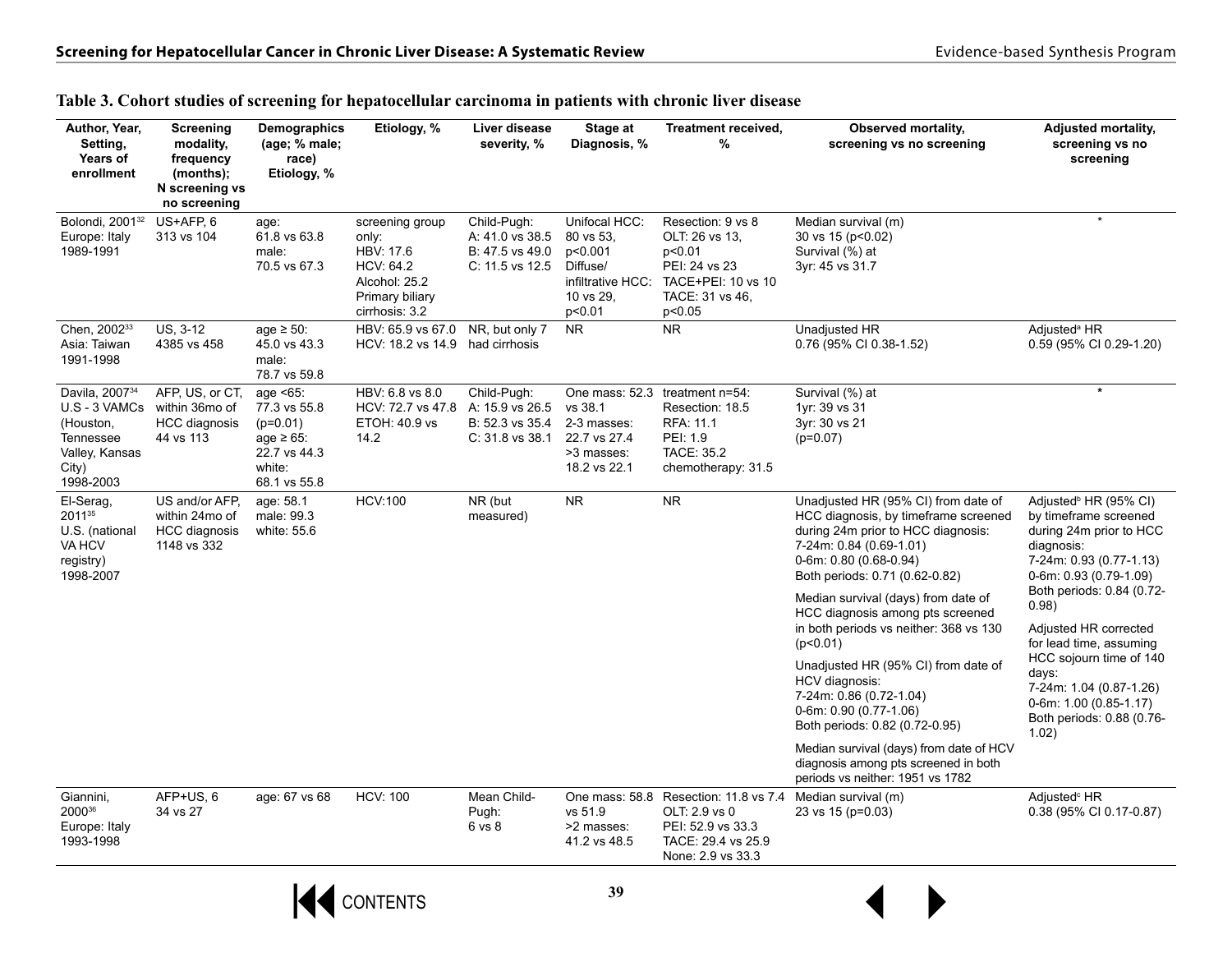| Author, Year,<br>Setting,<br>Years of<br>enrollment                                             | <b>Screening</b><br>modality,<br>frequency<br>(months);<br>N screening vs<br>no screening | Demographics<br>(age; % male;<br>race)<br>Etiology, %            | Etiology, %                                                                                | Liver disease<br>severity, %                                                        | Stage at<br>Diagnosis, %                                                                                                                           | Treatment received,<br>%                                                                                                                                                   | Observed mortality,<br>screening vs no screening                                                                                  | <b>Adjusted mortality,</b><br>screening vs no<br>screening                                                                                                                                                                                                                                                                          |
|-------------------------------------------------------------------------------------------------|-------------------------------------------------------------------------------------------|------------------------------------------------------------------|--------------------------------------------------------------------------------------------|-------------------------------------------------------------------------------------|----------------------------------------------------------------------------------------------------------------------------------------------------|----------------------------------------------------------------------------------------------------------------------------------------------------------------------------|-----------------------------------------------------------------------------------------------------------------------------------|-------------------------------------------------------------------------------------------------------------------------------------------------------------------------------------------------------------------------------------------------------------------------------------------------------------------------------------|
| Kemp, 200537<br>Hospital,<br>Victoria,<br>Australia<br>1994-2002                                | US, 6-12<br>$+$ AFP, $6$<br>41 vs 55                                                      | age: 65 vs 68<br>male:<br>88.0 vs 78.2<br>Asian:<br>14.6 vs 16.7 | HBV: 26.8 vs 12.9<br>HCV: 39.0 vs 29.6<br>Alcohol use: 43.9<br>vs 37.0                     | Child-Pugh:<br>A: 63 vs 42<br>B: 27 vs 33<br>$C: 10$ vs 25                          | <b>TNM</b><br>I/II: 61.1 vs<br>21.7<br>III/IV: 38.9 vs<br>78.3, p<0.001                                                                            | Resection: 11.8 vs 6.8 Median survival (m)<br>PEI or RFA: 52.9 vs<br>6.8<br>TACE: 33.0 vs 13.0                                                                             | 29.0 vs 3.3 (p<0.001)                                                                                                             | Adjusted <sup>d</sup> HR<br>$0.24$ ( $p<0.0005$ )                                                                                                                                                                                                                                                                                   |
| Kuo, 2010 <sup>38</sup><br>Asia: Taiwan<br>2002-2004                                            | AFP+US, 12<br>318 vs 1118                                                                 | age:<br>59.7 vs 59.4<br>male:<br>67.6 vs 76.4<br>$(p=0.002)$     | HBV: 48.7 vs 47.1<br>HCV: 38.1 vs 33.4<br>$HBV + HCV: 9.1$<br>vs 7.8<br>Other: 4.1 vs 11.7 | Child-Pugh:<br>A: 73.3 vs 62.4<br>B: 23.9 vs 30.4<br>$C: 2.8$ vs $7.2$<br>(p<0.001) | BCLC,<br>p<0.001:<br>Very early:<br>8.2 vs 6.5<br>Early:<br>60.4 vs 23.1<br>Intermediate:<br>21.7 vs 35.2<br>Advanced:<br>6.9 vs 30.9<br>Terminal: | Resection: 23.9 vs<br>17.0<br>RFA: 12.6 vs 3.2<br>PEI: 9.1 vs 2.5<br>TACE: 47.2 vs 38.2<br>chemotherapy or<br>radiation: $1.6$ vs $12.3$<br>None: 5.6 vs 26.7<br>(p<0.001) | Unadjusted HR<br>0.43 (95% CI 0.37-0.52)<br>Median survival (m)<br>48.1 vs 12.7<br>Survival (%) at<br>3yr: 59.1 vs 29.3 (p<0.001) | Adjusted <sup>e</sup> HR<br>0.83 (95% CI 0.67-1.0)                                                                                                                                                                                                                                                                                  |
| Leykum, 2007 <sup>39</sup><br>US. Michael<br>DeBakey<br>VAMC,<br><b>Houston TX</b><br>2000-2005 | 2 AFP levels<br>or one US/CT<br>each year prior<br>to diagnosis<br>16 vs 56               | age: 59 vs 53.8<br>white: 64.2 vs<br>33.9                        | HBV: 40 vs 40<br><b>HCV: 100 ETOH:</b><br>0.68 vs 13.6                                     | Child-Pugh:<br>6.3 vs 7.2                                                           | 2.8 vs 7.1<br>BCLC early:<br>100 vs 22,<br>p<0.001                                                                                                 | Resection: 6.3 vs 0<br>OLT: 6.3 vs 0<br>RFA: 50 vs 10.7                                                                                                                    | Unadjusted HR<br>0.27 (95% CI 0.13-0.60)<br>Mean survival (m)<br>19.8 vs 8.5                                                      | Adjusted <sup>f</sup> HR<br>1.01 (95% CI 0.33-3.07)                                                                                                                                                                                                                                                                                 |
| Pascual,<br>200840<br>Europe: Spain<br>1996-2005                                                | US+AFP, 6<br>117; NA                                                                      | age:<br>68.8 vs 68.2<br>male:<br>66 vs 81<br>$(p=0.002)$         | HBV: 3 vs 6<br>HCV: 61 vs 35<br>EtOH: 21 vs 35<br>$EtOH + virus: 5$<br>vs 11<br>(p<0.001)  | Child-Pugh:<br>A: 64 vs 33<br>B: 27 vs 48<br>$C: 9$ vs 19<br>(p<0.001)              | <5cm: 60 vs 33<br>>5cm: 9 vs 28<br>multifocal: 14<br>vs 32 (p=0.003)                                                                               | OLT: 15 vs 3<br>PEI: 19 vs 9<br>RF: 13 vs 4<br>TACE: 39 vs 20<br>none: 14 vs 64<br>(p<0.001)                                                                               | Median survival (m)<br>27 vs 6 (p=0.001)                                                                                          | Adjusted HR <sup>9</sup><br>$0.4$ (0.3-0.6), p=0.00003)                                                                                                                                                                                                                                                                             |
| Tanaka, 200641<br>Asia: Japan<br>1991-2003                                                      | US+AFP, 6<br>182 vs 202                                                                   | male: 60 vs 78                                                   | <b>HCV: 100</b>                                                                            | Child-Pugh:<br>A: 64 vs 58<br>B: 32 vs 39<br>C: 3 vs 3                              | Milan:<br>86 vs 50                                                                                                                                 | Resection: 16 vs 12<br>PEI/RFA: 60 vs 34<br>TACE: 20 vs 42<br>Chemotherapy:<br>3 vs 9<br>(p<0.001)                                                                         | Median survival (y)<br>4.7 vs $3.1$ (p < 0.001)<br>Survival (%) at<br>3yr: 67 vs 51<br>5yr: 46 vs 32                              | Adjusted <sup>h</sup> RR<br>0.63 (95%Cl 0.48-0.82).<br>Corrected for lead time.<br>survival was longer with<br>screening among Child-<br>Pugh class A patients<br>when assumed tumor<br>doubling time was ≤120<br>days:<br>60 days (p=0.005)<br>90 days (p=0.016)<br>120 days (p=0.048)<br>150 days (p=0.129)<br>180 days (p=0.293) |

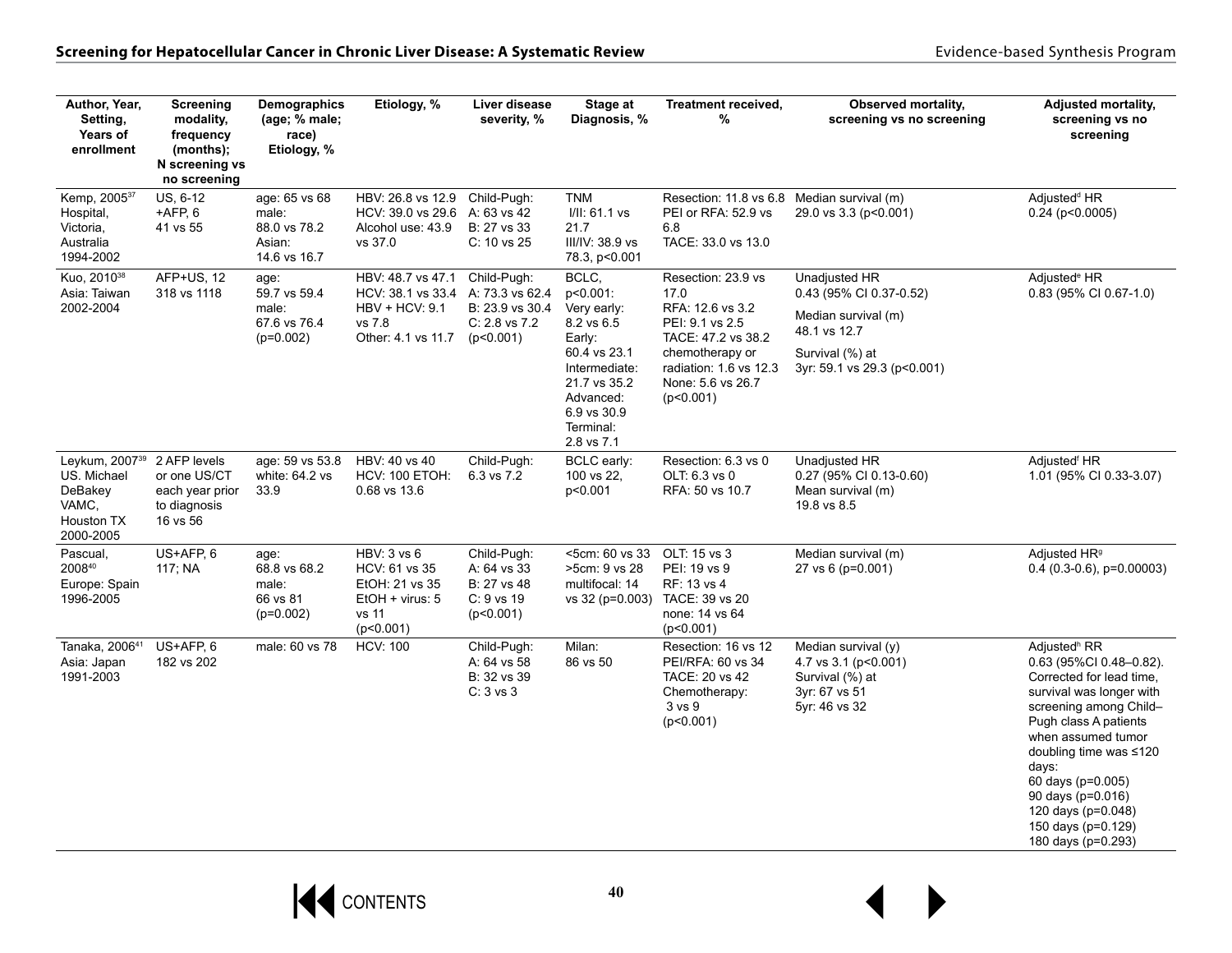| Author, Year,<br>Setting,<br>Years of<br>enrollment           | <b>Screening</b><br>modality,<br>frequency<br>(months);<br>N screening vs<br>no screening                                                                                                           | <b>Demographics</b><br>(age; % male;<br>race)<br>Etiology, %                | Etiology, %                                                                                                                                                       | Liver disease<br>severity, %                                                                                          | Stage at<br>Diagnosis, %                                                                                                                                                                  | Treatment received,<br>$\%$                                                                                                                                                                        | Observed mortality,<br>screening vs no screening                                                                                      | <b>Adjusted mortality,</b><br>screening vs no<br>screening                                                                                                                                                            |
|---------------------------------------------------------------|-----------------------------------------------------------------------------------------------------------------------------------------------------------------------------------------------------|-----------------------------------------------------------------------------|-------------------------------------------------------------------------------------------------------------------------------------------------------------------|-----------------------------------------------------------------------------------------------------------------------|-------------------------------------------------------------------------------------------------------------------------------------------------------------------------------------------|----------------------------------------------------------------------------------------------------------------------------------------------------------------------------------------------------|---------------------------------------------------------------------------------------------------------------------------------------|-----------------------------------------------------------------------------------------------------------------------------------------------------------------------------------------------------------------------|
| Taura, 2005 <sup>42</sup><br>Asia: Japan<br>$1991 - 2001$     | US, 3-12<br>AFP+liver<br>function tests.<br>$3-6$<br>178 vs 93                                                                                                                                      | age: 64.9 vs<br>64.3<br>male: 71.3 vs<br>85.0                               | HBV: 15.8 vs 15.0<br>HCV: 74.7 vs 69.9<br>HBV + HCV:<br>3.9 vs 1.1<br>Alcohol: 1.7 vs 4.3                                                                         | Child-Pugh:<br>A: 69.7 vs 74.2<br>B: 24.2 vs 20.4<br>$C:6.1$ vs 5.4                                                   | <3 cm:<br>64.6 vs 22.6<br>$5$ cm:<br>94.4 vs 51.6<br>>3 tumors:<br>24.7 vs 45.2                                                                                                           | Resection: 2.8 vs 3.2<br>RFA/PEI: 48.3 vs<br>17.2, p<0.0001<br>TACE:41.0 vs 59.2,<br>$(p=0.01)$                                                                                                    | Median survival overall (m): 37.3.<br>Cumulative survival was significantly<br>higher in screening vs no screening,<br>$NOS (p=0.01)$ | $\star$                                                                                                                                                                                                               |
| Tong, 2010 <sup>43</sup><br>U.S.<br>Pasadena, CA<br>1991-2008 | US+AFP, 6<br>(cirrhosis,<br>chronic liver<br>disease)<br>US+AFP,<br>12 (inactive<br>carriers)<br>26 vs 52                                                                                           | age: 61.5 vs<br>52.9 (p=0.009)<br>male: 80.8 vs<br>82.6                     | <b>HBV: 100</b>                                                                                                                                                   | Child-Turcott-<br>Pugh:<br>A: 65 vs 72.1<br>B: 25 vs 23.3<br>$C: 10$ vs 4.70                                          | Milan: 61.5 vs<br>19.6, p=0.0004<br><b>UCSF: 76.9 vs</b><br>27.5, p<0.0001<br>tumors:<br>Single: 81 vs<br>52<br>Multiple/diffuse:<br>19 vs 48<br>Metastasis:<br>7.7 vs 19.2<br>$(p=0.02)$ | No screening vs<br>screening:<br>Resection: 19.2 vs<br>17.3<br>OLT: 30.1 vs 5.8<br>RFA and/or TACE:<br>26.9 vs 23.1<br>Chemotherapy:<br>$0$ vs $9.6$<br>Supportive care: 23.1<br>vs 44.2 (p=0.012) | Survival (%) at<br>1yr: 100 vs 76.9<br>3yr: 62.5 vs 36.6<br>5yr: 35.7 vs 16.3<br>$(p=0.007)$                                          | Adjusted HR was non-<br>significant, NOS.<br>A lead time bias interval<br>was added to the survival<br>time of patients who<br>presented with HCC.<br>with tumor doubling time<br>assumed to be 216 days.             |
| Trevisani,<br>200244<br>Europe: Italy<br>1988-1998            | US+AFP, 6<br>Group 1:<br>semiannual<br>screening,<br>Group<br>2: annual<br>screening<br>Group 3:<br>symptoms<br>or incidental<br>diagnosis<br>215 (group 1) vs<br>155 (group 2) vs<br>451 (group 3) | male: 70.7 vs<br>71 vs 78.7<br>$(p=0.03)$                                   | HBV: 13.6 vs 20.4<br>vs 20.5<br>HCV: 66.6 vs 62.5<br>vs 55.9<br>HBV+HCV: 9.9 vs vs 33.8<br>9.9 vs 8.4<br>EtOH:8.5 vs 7.2<br>vs 13.8                               | Child-Pugh:<br>A: 63.7 vs 70.9<br>vs 54<br>B: 30.7 vs 23.7<br>$C: 5.6$ vs $5.4$ vs<br>$12.2$ (p=0.001)                | Milan:<br>68.7 vs 60.4<br>vs 31<br>(p<0.001)                                                                                                                                              | OLT: 3.9 vs 0.2<br>resection: 11.6 vs 8.2<br>PEI: 26 vs 18.7<br>TACE: 33.4 vs 27.3<br>(p<0.001)                                                                                                    | Median survival (m)<br>36 vs 34 vs 14 (p<0.001)                                                                                       | Adjusted <sup>j</sup> RR for Child-<br>Pugh A subgroup:<br>0.59 (95% CI 0.45-0.78).<br>Survival corrected for<br>lead time was NS higher<br>with screening in Child-<br>Pugh B (p=0.051) and C<br>subgroups (p=0.49). |
| Trevisani.<br>200445<br>Europe: Italy<br>1988-2001            | Group 1:<br>US+AFP,<br>6-12 Group<br>2: incidental<br>diagnosis<br>Group 3:<br>symptoms<br>158 (group 1 vs<br>138(group 2) vs<br>67 (group 3)                                                       | age: 73.9 vs<br>74.9 vs 74.6<br>male: 60.8 vs<br>68.8 vs 76.1<br>$(p=0.04)$ | HBV: 9.5 vs 6.5<br>vs 11.9<br>HCV: 67.1 vs 58.0<br>vs 53.7<br>HBV+HCV: 2.5 vs<br>3.6 vs 7.5<br>EtOH: 5.7 vs 12.3<br>vs 10.4<br>EtOH+viral: 10.8<br>vs 10.9 vs 7.5 | Child-Pugh:<br>A: 76.8 vs 68.7<br>vs 42.4<br>B: 18.8 vs 29.8<br>vs 43.9<br>$C: 4.6$ vs $1.5$ vs<br>$13.6$ (p < 0.001) | Milan:<br>70.3 vs 39.1 vs<br>25.4<br>(p<0.001)                                                                                                                                            | Resection:<br>8.4 vs 2.9 vs 0<br>PEI: 35.7 vs 36.8 vs<br>10.8<br>TACE:<br>28.6 vs 17.6 vs 20<br>Other/palliation:<br>27.3 vs 42.6 vs 69.2<br>(p<0.001)                                             | Median survival (m)<br>30 vs 21(p=0.006)<br>v 7 (p<0.001)                                                                             | $\star$                                                                                                                                                                                                               |

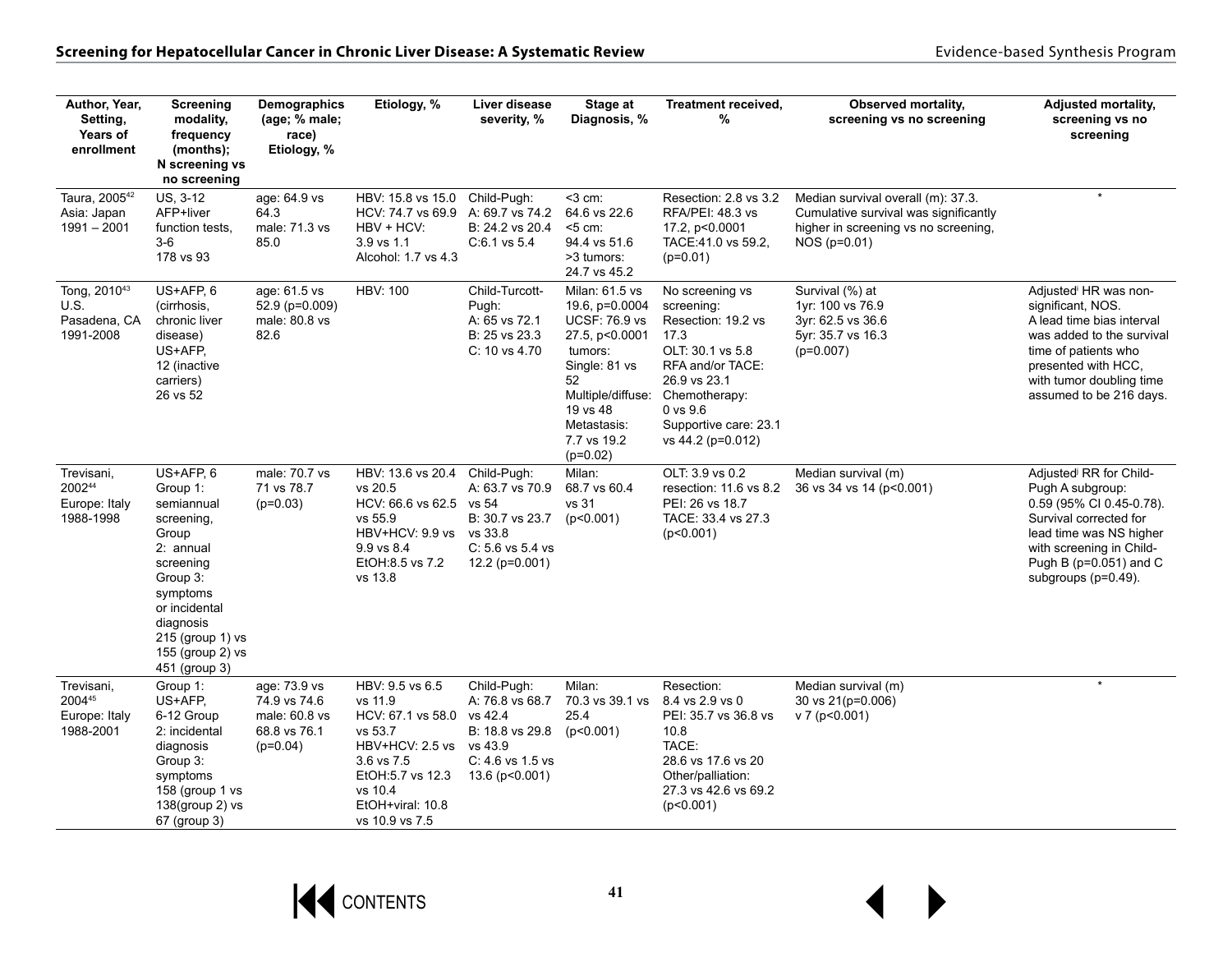| Author, Year,<br>Setting,<br>Years of<br>enrollment                 | Screening<br>modality.<br>frequency<br>(months);<br>N screening vs<br>no screening | <b>Demographics</b><br>(age; % male;<br>race)<br>Etiology, % | Etiology, %                                   | Liver disease<br>severity, %                            | Stage at<br>Diagnosis, %                                                                                                                                                                                                                                                       | Treatment received,<br>%                                                                                               | <b>Observed mortality,</b><br>screening vs no screening                                                          | <b>Adjusted mortality,</b><br>screening vs no<br>screening                                                                                                                                                                                                                               |
|---------------------------------------------------------------------|------------------------------------------------------------------------------------|--------------------------------------------------------------|-----------------------------------------------|---------------------------------------------------------|--------------------------------------------------------------------------------------------------------------------------------------------------------------------------------------------------------------------------------------------------------------------------------|------------------------------------------------------------------------------------------------------------------------|------------------------------------------------------------------------------------------------------------------|------------------------------------------------------------------------------------------------------------------------------------------------------------------------------------------------------------------------------------------------------------------------------------------|
| Wong, 2008 <sup>46</sup><br>Asia: China<br>(Hong Kong)<br>2003-2005 | AFP, 6<br>US, 12-24<br>79 vs 393                                                   | age: 59.5 vs<br>58.7<br>male: 70 vs 88                       | overall<br><b>HBV: 91</b><br><b>HCV: 10</b>   | Mean child-<br>Pugh:<br>$6.0$ vs $6.4$<br>$(p=0.02)$    | Mean tumor.<br>n: 2.6 vs 3.8<br>$(p=0.03)$<br>Median tumor<br>diameter (cm):<br>4.2 vs 7.7<br>(p<0.001)<br>Extrahepatic<br>metastasis:<br>8 vs 23<br>$(p=0.002)$<br>Portal vein<br>thrombosis:<br>11 vs 30<br>$(p=0.001)$<br>Bilobal<br>involvement:<br>14 vs 31<br>$(p=0.01)$ | Resection: 20 vs 10.<br>$p=0.01$<br>Transplant: 1 vs 1<br>Chemotx: 13 vs 15<br>Local ablative tx: 46<br>vs 19, p<0.001 | Median survival (wk)<br>88 vs 26 (p<0.001)<br>Survival (%) at<br>1yr: 65.6 vs 35.5<br>2yr: 49.4 vs 21.1          | Adjusted <sup>k</sup> HR<br>0.66 (95% CI 0.48-0.92)<br>Survival (%) at 2yr:<br>49.4 in the screening<br>group;<br>correcting for lead-time<br>bias in the non-screening<br>group, by tumor doubling<br>time:<br>26.7 (p=0.0035) 60-day<br>28.6 (p=0.035) 90-day<br>32.2 (p=0.18) 120-day |
| Yu, 2004 <sup>47</sup><br>Asia: Taiwan<br>1996-1997                 | US. NR<br>164 vs 516                                                               | age % ≥50:<br>73.8 vs 65.9<br>male:<br>73.2 vs 79.3          | HBV:<br>67.7 vs 53.57<br>HCV:<br>43.9 vs 31.3 | Cirrhosis: 91.9<br>vs 68.2.<br>Ascites: 10.1 vs<br>21.9 | <b>TNMS</b><br>$1:66.2$ vs 19.3<br>II: 27.2 vs 37.2<br>III: 3.7 vs 28.9<br>IV: 2.9 vs 14.6<br>(p<0.0001)                                                                                                                                                                       | Hepatic resection:<br>53.5 vs 34 (p<0.0001)<br>TACE: 35.1 vs 29.9                                                      | Unadjusted OR (95% CI) of survival at<br>1yr: 3.57 (5.26-2.38)<br>2yr: 3.70 (5.26-2.56)<br>3yr: 3.57 (5.26-2.44) | Adjusted OR (95% CI) of<br>survival at<br>1yr: 1.72 (2.86-1.03)<br>2yr: 2.22 (3.70-1.35)<br>3yr: 2.27 (3.85-1.37)                                                                                                                                                                        |

Abbreviations:  $(m)$  = months; NOS = not otherwise specified; NS = nonsignificant(ly).

\* Potentially confounding variables were examined but an adjusted hazard ratio was not reported.

Confounders adjusted for in analysis:

a Age, sex, HBV, AST, AFP

**b Screening test in the 3-6 years before HCC, year of diagnosis, age, race, MELD, psychosis, ascites, varices, encephalopathy** 

c Receipt of therapy, number of lesions, Child-Pugh

d Disease severity, cause, renal function, alcohol use, stage

e Etiology of disease, AFP level, solitary tumor, absence of portal vein thrombus, stage, surgical resection

f Psychiatric disease, PCP at tertiary center, hepatology assessment before diagnosis, early stage, receipt of potentially curative treatment.

<sup>9</sup> Child–Pugh status, tumor characteristics, treatment received

h AFP, Child-Pugh

i Single tumors, UCSF criteria, CTP class A, platelets per log10 increase, AST per log10 increase

j Sex, HBV, AFP

k Age, sex, and Child-Pugh

l Age, HBV, HCV, cirrhosis, ascites, ALT, AFP, and lead time adjustment.

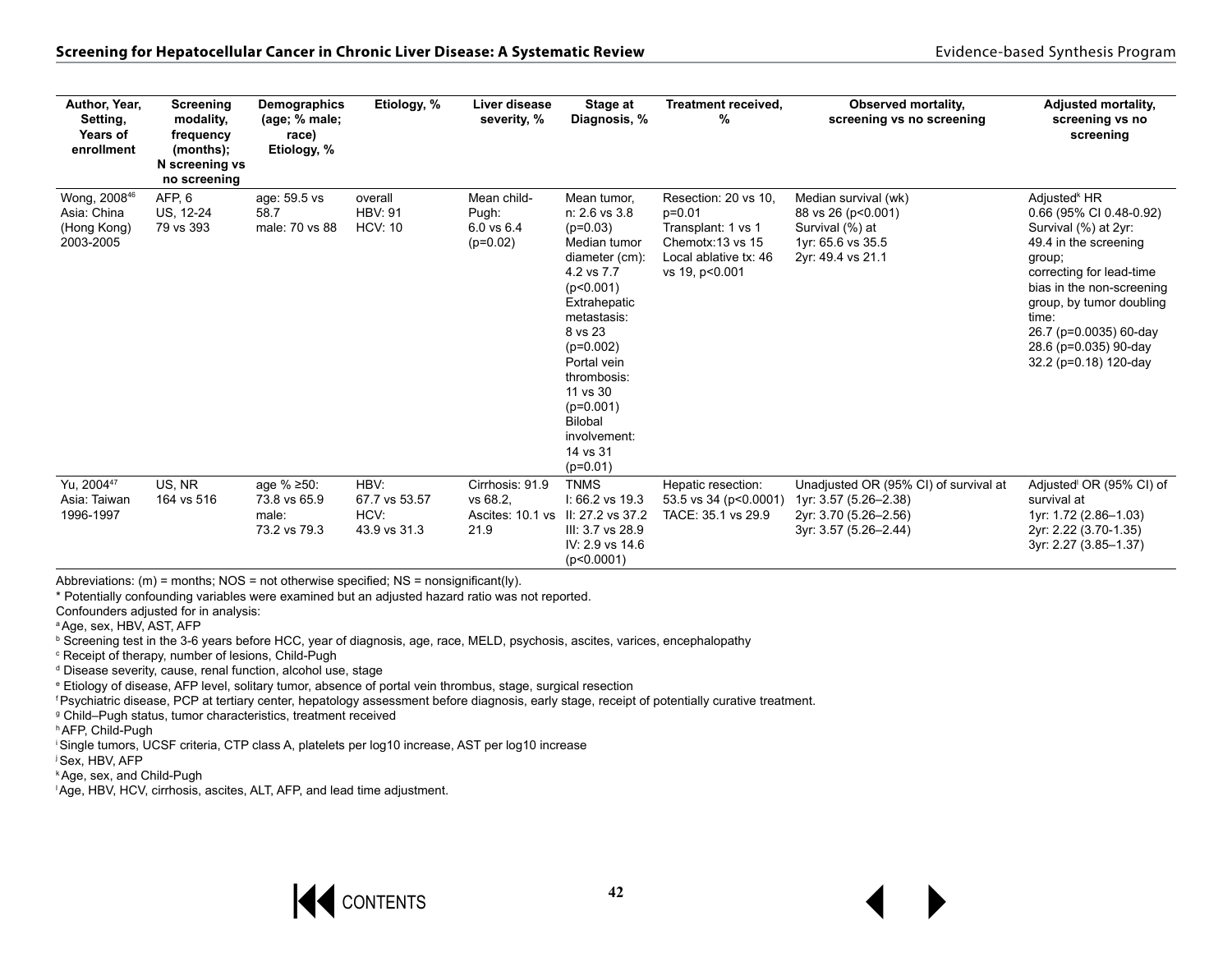**Table 4. Assessment of study methods for potential sources of bias in cohort studies of screening for hepatocellular carcinoma in patients with chronic liver disease**

| Author, Year, Setting<br><b>Years of enrollment</b>                                          | How was the screening group distinguished<br>from non-screening?                                                                                                                                                                                                                | Was this definition<br>objective and replicable?                                              | Loss to follow-up,<br>difference in loss to<br>follow-up between<br>screened and<br>unscreened?                                                                                                     | Selection bias - are screening and<br>nonscreening groups drawn from<br>similar populations?                                                                                                                                                      | <b>Ascertainment of</b><br>outcomes adequately<br>described and similar<br>between surveilled<br>and non-surveilled<br>groups? |
|----------------------------------------------------------------------------------------------|---------------------------------------------------------------------------------------------------------------------------------------------------------------------------------------------------------------------------------------------------------------------------------|-----------------------------------------------------------------------------------------------|-----------------------------------------------------------------------------------------------------------------------------------------------------------------------------------------------------|---------------------------------------------------------------------------------------------------------------------------------------------------------------------------------------------------------------------------------------------------|--------------------------------------------------------------------------------------------------------------------------------|
| Bolondi, 2001 <sup>32</sup><br>Europe: Italy                                                 | Screening group were patients prospectively<br>enrolled in a screening program. Non-screening<br>group was referred - possible that some of these<br>patients were screened, but no data                                                                                        | Yes, for the screening group,<br>not for the non-screening<br>group.                          | Data for screening group<br>only:<br>Mean follow-up months: 56<br>7.7% lost to follow-up                                                                                                            | Compared patients at an institution to<br>referral patients.                                                                                                                                                                                      | Unclear                                                                                                                        |
| Chen, 200233<br>Asia: Taiwan                                                                 | Those undergoing screening vs those who refused                                                                                                                                                                                                                                 | Objective, but not valid.                                                                     | <b>NR</b>                                                                                                                                                                                           | No - non-screening group were those<br>that refused intervention.                                                                                                                                                                                 | Probably yes (national<br>death registry)                                                                                      |
| El-Serag, 2011 <sup>35</sup><br>U.S. (national VA<br>HCV registry)<br>1998-2007              | Used lab data and CPT codes to determine receipt<br>of AFP or ultrasounds. Used an algorithm to<br>determine whether AFP or US were performed for<br>HCC screening based on lab data and ICD-CM<br>codes.                                                                       | Yes                                                                                           | NR, but unlikely that there<br>was differential or high loss<br>to follow-up as included<br>all VA patients and they<br>conducted sensitivity<br>analyses using Medicare<br>data for older patients | Yes                                                                                                                                                                                                                                               | Yes - the date of death<br>was obtained from the<br>VA vital status file.                                                      |
| Davila, 2007 <sup>34</sup><br>$U.S - 3$ VAMCs<br>(Houston, Tennessee<br>Valley, Kansas City) | Receipt of screening defined as having AFP,<br>US, or CT within 3 years prior to HCC diagnosis.<br>Detailed chart review used to assess intent of<br>test. Tests performed for acute symptoms, during<br>hospitalization, or to assess a mass were not<br>considered screening. | Yes                                                                                           | <b>NR</b>                                                                                                                                                                                           | Yes                                                                                                                                                                                                                                               | Yes                                                                                                                            |
| Giannini, 2000 <sup>36</sup><br>Europe: Italy                                                | Screening group defined as those who were<br>receiving follow-up for cirrhosis. Control patients<br>were referred patients or had tests done at "non-<br>scheduled intervals"                                                                                                   | <b>No</b>                                                                                     | <b>NR</b>                                                                                                                                                                                           | Unclear - control patients had tests<br>done at "non-scheduled intervals" but<br>it was unclear whether this meant they<br>were enrolled in cirrhosis clinic but<br>failed to present for testing or were not<br>enrolled in a screening program. | No                                                                                                                             |
| Kemp, 200537<br>1994-2002                                                                    | Screening group were those treated by<br>gastroenterology unit, which used regular<br>screening. Unclear how unit of treatment was<br>determined                                                                                                                                | No - it is not clear<br>how patients were<br>chosen for treatment by<br>gastroenterology unit | Unclear                                                                                                                                                                                             | No - groups defined by treating unit<br>which may treat different patient<br>populations.                                                                                                                                                         | Unclear                                                                                                                        |
| Kuo, 2010 <sup>38</sup><br>Asia: Taiwan                                                      | Screening group had AFP and US done as part of<br>screening program and repeated within one year.<br>Control group had HCC diagnosed because of<br>symptoms or as part of another work-up, but it is<br>not clear how they differentiated groups based on<br>chart review       | No.                                                                                           | <b>NR</b>                                                                                                                                                                                           | Unclear - not enough detail about<br>both groups. Unclear whether control<br>patients were referred from outside<br>institutions and why they would not<br>have received screening.                                                               | Yes - national mortality<br>dataset                                                                                            |
| Leykum, 2007 <sup>39</sup><br>US. Michael DeBakey<br>VAMC, Houston TX                        | Chart review. Screening group were those who<br>received AFP or imaging in year prior to diagnosis<br>and no alternative reason for testing was apparent<br>from chart review.                                                                                                  | Yes                                                                                           | NR, but unlikely that there<br>was differential or high loss<br>to follow-up as included all<br>VA patients                                                                                         | Yes                                                                                                                                                                                                                                               | Yes - VA patients                                                                                                              |

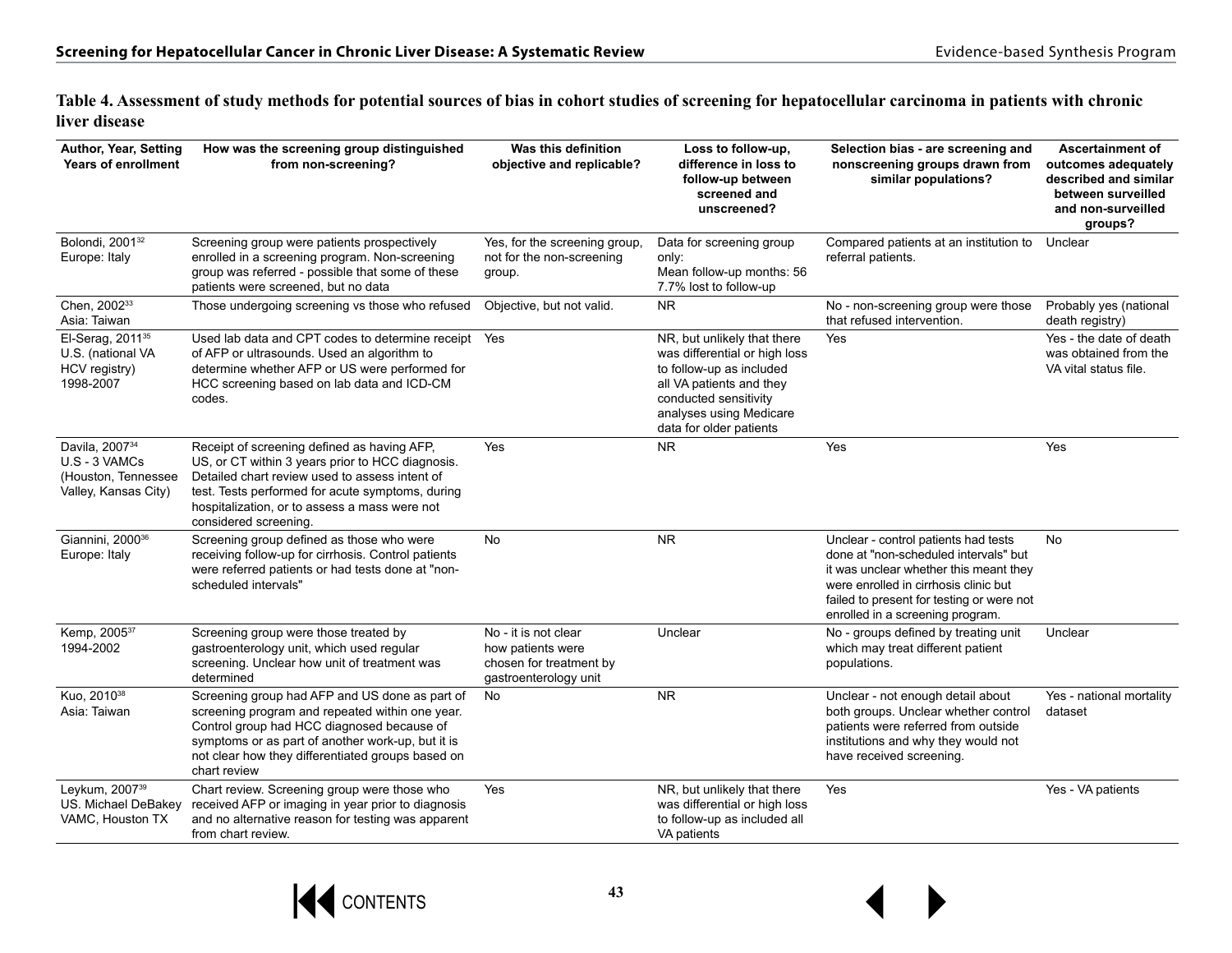| Author, Year, Setting<br><b>Years of enrollment</b>         | How was the screening group distinguished<br>from non-screening?                                                                                                                                                                                                                                                                                                                                                                 | Was this definition<br>objective and replicable?                                                                                                   | Loss to follow-up,<br>difference in loss to<br>follow-up between<br>screened and<br>unscreened?                   | Selection bias - are screening and<br>nonscreening groups drawn from<br>similar populations?                                                                                                              | <b>Ascertainment of</b><br>outcomes adequately<br>described and similar<br>between surveilled<br>and non-surveilled<br>groups? |
|-------------------------------------------------------------|----------------------------------------------------------------------------------------------------------------------------------------------------------------------------------------------------------------------------------------------------------------------------------------------------------------------------------------------------------------------------------------------------------------------------------|----------------------------------------------------------------------------------------------------------------------------------------------------|-------------------------------------------------------------------------------------------------------------------|-----------------------------------------------------------------------------------------------------------------------------------------------------------------------------------------------------------|--------------------------------------------------------------------------------------------------------------------------------|
| Pascual, 2008 <sup>40</sup><br>Europe: Spain<br>1996-2005   | Screening group were patients seen in Liver Unit<br>and diagnosed as part of their regular screening<br>program. Non-screening group were either patients<br>with cirrhosis diagnosed with HCC because of<br>symptoms, or diagnosed with HCC at the time of<br>cirrhosis diagnosis                                                                                                                                               | No, it is unclear why<br>some patients attending<br>a screening program and<br>others didn't. Also unclear<br>procedures for cirrhosis<br>work-up. | 28 out of 290 patients were<br>lost to follow-up but did<br>not differentiate between<br>screened and unscreened  | No - some non-screening patients<br>were referred from outside institutions<br>and others at the institution did not<br>attend screening program for unclear<br>reasons.                                  | Yes, through registry                                                                                                          |
| Tanaka, 2006 <sup>41</sup><br>Asia: Japan<br>1991-2003      | Unclear - screening group patients were part of a<br>screening program. Non-screening patients had<br>HCC detected because of symptoms (12%), as a<br>result of initial screening (11%), incidentally during<br>other work-up (20%), and referred from outside<br>hospitals (57%)                                                                                                                                                | No - unclear how<br>symptomatic detection was<br>determined retrospectively<br>and unclear how referral<br>patients were surveilled.               | None                                                                                                              | Unclear - probably not, the majority of Unclear<br>non-screening patients were referred<br>from outside institutions with little<br>detail about care at these institutions.                              |                                                                                                                                |
| Taura, 2005 <sup>42</sup><br>Asia: Japan<br>1991 - 2001     | Unclear - non-screening group presented with<br>symptoms, but unclear how this was determined in<br>retrospective review                                                                                                                                                                                                                                                                                                         | No                                                                                                                                                 | Loss to follow-up - unclear<br>Median follow-up months:<br>41.3 vs 29.6                                           | Unclear - does not specify whether<br>these were consecutive patients with<br>HCC. All were from single institution,<br>but unclear why some patients received<br>routine screening while others did not. | Unclear                                                                                                                        |
| Tong, 2010 <sup>43</sup><br>U.S. Pasadena, CA<br>1991-2008  | Unclear: Non-screening group was referred from<br>elsewhere. No info on screening among non-<br>screening group.                                                                                                                                                                                                                                                                                                                 | NR.                                                                                                                                                | <b>NR</b>                                                                                                         | Unclear - non-screening patients<br>presented to clinic with HCC. No<br>information about their prior care.                                                                                               | Source of death data<br>N <sub>R</sub>                                                                                         |
| Trevisani, 2002 <sup>44</sup><br>Europe: Italy<br>1988-1998 | Unclear how symptomatic presentation was<br>defined.                                                                                                                                                                                                                                                                                                                                                                             | No                                                                                                                                                 | 5 vs 4 vs 9                                                                                                       | No - Most patients treated at study<br>center were part of screening program,<br>while referral patients were not.                                                                                        | unclear                                                                                                                        |
| 200445<br>Europe: Italy<br>1988-2001                        | Unclear - no details about how symptomatic or<br>incidental HCC diagnoses were categorized in the<br>registry.                                                                                                                                                                                                                                                                                                                   | No                                                                                                                                                 | 0 vs 2 vs 2                                                                                                       | No - Most patients treated at study<br>center were part of screening program,<br>while referral patients were not. In<br>fact, treating center was independently<br>associated with survival.             | unclear                                                                                                                        |
| Wong, 200846<br>Asia: China (Hong<br>Kong)<br>2003-2005     | Screening group pts enrolled in a screening<br>program. Non-screening group was referred -<br>possible that some of these patients were screened,<br>but no data. "We assumed that these patients did<br>not receive regular follow-up or screening with AFP<br>or USG while the HCC was an<br>incidental finding."                                                                                                              | No                                                                                                                                                 | <b>NR</b><br>Data for screening group<br>only: median duration of<br>follow-up 184 weeks (range<br>61-363 weeks). | No - non-screening group defined as<br>being all referral patients                                                                                                                                        | Unclear                                                                                                                        |
| Yu, 2004 <sup>47</sup><br>Asia: Taiwan<br>1996-1997         | No details reported. Screening group: tumors<br>were found during routine follow-up US, no<br>details on frequency. The nonscreening group<br>consisted of the opportunistic and symptomatic<br>groups. Opportunistic group: tumors were found<br>by incidental health checkup or other nonhepatic<br>reasons without liver-associated symptoms<br>Symptomatic group - visited hospital because of<br>liver-associated symptoms. | No                                                                                                                                                 | NR.                                                                                                               | Unclear - not enough information<br>about how groups were defined                                                                                                                                         | Yes - linked to Taiwan<br>mortality data                                                                                       |

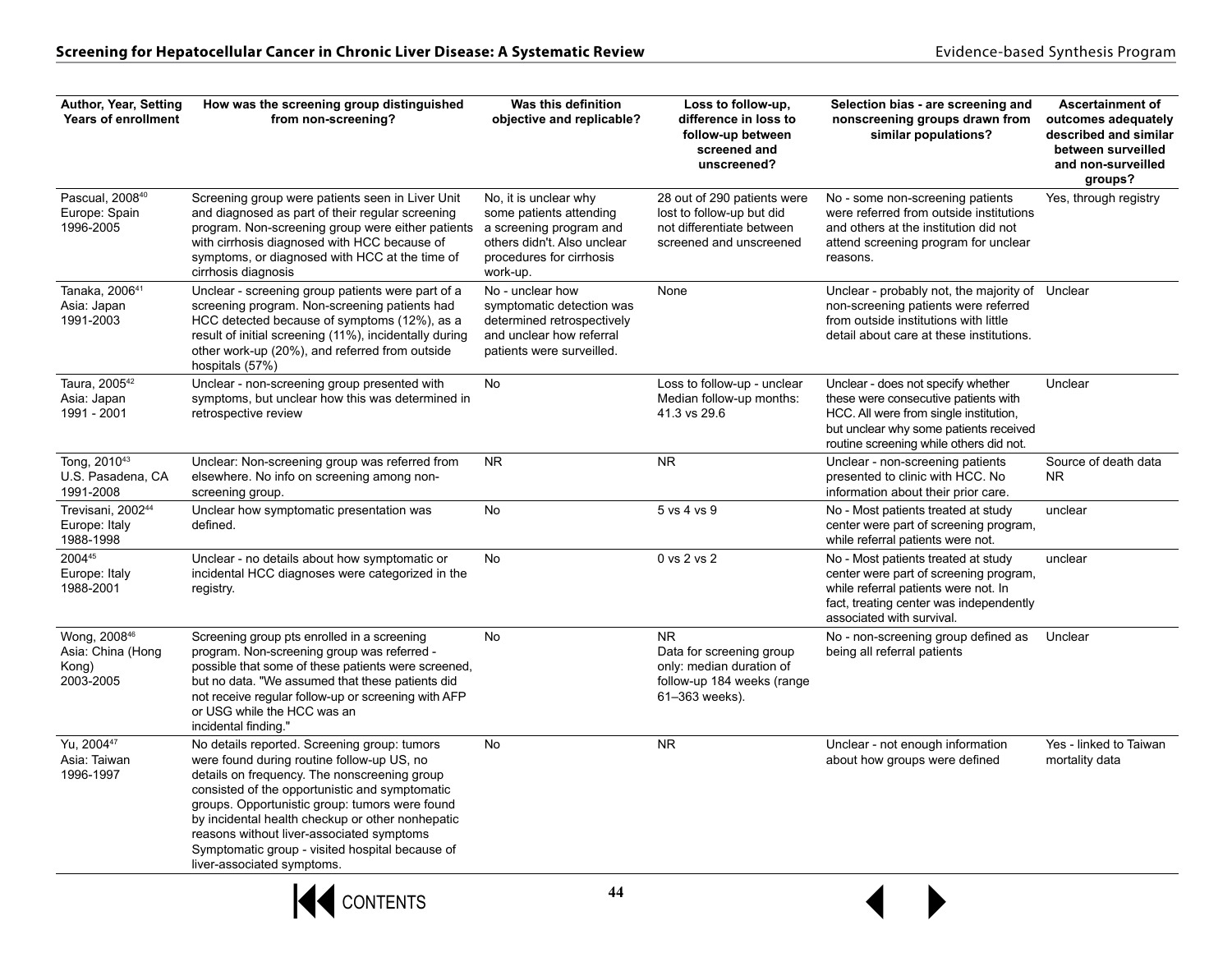| <b>Study</b><br>Country<br><b>Setting</b><br>Years of<br><b>Enrollment</b>                                                                | N subjects:<br>T vs C | Inclusion and exclusion criteria                                                                                                                                                                                                                                                       | <b>Sample</b><br>characteristics;<br>liver disease<br>etiology<br>$(%$ T vs C)                                                      | Liver disease<br>stage<br>$(%$ (% T vs C)                                      | <b>Survival</b><br>$(%$ (%T vs C)                                                                                                                                                                                                                                                                                                 | <b>Adverse events</b>                                                                                                                                                                                                                                                                                                                                                                                                                                                          |
|-------------------------------------------------------------------------------------------------------------------------------------------|-----------------------|----------------------------------------------------------------------------------------------------------------------------------------------------------------------------------------------------------------------------------------------------------------------------------------|-------------------------------------------------------------------------------------------------------------------------------------|--------------------------------------------------------------------------------|-----------------------------------------------------------------------------------------------------------------------------------------------------------------------------------------------------------------------------------------------------------------------------------------------------------------------------------|--------------------------------------------------------------------------------------------------------------------------------------------------------------------------------------------------------------------------------------------------------------------------------------------------------------------------------------------------------------------------------------------------------------------------------------------------------------------------------|
| Groupe d'Etude<br>et de Traitment<br>du Carcinome<br>Hepatocellulaire,<br>199553<br>France, Belgium,<br>Canada<br>24 centers<br>1990-1992 | 50 vs 46              | HCC with AFP >250ng/ml,<br>excluded patients who were<br>candidates for surgery, previous<br>treatment, severe liver disease,<br>vascular contraindications<br>to chemoembo, increased<br>creatinine, extrahepatic mets.                                                               | Mean age 63 vs 65<br>Male 96 vs 96<br>EtOH 76 vs 73<br>HBV 4 vs 7<br><b>HCV 9 vs 10</b><br>Primary<br>hemochromatosis 11<br>$vs$ 10 | Okuda I 94 vs<br>84.8                                                          | Unadjusted RR of death: 0.7.<br>(95% CI 0.45-1.11, P=0.13)<br>Okuda II 6 vs 15.2 1-year: 62 vs 43.5<br>2-year: 37.8 vs 26<br>Adjusted RR of death: 0.77<br>(95% CI 0.48-1.25, P=0.31)<br>adjusted for Karnofsky score,<br>ascites, bilirubin, albumin,<br>tumor type, tumor mass,<br>portal obstruction AFP,<br>chemoembolization | Trial stopped due to deaths in both groups (liver<br>failure, GI hemorrhage, SBP). Chemoembolization led<br>to <50% increase in survival after 8 months, therefore<br>trial stopped.<br>Abdominal pain 80%<br>Vomiting 80%<br>Fever 76%<br>Death 2%<br>Ascties 10%<br>Encephalopathy 2%<br>GI hemorrhage 8%<br>Cholecystitis 4%<br>Elevated AST/ALT $\geq$ 5x ULN 3 days after treatment<br>54%<br>Increase in serum bilirubin $\geq 0.9$ mg/dL 58%<br>Other complications 18% |
| Lo, 2002 <sup>55</sup><br>Hong Kong<br>Single-center<br>1996-1997                                                                         | 40 vs 39              | Patients with unresectable<br>HCC. Excluded: poor hepatic<br>function, elevated creatinine,<br>history of prior tumor treatment<br>of acute tumor rupture, presence<br>of extrahepatic metastasis<br>or vascular contrainidcations<br>to chemoembolization, poor<br>performance status | Mean age 62 vs 63<br>Male 90 vs 87<br>HBsAg pos 85 vs 74                                                                            | Okuda I 47.5 vs<br>46.1. Okuda II<br>52.5 vs 53.9                              | Unadjusted:<br>1-year: $57$ vs 32<br>2-year: 31 vs 11<br>3-year: 26 vs 3<br>RR of death 0.50 (95%CI<br>$0.31 - 0.81$ , p=0.005)<br>Adjusted RR of death: 0.49<br>(95% CI 0.29-0.81, p=0.006),<br>adjusted for symptoms, portal<br>vein obstruction, Tumor size,<br>Okuda, treatment with TACE                                     | 38 patients had treatment stopped because of<br>progressive disease (12 patients), death (7 patients),<br>poor liver function (6 patients), adverse effects (6<br>patients), patient refusal (3 patients), arteriovenous<br>shunting (2 patients),<br>and hepatic artery thrombosis (2 patients). The most<br>common clinical adverse effect was a self-limiting<br>syndrome consisting of fever, abdominal pain, and<br>vomiting.                                             |
| Pelletier, 1990 <sup>54</sup><br>France<br>10 hospitals<br>1985-1988                                                                      | 21 vs 21              | Consecutive patients with<br>HCC were included. Excluded:<br>resectable HCC, patients with<br>spontaneous encephalopathy<br>with associated poor survival<br>rates, non-embolizable HCC<br>due to portal vein thrombosis,<br>or previous porto-caval<br>anastamosis.                   | Age 64 vs 66<br>Male 91 vs 86<br>EtOH 71.4 vs 66.7<br>Non-EtOH 28.6 vs<br>33.3                                                      | Okuda I 28.6 vs<br>23.8<br>Okuda II 53.4 vs<br>52.4<br>Okuda III 19 vs<br>23.8 | Unadjusted:<br>6 month 33 vs 52<br>1 year 24 vs 31<br>(no statistical difference)                                                                                                                                                                                                                                                 | Two severe complications of chemoemoblization:<br>death from acute renal failure in one patient,<br>and a gastrointestinal hemorrhage from acute<br>gastroduodenal ulcerations                                                                                                                                                                                                                                                                                                 |

#### **Table 5. Randomized controlled trials comparing TACE to supportive care in patients with hepatocellular carcinoma**

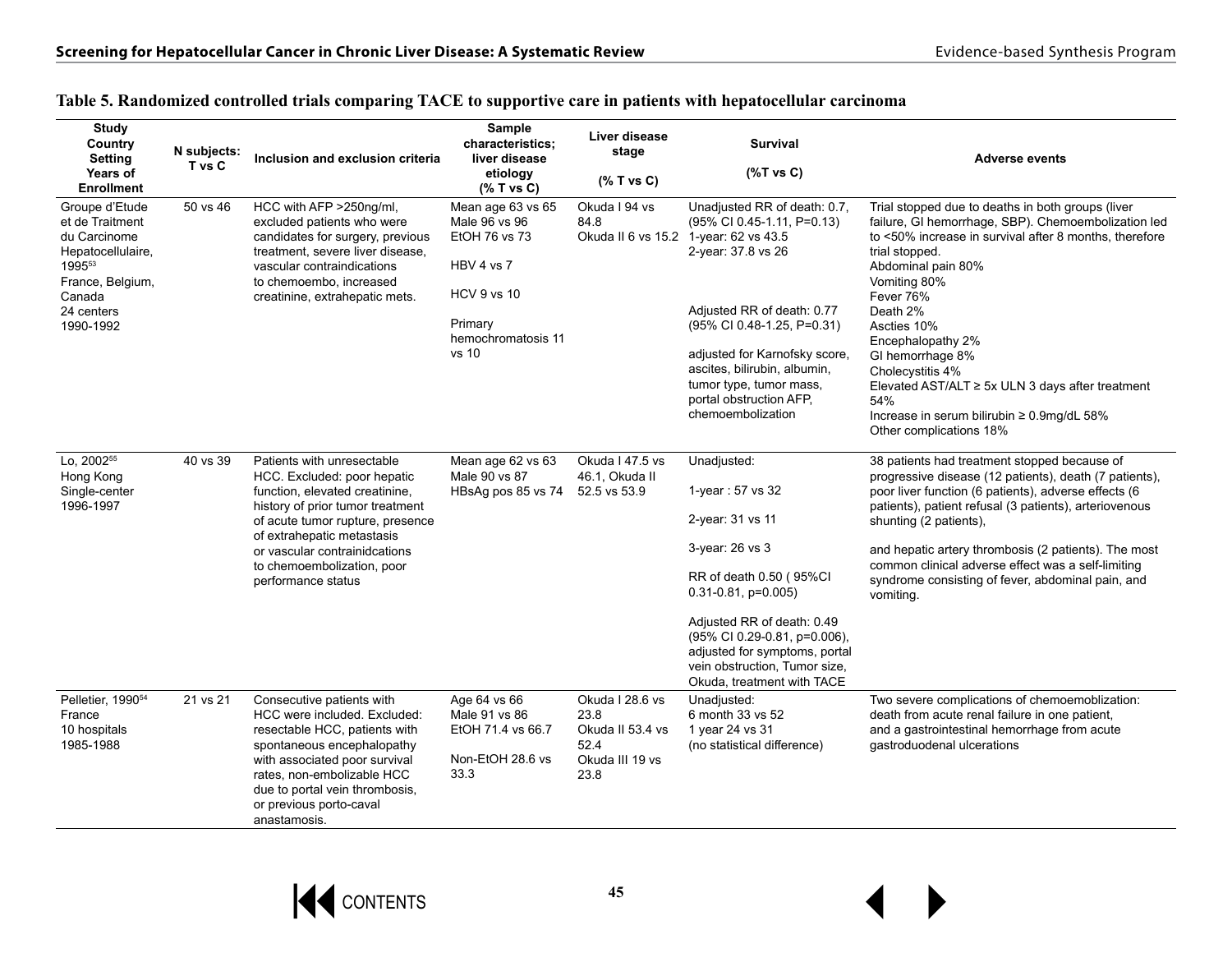| Author, Year, Geographic<br>setting,<br><b>Years of enrollment</b>                                                | Sequence<br>generation | <b>Allocation concealment</b>                                                    | <b>Blinding of participants,</b><br>personnel and outcome<br>assessor                                 | Incomplete<br>outcome data                          | Selective outcome<br>reporting | <b>Other sources</b><br>of bias | Summary<br>assessment:<br><b>Risk of Bias</b> |
|-------------------------------------------------------------------------------------------------------------------|------------------------|----------------------------------------------------------------------------------|-------------------------------------------------------------------------------------------------------|-----------------------------------------------------|--------------------------------|---------------------------------|-----------------------------------------------|
| Groupe d'Etude et de<br>Traitment du Carcinome<br>Hepatocellulaire, 1995 <sup>53</sup><br>France, Belgium, Canada | Yes. randomized        | Yes. centralized<br>telephone center                                             | Can't answer, no mention<br>of blinding                                                               | Yes                                                 | Yes                            | Yes                             | Low                                           |
| Lo. 2002 <sup>55</sup><br>China                                                                                   | Unclear                | No - sealed, but not<br>necessarily opaque<br>envelopes, not<br>centralized      | Can't answer, blinding not<br>discussed                                                               | Yes, ITT.<br>Censored<br>patients lost to<br>F/U    | Yes                            | Yes                             | Unclear                                       |
| Pelletier, 1990 <sup>54</sup><br>France                                                                           | Unclear                | Probably yes,<br>randomization and<br>assignment done<br>centrally at one center | Can't answer, no mention<br>of blinding of radiologists<br>and others that could have<br>been blinded | can't answer.<br>No mention of<br>loss to follow-up | Yes                            | Yes                             | Unclear                                       |

#### **Table 6. Assessment of study methods for potential sources of bias in randomized trials of TACE in patients with early-stage hepatocellular carcinoma**

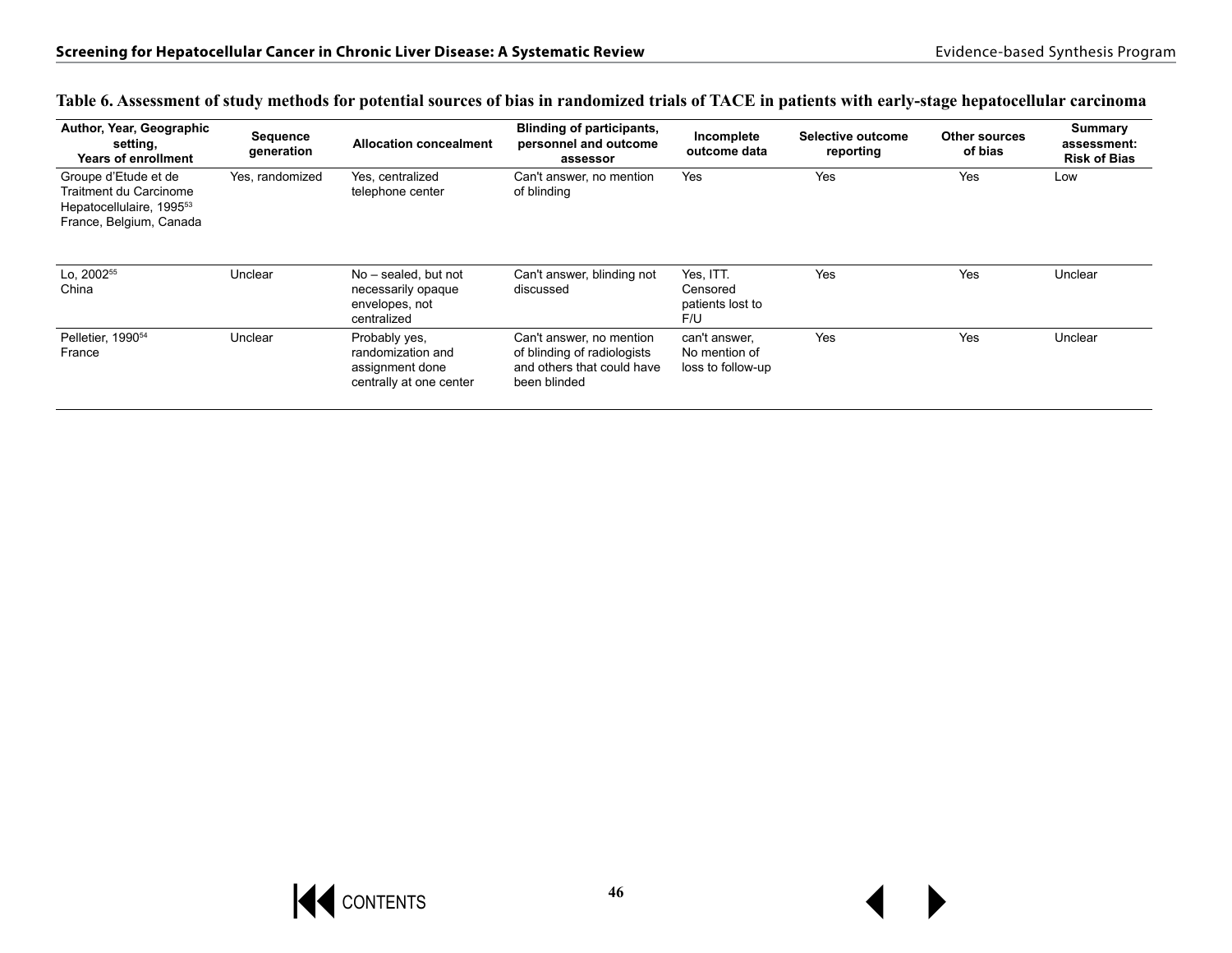### **Table 7. Cohort studies comparing resection, RFA, TACE, and OLT to supportive care in patients with hepatocellular carcinoma**

| <b>Study</b><br>Country<br>Study design<br>Years of<br>enrollment | N subjects<br>T vs C                            | Active<br><b>Treatment</b><br>modalities                                                        | <b>Cohort definition</b>                                                                                                                                                                                                                                                                                                                                                                                                                                                                                                                                                           | Sample characteristics:<br>liver disease etiology<br>$(%$ T vs C)                                                                                | Liver disease<br>stage, Child-Pugh,<br>or MELD<br>$(%$ T vs C) | Stage at<br><b>Diagnosis</b><br>$(%$ T vs C)                                         | <b>Survival</b><br>$(%$ T vs C)                                                                                                                                                                                                                                                      | <b>Adverse</b><br>events                                                                                  |
|-------------------------------------------------------------------|-------------------------------------------------|-------------------------------------------------------------------------------------------------|------------------------------------------------------------------------------------------------------------------------------------------------------------------------------------------------------------------------------------------------------------------------------------------------------------------------------------------------------------------------------------------------------------------------------------------------------------------------------------------------------------------------------------------------------------------------------------|--------------------------------------------------------------------------------------------------------------------------------------------------|----------------------------------------------------------------|--------------------------------------------------------------------------------------|--------------------------------------------------------------------------------------------------------------------------------------------------------------------------------------------------------------------------------------------------------------------------------------|-----------------------------------------------------------------------------------------------------------|
| DuBay, 201164<br>Canada<br>Retrospec-tive<br>cohort<br>1999-2007  | 77 vs 93                                        | <b>RFA</b>                                                                                      | All patients with diagnosis of HCC within<br>Milan criteria on the liver transplant<br>waiting list or listed patients who<br>developed HCC while waiting liver<br>transplant at a single transplant center<br>in Toronto. Patients were stratified into<br>$RFA$ (n = 77) and No Treatment groups<br>$(n = 93)$ .                                                                                                                                                                                                                                                                 | Age 56 vs 55<br>Male 86 vs 81<br>Female 11 vs 18<br>HBV: 22 vs 19<br>HCV: 64 vs 56<br>EtOH: 12 vs 26<br>NASH/Cryptogenic 4 vs 4<br>Other: 1 vs 5 | MELD (14 vs 15)                                                | Mean number<br>1.33 vs 1.35<br>Max size 2.5 vs<br>2.4                                | Among non-transplanted<br>patients (waiting list<br>drop-off events)<br>Unadjusted:<br>1-year: 87 vs 71<br>3-year: 76 vs 39<br>5-year: 55 vs 30<br>$(P=0.009)$                                                                                                                       | n=77, No<br>major events,<br>2 minor<br>events (L<br>portal vein<br>thrombosis.<br>vasovagal<br>reaction) |
|                                                                   |                                                 |                                                                                                 |                                                                                                                                                                                                                                                                                                                                                                                                                                                                                                                                                                                    |                                                                                                                                                  |                                                                |                                                                                      | Adjusted RR not<br>reported                                                                                                                                                                                                                                                          |                                                                                                           |
| Farinati, 2012 <sup>80</sup><br>Italy<br>1987-2006                | 25<br>27<br>22<br>68<br>41                      | <b>OLT</b><br>Resection<br><b>RFA</b><br><b>TACE</b><br>Supportive/<br>other medical<br>therapy | Consecutive patients with HCC at 10<br>institutions forming the ITA.LI.CA (Italian<br>Liver Cancer) group, of whom 228 were<br>eligible for OLT.                                                                                                                                                                                                                                                                                                                                                                                                                                   | OLT eligible (n=228):<br>Male 77.6                                                                                                               | Child-Pugh class:<br>A 52.2<br>B 47.8                          | Single lesion:<br>62.2<br>Up to 3 nodules:<br>37.7                                   | Among pts eligible for<br>OLT, median survival in<br>months:<br>OLT (mean) 143.7<br>Resection 56<br><b>RFA 44</b><br>TACE 34<br>Supportive 23<br>$(p=0.001)$<br>Adjusted HR not for<br>each modality not<br>reported.                                                                | <b>No</b>                                                                                                 |
| Lee, 201262<br>Korea<br>Retrospective<br>cohort<br>2000-2003      | 86 vs 22<br>(TNM I, II)<br>Overall<br>$n = 257$ | Resection;<br>RFA; TACE;<br>systemic<br>chemotherapy                                            | All patients diagnosed with HCC at<br>a single center in Korea. Excluded<br>patients with inadequate data, prior initial<br>treatments for HCC at other hospitals, or<br>interruption to follow up. The survival of<br>the patients was analyzed on the basis of HCV 5<br>the initial treatment adopted in patients<br>with Child-Pugh class A or B. For initial<br>treatment, 17 patients (6.6%) underwent<br>surgical resection, 19 (7.4%) underwent<br>RFA, 135 (52.5%) underwent TACE, 2<br>(0.8%) received systemic chemotherapy,<br>and 84 (32.7%) received supportive care. | Age $50$ 16, $\geq 50$ 84<br>Male 77, Female 23<br>Serum AFP levels > 400<br>ng/mL 41.2<br><b>HBV 66</b><br>HBV/HCV 1<br>EtOH 19<br>Unknown 9    | Childs A41<br>Childs B 40<br>Childs C 19                       | TNM I 7<br><b>TNM II 37</b><br><b>TNM III 31</b><br><b>TNM IV-a 16</b><br>TNM IV-b 9 | Unadjusted survival in<br>patients with TNM I & II<br>disease:<br>Resection vs RFA vs<br><b>TACE vs Conservative:</b><br>1-year: 100 vs 81.8 vs<br>73 vs 25<br>3-year: 91.7 vs 36.4 vs<br>33 vs 8.3<br>5-year: 75 vs 27.3 vs 19<br>vs 8.3<br>(P<0.01)<br>Adjusted RR not<br>reported | <b>No</b>                                                                                                 |

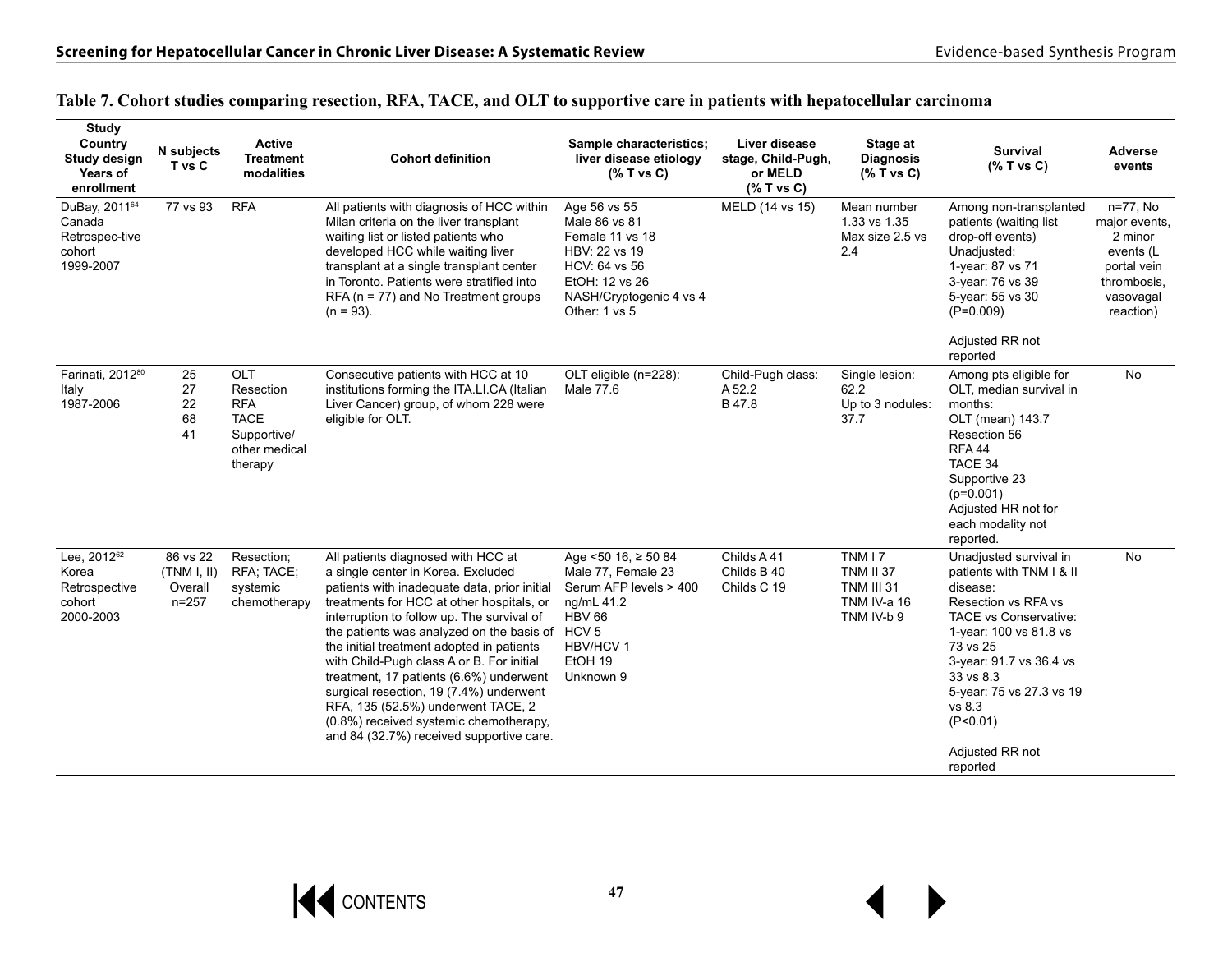| <b>Study</b><br>Country<br>Study design<br>Years of<br>enrollment              | N subjects<br>T vs C | <b>Active</b><br><b>Treatment</b><br>modalities                                                                                                   | <b>Cohort definition</b>                                                                                                                                                                                                                                                                                                                                                                                   | Sample characteristics:<br>liver disease etiology<br>$(%$ T vs C)                                                                                                                                                                                                                                                                                   | Liver disease<br>stage, Child-Pugh,<br>or MELD<br>$(%$ T vs C)                                                                                             | Stage at<br><b>Diagnosis</b><br>$(%$ (% T vs C)                                                                                                          | <b>Survival</b><br>$(%$ T vs C)                                                                                                                                                                                                                           | <b>Adverse</b><br>events |
|--------------------------------------------------------------------------------|----------------------|---------------------------------------------------------------------------------------------------------------------------------------------------|------------------------------------------------------------------------------------------------------------------------------------------------------------------------------------------------------------------------------------------------------------------------------------------------------------------------------------------------------------------------------------------------------------|-----------------------------------------------------------------------------------------------------------------------------------------------------------------------------------------------------------------------------------------------------------------------------------------------------------------------------------------------------|------------------------------------------------------------------------------------------------------------------------------------------------------------|----------------------------------------------------------------------------------------------------------------------------------------------------------|-----------------------------------------------------------------------------------------------------------------------------------------------------------------------------------------------------------------------------------------------------------|--------------------------|
| Liu, 2004 <sup>57</sup><br><b>USA</b><br>Retrospective<br>cohort<br>1988-1998  | 229 vs 188           | Resection                                                                                                                                         | All histologically confirmed HCC,<br>patients considered resection candidates<br>with a ≤5cm solitary lesion confined<br>to a single lobe of the liver and no<br>medical contraindications to surgery<br>(e.g. cirrhosis), based on SEER data.<br>Excluded patients with contraindications<br>to surgery, and patients who received<br>local therapy (e.g., cryoablation) or<br>underwent transplantation. | Age 60.9 vs 66.8<br>White 51.5 vs 47.9<br>Black 4.8 vs 13.8<br>Asian 30.1 vs 28.2<br>Hispanic 13.5 vs 10.1<br>Not reported                                                                                                                                                                                                                          | Not reported, no<br>cirrhosis in this<br>cohort                                                                                                            | Mean tumor size<br>3.0 vs 3.7                                                                                                                            | Unadjusted:<br>1-year: 72.7 vs 40.9<br>5-year: 32.5 vs 7.3<br>Median survival 47.1 vs<br>17.9 month, p<0.001<br>Adjusted HR 0.45 (95%<br>CI 0.34-0.59, p<0.01),<br>adjusted for resection.<br>age, size, gender, race                                     | No                       |
| Mahady, 201081<br>Australia<br>Prospective<br>cohort<br>1998-2007              | 128 vs 132           | Locoregion-al<br>therapy (RFA,<br>TACE, PEI)                                                                                                      | All patients diagnosed with HCC at a<br>single center. Patients were divided<br>into those who received locoregional<br>therapies and those who received<br>supportive care.                                                                                                                                                                                                                               | M/F 81/19 vs 74/26<br>Age (mean) 60 vs 58<br>Caucasian 59 vs 76<br>Asian 32 vs 17<br>Other 9 vs 7<br><b>HCV 50 vs 46</b><br>HBV 25 vs 22<br>Combined 2 vs 0<br>EtOH 14 vs 20<br>Other 9 vs 7                                                                                                                                                        | Childs A 57.0 vs<br>23.5<br>Childs B 30.5 vs<br>24.2<br>Childs C 10.1 vs<br>17.4<br>non-cirrhotic 3 vs 3<br>Ascites 29 vs 53<br>Tumor symptoms<br>23 vs 38 | CLIP 0: 16 vs 5<br>CLIP 1-2: 73<br>vs 51<br>CLIP 3-6: 10<br>vs 34<br>Tumor extending<br>>50% of liver 5<br>vs 17<br>Portal vein<br>thrombosis 5<br>vs 29 | Unadjusted HR for death<br>0.48 (95%Cl 0.35-0.65,<br>$p=0.001$<br>Adjusted HR for death<br>0.59, 95% CI 0.41-0.83,<br>p=0.03, adjusted for<br>CLIP score, AFP, Alk<br>Phos, Bilirubin                                                                     | No                       |
| Tong, 2010 <sup>58</sup><br><b>USA</b><br>Retrospective<br>cohort<br>2000-2007 | 236 vs 42            | OLT; OLT<br>+ other;<br>resection;<br>resection +<br>other; RFA<br>only; TACE<br>only; RFA<br>+ TACE;<br>Chemother-<br>ару;<br>Supportive<br>care | Asian American patients with HCC who<br>were referred to a single tertiary Liver<br>Cancer Center during a 7-year period                                                                                                                                                                                                                                                                                   | Mean age 61.5 (SD 11.7)<br><b>Males 78.1</b><br>Ethnicity:<br>Chinese 52.5<br>Korean 17.3<br>Vietnamese 14.0<br>Japanese 13.3<br>Other 2.9<br>Hepatitis B 57.9<br>Hepatitis C 33.1<br>HBV and HCV 1.4<br>Hemochromatosis 1.1<br>Alcoholic liver disease 0.7<br>Nonalcoholic<br>steatohepatits 0.4<br>Von Gierke Disease 0.4<br>Unknown etiology 4.7 | Child Turcotte Pugh<br>A 70.3<br>B 19.1<br>C <sub>2.9</sub><br>Mean MELD score<br>15.6 (SD 7.8)                                                            | Within Milan<br>criteria 56.8<br>Macrovascular<br>invasion 11.2<br>Metastasis (11<br>lung, 3 bone) 5                                                     | Unadjusted 1/3/5 year<br>survival:<br>OLT 65/53/53<br>OLT and TACE or RFA<br>96/58/50<br>Resection 66/59/-<br>RFA only 87/63/49<br>TACE only 49/19/-<br>RFA and TACE 96/48/21<br>Chemotherapy 17/-/-<br>Supportive 12/12/-<br>Adjusted RR not<br>reported | No                       |

\* Stage I: tumor size <50%, no ascites, albumin >3 g/dL, and bilirubin <3 mg/dL; Stage II: moderately advanced (one or 2 of the signs of advanced disease are present; Stage III: very advanced.

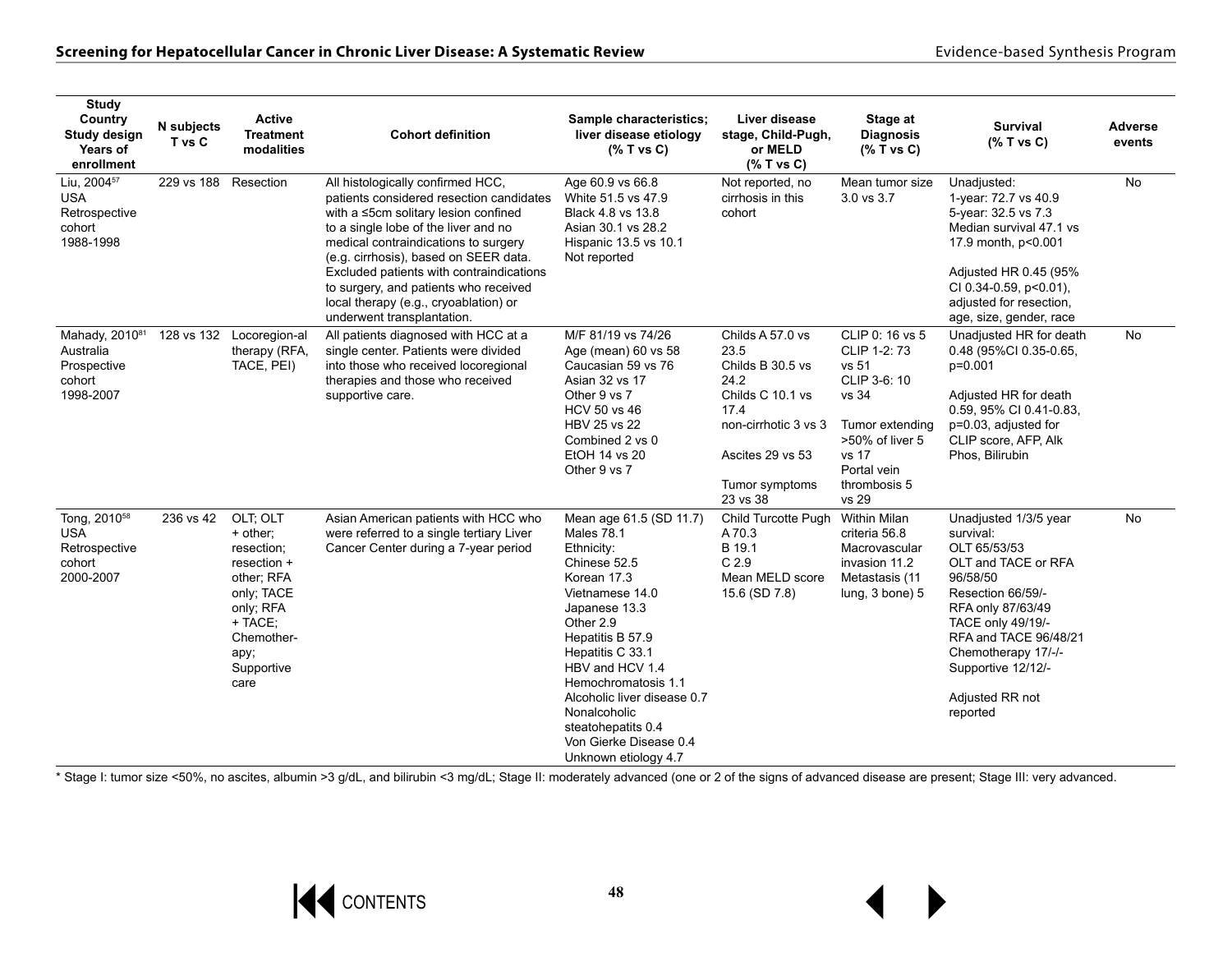**Table 8. Assessment of study methods for potential sources of bias in cohort studies of resection, OLT, RFA, and TACE in patients with hepatocellular carcinoma**

| Author, Year,<br>Geographic setting,<br><b>Years of enrollment</b> | <b>Comparability of groups?</b><br>Confounding by indication?<br>Selection of the non-exposed cohort drawn from the<br>same community as the exposed cohort?                                                                                                             | Outcome assessment bias?<br>Difference in loss to follow-up<br>between treated and controls? | Adequate adjustment for<br>potential confounders?                                                                       |
|--------------------------------------------------------------------|--------------------------------------------------------------------------------------------------------------------------------------------------------------------------------------------------------------------------------------------------------------------------|----------------------------------------------------------------------------------------------|-------------------------------------------------------------------------------------------------------------------------|
| DuBay, 2011 <sup>64</sup><br>Canada<br>1999-2007                   | Confounding by indication an issue as no details were given<br>as to why certain OLT candidates would receive RFA and<br>which would not, groups are generally comparable                                                                                                | No bias in outcome assessment. No<br>difference in loss to follow-up                         | Unclear which variables were<br>modeled in the multivariable<br>analysis of overall survival<br>with RFA versus control |
| Farinati, 2012 <sup>80</sup>                                       | Selected all patients who would be potentially eligible for<br>OLT on the basis of age, tumor stage, and liver disease<br>severity but did not account for other factors that would<br>determine surgical candidacy so confounding by indication<br>likely present.      | No discussion of loss to follow-up                                                           | Yes                                                                                                                     |
| Lee, 2012 <sup>62</sup><br>Korea<br>2000-2003                      | Confounding by indication present, unable to assess the<br>characteristics of treatment group as compared to the<br>control group, other than by stage                                                                                                                   | No description of loss to follow-up                                                          | Unclear multivariable analysis<br>for survival                                                                          |
| Liu, 2004 <sup>57</sup><br><b>USA</b><br>1988-1998                 | Chose all patients who would be surgical candidates,<br>groups were comparable. Registry data on surgical<br>contraindications originated from chart review, but unable to<br>account for patient comorbidities that may have influenced<br>decision to perform surgery. | No discussion of loss to follow-up                                                           | No liver disease variable, but<br>did not include cirrhotic                                                             |
| Mahady, 2010 <sup>81</sup><br>Australia                            | Baseline groups were not similar, confounding by indication<br>present                                                                                                                                                                                                   | <b>No</b>                                                                                    | Yes                                                                                                                     |
| Tong, 2010 <sup>58</sup><br><b>USA</b><br>2000-2007                | unknown, groups drawn from the same community, but<br>confounding by indication present                                                                                                                                                                                  | Loss to follow-up not discussed                                                              | Yes adjusted for confounders                                                                                            |

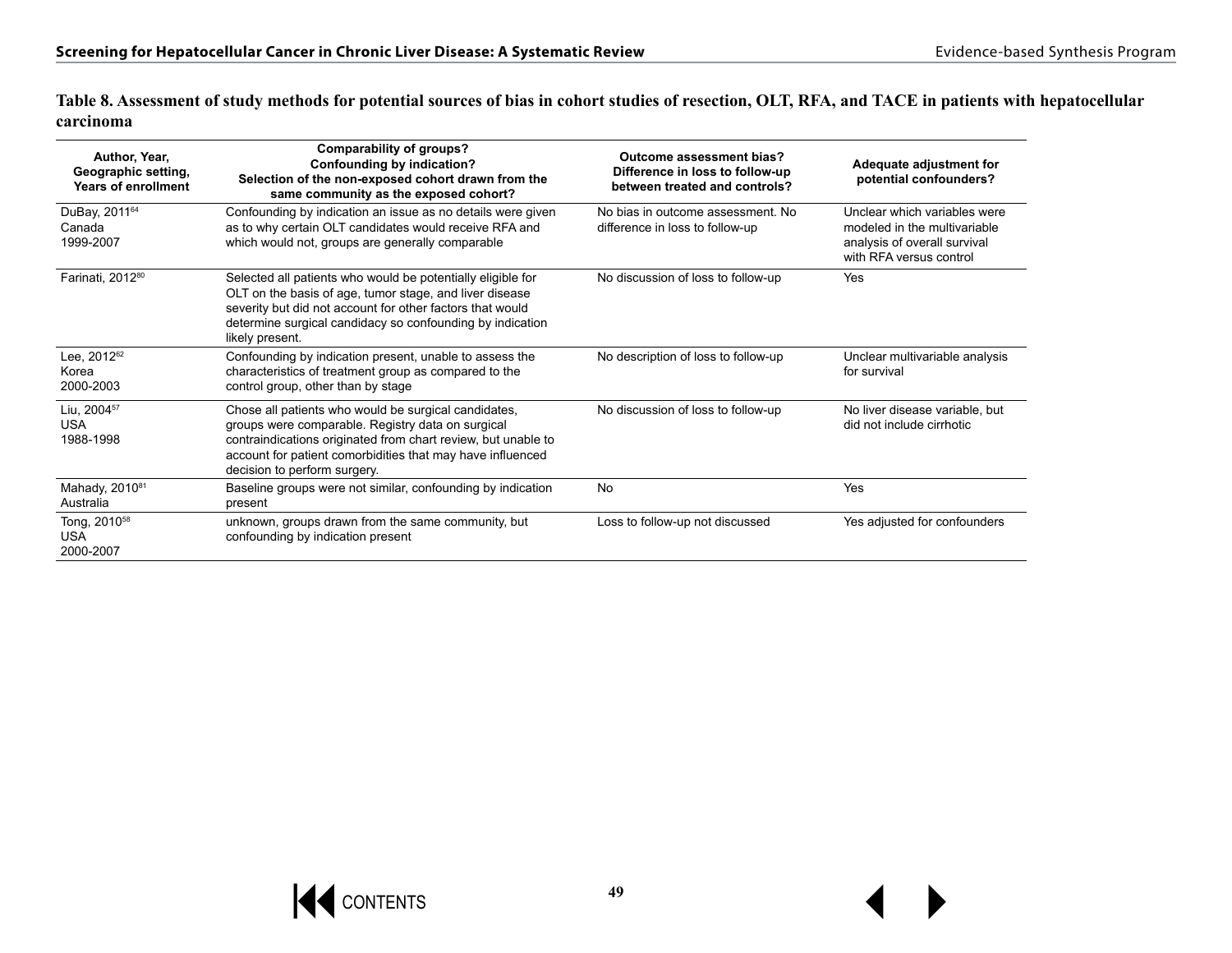| <b>Study</b><br><b>Setting</b><br>Time period of enrollment           | N<br>Liver disease etiology %                                                            | <b>Treatment</b><br>modality | Long-term survival %                         | Harms and other findings                                                                                                                                                                                                                                                                                                                                                                           |
|-----------------------------------------------------------------------|------------------------------------------------------------------------------------------|------------------------------|----------------------------------------------|----------------------------------------------------------------------------------------------------------------------------------------------------------------------------------------------------------------------------------------------------------------------------------------------------------------------------------------------------------------------------------------------------|
| Burra, 2013 <sup>60</sup><br>Europe, ELTR database<br>1988-2010       | 5626<br><b>HBV 26</b><br><b>HCV 71</b><br>HBV/HCV 3                                      | OLT                          | 5-year: 61-72<br>10-year: 45-66              | <b>NR</b>                                                                                                                                                                                                                                                                                                                                                                                          |
| Ioannou, 2008 <sup>61</sup><br>US. UNOS database<br>1997-2007         | 5776<br>HBV <sub>8</sub><br><b>HCV 61</b><br>EtOH <sub>9</sub>                           | OLT                          | 4-year: 67-73                                | <b>NR</b>                                                                                                                                                                                                                                                                                                                                                                                          |
| Onaca, 2009 <sup>59</sup><br>International, ITR registry<br>1983-2005 | 902<br><b>NR</b>                                                                         | OLT                          | 5-year: 56                                   | <b>NR</b>                                                                                                                                                                                                                                                                                                                                                                                          |
| Chen 2011 <sup>66</sup>                                               | 121<br><b>HBV 45.5</b>                                                                   | <b>RFA</b>                   | 1-year: 92.5<br>2-year: 78.5<br>3-year: 67.2 | 9.9% of patients experienced major complications, namely<br>hemothorax, pneumoperitoneum, persistent intrahepatic biliary<br>dilatation, branch portal vein thrombosis, and peritoneal seeding.                                                                                                                                                                                                    |
| Livraghi, 200863<br>Italy<br>1995-2006                                | 218<br><b>HCV 83.9</b><br><b>HBV 7.3</b><br>HCV-HBV 4.1<br>Alcohol 3.2<br>Unknown 1.3    | <b>RFA</b>                   | 3-year: 76<br>$6$ -year: $55$                | 1.8% experienced major complications regarded as treatment-<br>related: peritoneal bleeding, hemothorax, neoplastic seeding,<br>hyperbilirubinemia lasting for 1 month.                                                                                                                                                                                                                            |
| Eltawil, 2012 <sup>82</sup><br>Canada<br>2005-2010                    | 48<br><b>HCV 35.4</b><br><b>HBV 4.2</b><br><b>NASH 8.3</b><br>Alcohol 33.3<br>other 10.4 | <b>TACE</b>                  | $1$ -year: $72$<br>3-year: 28<br>4-year: 12  | Post-embolization syndrome: 40-50%<br>Hepatic abscess: 2%<br>Transient decompensation with ascites: 8%<br>Quality of life was measured (WHOQOL-BREF) at baseline and<br>after the treatment period. No statistically significant temporal<br>trends were detected for any of the 4 health domain QOL<br>measures (physical, psychological, social relationships, and<br>environmental well-being). |

#### **Table 9. Non-comparative observational studies of OLT, RFA, and TACE in patients with hepatocellular carcinoma**

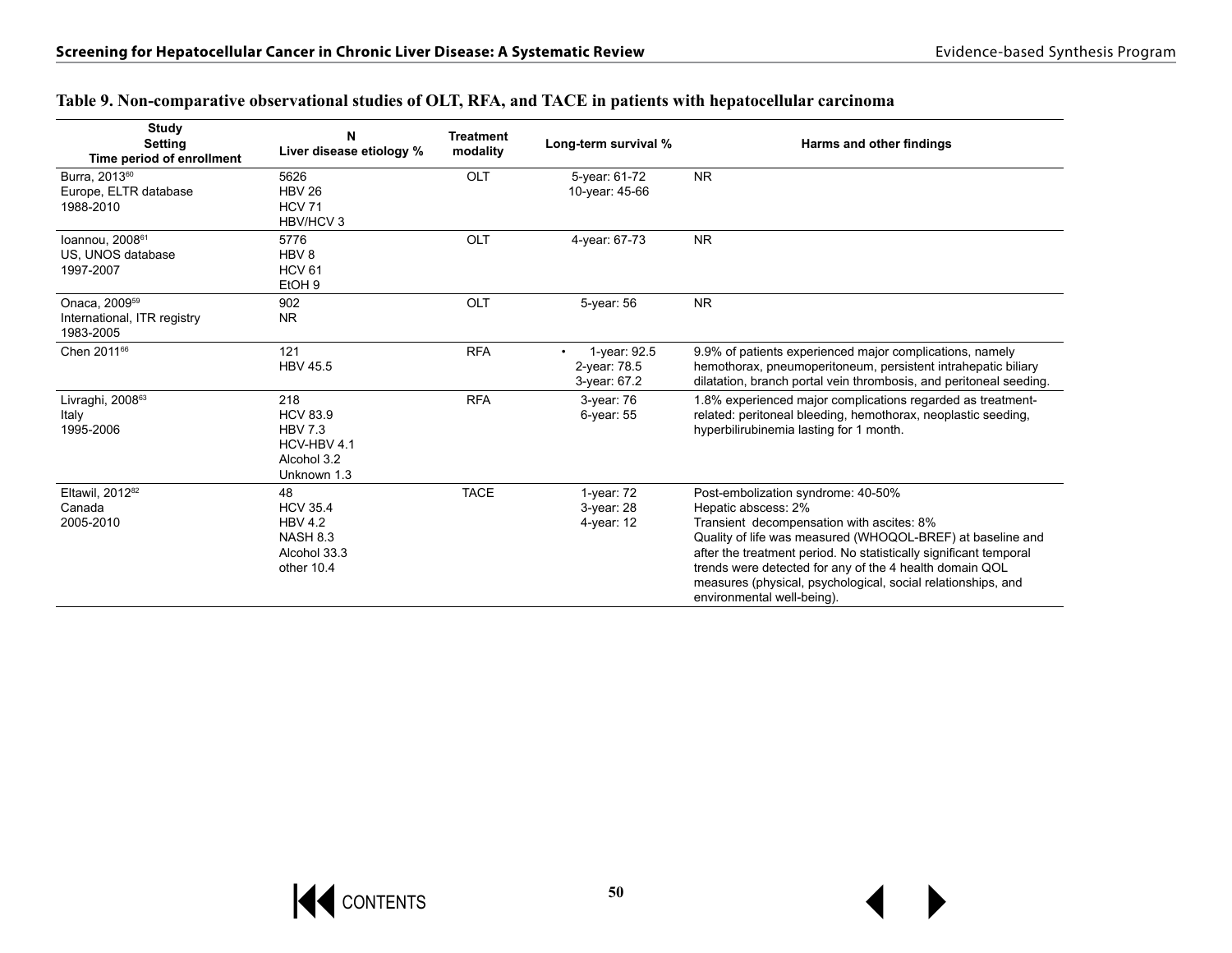| Organization | <b>Population for</b><br>whom screening is<br>recommended                                                                                                                                                                                                                                                                                                                                                                                                                                                                    | <b>Screening modality</b>                                                               | <b>Timeframe for</b><br>screening                                                                                                                                                                                | Levels of evidence used in guidelines                                                                                                                                                                                                                                                                                                                                                                                                                                                                                                                                                                                                                                                                                                                                                                                             | Strength of recommendation levels used in<br>guidelines                                                                                                                                                                                                                                                                                                                                                                                                                                                                                                                                                                                                                                                                                                                                                                                                                                                                                                                                                           |
|--------------|------------------------------------------------------------------------------------------------------------------------------------------------------------------------------------------------------------------------------------------------------------------------------------------------------------------------------------------------------------------------------------------------------------------------------------------------------------------------------------------------------------------------------|-----------------------------------------------------------------------------------------|------------------------------------------------------------------------------------------------------------------------------------------------------------------------------------------------------------------|-----------------------------------------------------------------------------------------------------------------------------------------------------------------------------------------------------------------------------------------------------------------------------------------------------------------------------------------------------------------------------------------------------------------------------------------------------------------------------------------------------------------------------------------------------------------------------------------------------------------------------------------------------------------------------------------------------------------------------------------------------------------------------------------------------------------------------------|-------------------------------------------------------------------------------------------------------------------------------------------------------------------------------------------------------------------------------------------------------------------------------------------------------------------------------------------------------------------------------------------------------------------------------------------------------------------------------------------------------------------------------------------------------------------------------------------------------------------------------------------------------------------------------------------------------------------------------------------------------------------------------------------------------------------------------------------------------------------------------------------------------------------------------------------------------------------------------------------------------------------|
| <b>AASLD</b> | Patients with HBV; Patients<br>with cirrhosis (evidence level level II; recommendation<br>I; recommendation NR)<br>Patients awaiting transplant<br>(evidence level III;<br>recommendation NR)                                                                                                                                                                                                                                                                                                                                | Ultrasound (evidence<br>NR)                                                             | 6 month intervals<br>(evidence level II;<br>recommendation NR)<br>The screening interval<br>does not need to be<br>shortened for patients<br>at higher risk of HCC<br>(evidence level III;<br>recommendation NR) | Levels of evidence were assigned according<br>to study design:<br>I Randomized controlled trials<br>II-1 Controlled trials without randomization<br>II-2 Cohort or case control analytic studies<br>II-3 Multiple time series; dramatic<br>uncontrolled experiments<br>III Opinion of respected experts; descriptive<br>epidemiology                                                                                                                                                                                                                                                                                                                                                                                                                                                                                              | <b>NR</b>                                                                                                                                                                                                                                                                                                                                                                                                                                                                                                                                                                                                                                                                                                                                                                                                                                                                                                                                                                                                         |
| <b>APASL</b> | Patients with HBV or HCV<br>and cirrhosis (evidence 2a,<br>recommendation B)                                                                                                                                                                                                                                                                                                                                                                                                                                                 | Ultrasound and<br>a-fetoprotein (evidence<br>2a; recommendation B)                      | 6 month intervals<br>(evidence 2a;<br>recommendation B)                                                                                                                                                          | The quality of existing evidence was ranked<br>1 (highest) to 5 (lowest) according to the<br>Oxford system of evidence-based approach<br>for developing the consensus statements.                                                                                                                                                                                                                                                                                                                                                                                                                                                                                                                                                                                                                                                 | The strength of recommendations ranked from A<br>(strongest) to D (weakest) according to the Oxford<br>system of evidence-based approach for developing the<br>consensus statements.                                                                                                                                                                                                                                                                                                                                                                                                                                                                                                                                                                                                                                                                                                                                                                                                                              |
| EASL-EORTC   | Patients with HBV and<br>active hepatitis or family<br>history of HCC (evidence<br>1B; recommendation A1 for<br>Asian patients; evidence<br>3D; recommendation C1 for<br>Western patients);<br>Patients with chronic<br>hepatitis C and advanced<br>fibrosis (evidence 3D;<br>recommendation B1 for<br>Asian patients; evidence<br>3D; recommendation B2 for<br>Western patients);<br>Patients with cirrhosis<br>(evidence 3A;<br>recommendation B1);<br>Patients awaiting<br>transplant (evidence 3D;<br>recommendation 1B) | Ultrasound performed<br>by experienced<br>personnel (evidence 2D;<br>recommendation 1B) | 6 month intervals<br>(evidence 2D;<br>recommendation 1B)                                                                                                                                                         | (adapted from National Cancer Institute*)<br>Level 1: Randomized controlled clinical trials<br>or meta-analyses<br>of randomized studies*<br>(i) Double-blinded<br>(ii) Non-blinded treatment delivery<br>Level 2: Non-randomized controlled clinical<br>trials<br>Level 3: Case series<br>(i) Population-based, consecutive series<br>(ii) Consecutive cases (not population-<br>based)<br>(iii) Non-consecutive cases<br>Strength of evidence according to end-<br>points:<br>A. Total mortality (or overall survival from a<br>defined time)<br>B. Cause-specific mortality (or cause-specific<br>mortality from a<br>defined time)<br>C. Carefully assessed quality of life<br>D. Indirect surrogates<br>(i) Event-free survival<br>(ii) Disease-free survival<br>(iii) Progression-free survival<br>(iv) Tumor response rate | (adapted from the GRADE system)<br>Grading of evidence<br>A-High quality: Further research is very unlikely to<br>change our confidence in the estimate of effect<br>B-Moderate quality: Further research is likely to have<br>an important impact on our confidence in the estimate<br>of effect and may change the estimate<br>C- Low or very low quality: Further research is very<br>likely to have an important impact on our confidence<br>in the estimate of effect and is likely to change the<br>estimate. Any estimate of effect is uncertain.<br>Grading recommendation<br>1-Strong recommendation warranted: Factors<br>influencing the strength of the recommendation<br>included the quality of the evidence, presumed patient-<br>important outcomes, and cost<br>2-Weaker recommendation: Variability in preferences<br>and values, or more uncertainty: more likely a weak<br>recommendation is warranted. Recommendation<br>is made with less certainty: higher cost or resource<br>consumption |

#### **Table 10. Summary of AASLD, APASL, and EASL-EORTC guidelines for screening for hepatocellular carcinoma**

\*National Cancer Institute. PDQ\_ levels of evidence for adult and pediatric cancer treatment studies. Bethesda, MD: National Cancer Institute. [http://www.cancer.gov/cancertopics/pdq/levels-evidence](http://www.cancer.gov/cancertopics/pdq/levels-evidence-adult-treatment/healthprofessional/)[adult-treatment/healthprofessional/](http://www.cancer.gov/cancertopics/pdq/levels-evidence-adult-treatment/healthprofessional/)

Abbreviations: AASLD = American Association for the Study of Liver Diseases; APASL = Asian Pacific Association for the Study of the Liver; EASL-EORTC = European Association for the Study of the Liver/European Organisation for Research and Treatment of Cancer; NR = not reported

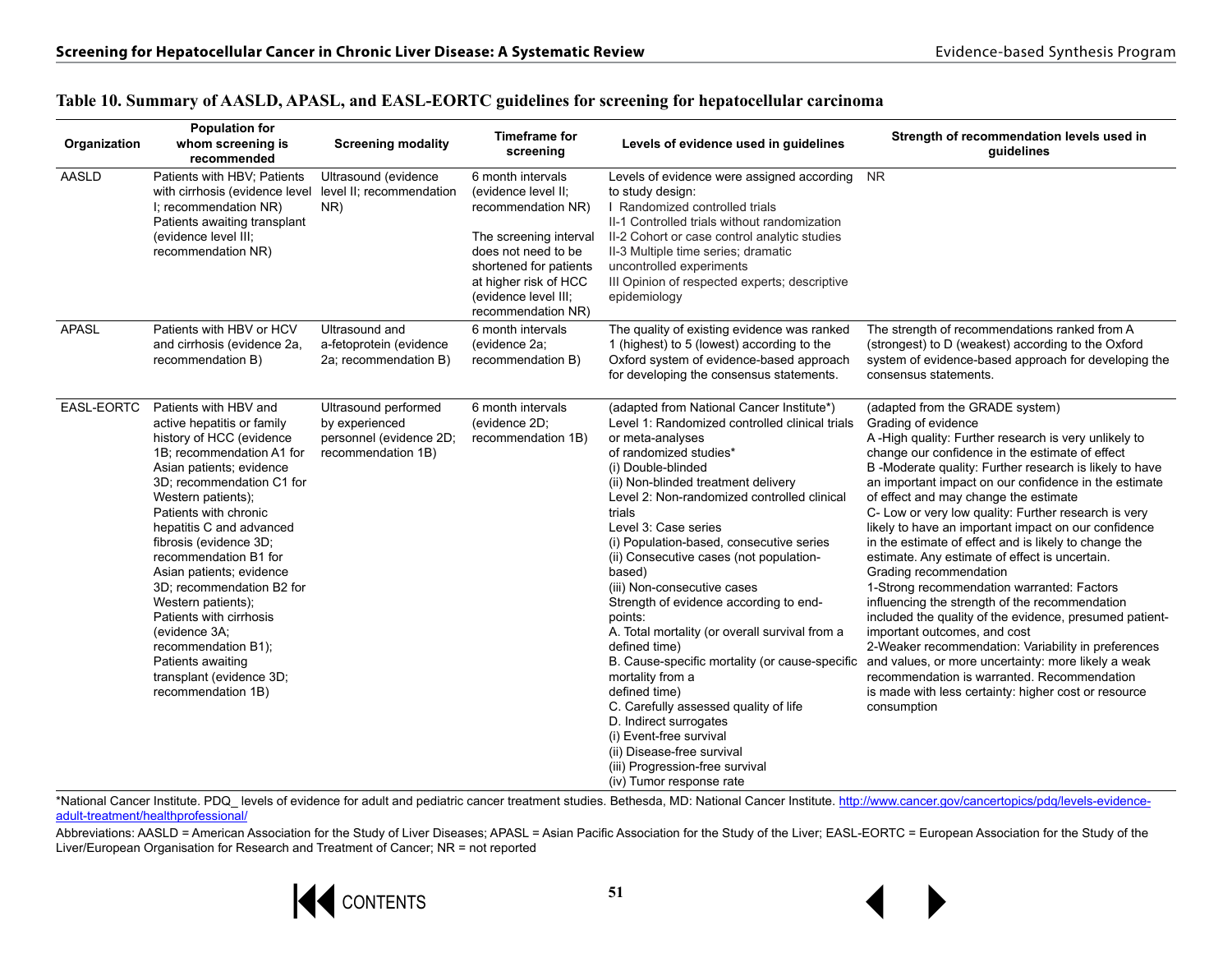| Table 11. AGREE II quality assessment of guidelines for screening for hepatocellular carcinoma |  |
|------------------------------------------------------------------------------------------------|--|
|------------------------------------------------------------------------------------------------|--|

|                  | <b>AGREE II Quality Assessment Item</b>                                                                | <b>AASLD</b>                               | <b>APASL</b>   | <b>EASL-EORTC</b> |  |
|------------------|--------------------------------------------------------------------------------------------------------|--------------------------------------------|----------------|-------------------|--|
|                  | Overall: Rate the overall quality of this guideline                                                    |                                            |                | 3                 |  |
|                  |                                                                                                        | 1 (strongly disagree) – 7 (strongly agree) |                |                   |  |
|                  | Domain 1: Scope and Purpose                                                                            |                                            |                |                   |  |
| 1.               | The overall objective(s) of the guideline is (are) specifically described.                             | 6                                          | 6              | 7                 |  |
| 2.               | The health question(s) covered by the guideline is (are) specifically described.                       | 6                                          | 6              | 7                 |  |
| 3.               | The health question(s) covered by the guideline is (are) specifically described.*                      | 6                                          | 6              | $\overline{7}$    |  |
|                  | Domain 2: Stakeholder Involvement                                                                      |                                            |                |                   |  |
| 4.               | The guideline development group includes individuals from all relevant professional groups.*           | $\overline{2}$                             | 5              | 3                 |  |
| 5.               | The views and preferences of the target population (patients, public, etc.) have been sought.*         |                                            | 1              |                   |  |
| 6.               | The target users of the guideline are clearly defined.*                                                | $\overline{4}$                             | $\overline{4}$ | 6                 |  |
|                  | Domain 3: Rigour of Development                                                                        |                                            |                |                   |  |
| $\overline{7}$ . | Systematic methods were used to search for evidence.*                                                  | $\overline{2}$                             | 3              | 4                 |  |
| 8.               | The criteria for selecting the evidence are clearly described.                                         |                                            | 1              |                   |  |
| 9.               | The strengths and limitations of the body of evidence are clearly described.                           |                                            | $\overline{2}$ | 3                 |  |
| 10.              | The methods for formulating the recommendations are clearly described.*                                | $\overline{2}$                             | 3              | 3                 |  |
| 11.              | The health benefits, side effects, and risks have been considered in formulating the recommendations.* | $\overline{2}$                             | $\overline{c}$ | $\overline{2}$    |  |
| 12.              | There is an explicit link between the recommendations and the supporting evidence.*                    | $\overline{2}$                             | 3              | 4                 |  |
| 13.              | The guideline has been externally reviewed by experts prior to its publication.*                       | $\overline{2}$                             | 5              |                   |  |
| 14.              | A procedure for updating the quideline is provided.*                                                   |                                            | 1              |                   |  |
|                  | Domain 4: Clarity of Presentation                                                                      |                                            |                |                   |  |
| 15.              | The recommendations are specific and unambiguous.                                                      | 5                                          | $\overline{5}$ | 5                 |  |
| 16.              | The different options for management of the condition or health issue are clearly presented.*          | 4                                          | $\overline{4}$ | 5                 |  |
| 17.              | Key recommendations are easily identifiable.*                                                          | $\overline{4}$                             | $\overline{5}$ | 6                 |  |
|                  | <b>Domain 5: Applicability</b>                                                                         |                                            |                |                   |  |
| 18.              | The guideline describes facilitators and barriers to its application.                                  | $\overline{2}$                             | $\overline{c}$ | 2                 |  |
| 19.              | The guideline provides advice and/or tools on how the recommendations can be put into practice.        | $\overline{2}$                             | $\mathbf 2$    | 2                 |  |
| 20.              | The potential resource implications of applying the recommendations have been considered.              | $\overline{2}$                             | $\overline{c}$ | 2                 |  |
| 21.              | The guideline presents monitoring and/or auditing criteria.                                            |                                            | $\overline{1}$ |                   |  |
|                  | Domain 6: Editorial Independence                                                                       |                                            |                |                   |  |
| 22.              | The views of the funding body have not influenced the content of the guideline.*                       |                                            |                |                   |  |
| 23.              | Competing interests of quideline development group members have been recorded and addressed.*          | 3                                          |                |                   |  |

Abbreviations = AASLD: American Association for the Study of Liver Diseases; APASL: Asian Pacific Association for the Study of the Liver; EASL-EORTC: European Association for the Study of Liver, European Organisation for Research and Treatment of Cancer

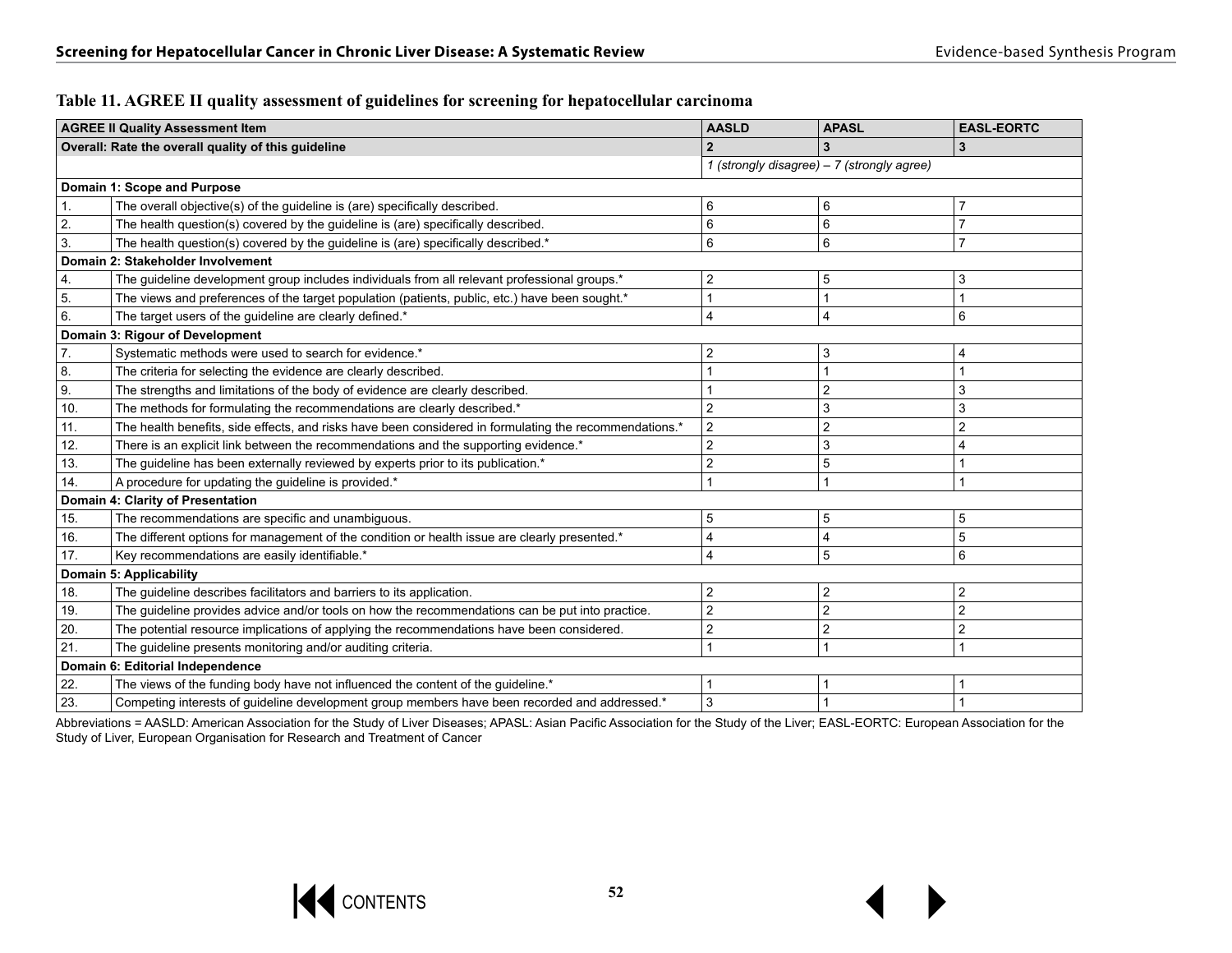## **APPENDIX E. PEER REVIEW COMMENTS AND RESPONSES**

|                  | <b>Reviewer</b> | <b>Comment</b>                                                                                                                                                                                                                                                                                                                                                                                                                                                                                                                                                                                                                                                                                                                                                                                 | <b>Response</b>                                                                                                                                                                                                                                                                                                                                                                                                                                                                                                                              |
|------------------|-----------------|------------------------------------------------------------------------------------------------------------------------------------------------------------------------------------------------------------------------------------------------------------------------------------------------------------------------------------------------------------------------------------------------------------------------------------------------------------------------------------------------------------------------------------------------------------------------------------------------------------------------------------------------------------------------------------------------------------------------------------------------------------------------------------------------|----------------------------------------------------------------------------------------------------------------------------------------------------------------------------------------------------------------------------------------------------------------------------------------------------------------------------------------------------------------------------------------------------------------------------------------------------------------------------------------------------------------------------------------------|
|                  |                 | Question 1: Are the objectives, scope, and methods for this review clearly described?                                                                                                                                                                                                                                                                                                                                                                                                                                                                                                                                                                                                                                                                                                          |                                                                                                                                                                                                                                                                                                                                                                                                                                                                                                                                              |
| 1.               | $\mathbf{1}$    | Yes. Very impressive.                                                                                                                                                                                                                                                                                                                                                                                                                                                                                                                                                                                                                                                                                                                                                                          |                                                                                                                                                                                                                                                                                                                                                                                                                                                                                                                                              |
| 2.               | 2               | Yes. The methods section pertaining to inclusion of systematic reviews of comparative<br>effectiveness studies is a little unclear-at first it says these studies were excluded,<br>but then it says you included reviews of comparative effectiveness studies (if I'm<br>understanding correctly). I didn't really see anything in the results comparing one active<br>treatment to another so it seems to me that it would be clearer to just say that studies<br>that compared active treatments were excluded-unless there was some specific<br>outcome or reason that you included them, and then just say "we included systematic<br>reviews of studies that compared active treatments and reported xx outcomes" or<br>something like that-which I think would be more straightforward. | We agree. We initially had looked at these studies to gather more information about<br>treatment-specific harms, but we agree that the majority of harms data we report are<br>from cohort studies. We've clarified that studies that compared active treatments were<br>excluded.                                                                                                                                                                                                                                                           |
| 3.               | 3               | Yes (no comment)                                                                                                                                                                                                                                                                                                                                                                                                                                                                                                                                                                                                                                                                                                                                                                               |                                                                                                                                                                                                                                                                                                                                                                                                                                                                                                                                              |
| 4.               | $\overline{4}$  | Yes (no comment)                                                                                                                                                                                                                                                                                                                                                                                                                                                                                                                                                                                                                                                                                                                                                                               |                                                                                                                                                                                                                                                                                                                                                                                                                                                                                                                                              |
| 5.               | 5               | Yes. Effects of HCC surveillance on mortality in pts with chronic liver disease                                                                                                                                                                                                                                                                                                                                                                                                                                                                                                                                                                                                                                                                                                                |                                                                                                                                                                                                                                                                                                                                                                                                                                                                                                                                              |
| 6.               | 6               | Yes (no comment)                                                                                                                                                                                                                                                                                                                                                                                                                                                                                                                                                                                                                                                                                                                                                                               |                                                                                                                                                                                                                                                                                                                                                                                                                                                                                                                                              |
| $\overline{7}$ . | 8               | Yes. Although the objectives, scope, and methods for this review are clearly described,<br>they do not specifically address issues related to the situation in the Veterans Health<br>Administration. In an e-mail dated 19 February 2013 to the ESP, I had indicated that this<br>was an issue of major interest to my office.                                                                                                                                                                                                                                                                                                                                                                                                                                                                | The scope of the review was broad enough to have captured studies both directly and<br>indirectly relevant to VA. We did include a section (in Results) specifically focused on VA<br>studies. In our edits, we added more detail to our discussion of the 3 VA observational<br>studies and more about current screening practices in VA. We agree that the background<br>should have included VA-specific information - we've added some information about<br>change in prevalence of HCV and HCC diagnoses in VA over time.               |
| 8.               | 9               | Yes                                                                                                                                                                                                                                                                                                                                                                                                                                                                                                                                                                                                                                                                                                                                                                                            |                                                                                                                                                                                                                                                                                                                                                                                                                                                                                                                                              |
|                  |                 | 2. Is there any indication of bias in our synthesis of the evidence?                                                                                                                                                                                                                                                                                                                                                                                                                                                                                                                                                                                                                                                                                                                           |                                                                                                                                                                                                                                                                                                                                                                                                                                                                                                                                              |
| 9.               | $\mathbf{1}$    | No (no comment)                                                                                                                                                                                                                                                                                                                                                                                                                                                                                                                                                                                                                                                                                                                                                                                |                                                                                                                                                                                                                                                                                                                                                                                                                                                                                                                                              |
| 10.              | $\overline{2}$  | No (no comment)                                                                                                                                                                                                                                                                                                                                                                                                                                                                                                                                                                                                                                                                                                                                                                                |                                                                                                                                                                                                                                                                                                                                                                                                                                                                                                                                              |
| 11.              | 3               | No (no comment)                                                                                                                                                                                                                                                                                                                                                                                                                                                                                                                                                                                                                                                                                                                                                                                |                                                                                                                                                                                                                                                                                                                                                                                                                                                                                                                                              |
| 12.              | $\overline{4}$  | No (no comment)                                                                                                                                                                                                                                                                                                                                                                                                                                                                                                                                                                                                                                                                                                                                                                                |                                                                                                                                                                                                                                                                                                                                                                                                                                                                                                                                              |
| 13.              | 5               | No. Just the exclusion of articles not in English                                                                                                                                                                                                                                                                                                                                                                                                                                                                                                                                                                                                                                                                                                                                              |                                                                                                                                                                                                                                                                                                                                                                                                                                                                                                                                              |
| 14.              | 6               | No (no comment)                                                                                                                                                                                                                                                                                                                                                                                                                                                                                                                                                                                                                                                                                                                                                                                |                                                                                                                                                                                                                                                                                                                                                                                                                                                                                                                                              |
| 15.              | 8               | Yes. The failure to consider the natural history of HCC introduces a serious<br>methodologic flaw that biases the results towards the finding that there is not evidence<br>to support treatment of early HCC. The implicit assumption that HCC is similar in its<br>biologic behavior to malignancies such as prostate cancer - where patients may survive<br>for decades without treatment - is incorrect (please see comments 3 and 4 infra). If<br>applied to non-small cell lung cancer, the approach used here would likely conclude that<br>there is insufficient evidence to support resection of stage 0 or stage 1A NSCLC.                                                                                                                                                           | We agree that the natural history of HCC is important contextual information. In the initial<br>draft, we did consider natural history in the discussion, albeit briefly. In our edits, we<br>have expanded our discussion of natural history and the implications of natural history<br>on the overall balance of risk/benefit for HCC screening. Much of the information about<br>the natural history of early-stage HCC is several decades old. What information there is<br>suggests that the natural history of early-stage HCC varies. |
| 16.              | 8               | In addition, the failure to include trials that compare 2 different modalities systematically<br>excluded evidence that supports treatment of early HCC.                                                                                                                                                                                                                                                                                                                                                                                                                                                                                                                                                                                                                                       | Throughout the report, we have clarified that we evaluated treatment studies only as a<br>way to indirectly evaluate the effects of screening. Because this review was focused on<br>screening, we looked for evidence of the effects of treating screen-detected (or early-<br>stage HCC) compared to no treatment. Studies comparing 2 or more active treatments<br>would not have provided evidence about the effects of treating screen-detected disease.                                                                                |



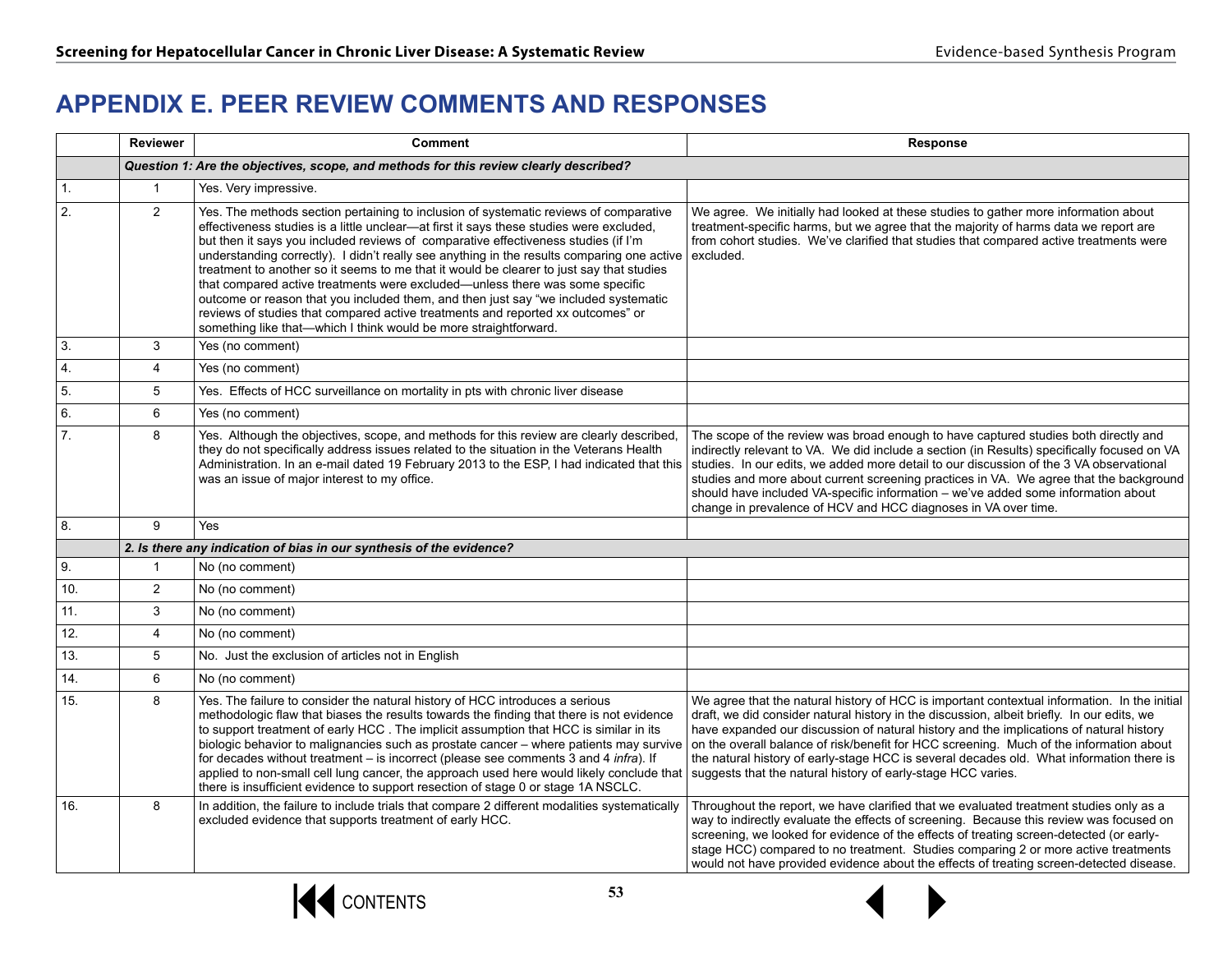|     | Reviewer | <b>Comment</b>                                                                                                                                                                                                                                                                                                                                                                                                                                                                                                                                                                                                                       | Response                                                                                                                                                                                                                                                                                                                                                                                                                                                                                                                                                                                                                                                                                                                                                                                                                                                                                                                                                                                                                                                                                                                                          |
|-----|----------|--------------------------------------------------------------------------------------------------------------------------------------------------------------------------------------------------------------------------------------------------------------------------------------------------------------------------------------------------------------------------------------------------------------------------------------------------------------------------------------------------------------------------------------------------------------------------------------------------------------------------------------|---------------------------------------------------------------------------------------------------------------------------------------------------------------------------------------------------------------------------------------------------------------------------------------------------------------------------------------------------------------------------------------------------------------------------------------------------------------------------------------------------------------------------------------------------------------------------------------------------------------------------------------------------------------------------------------------------------------------------------------------------------------------------------------------------------------------------------------------------------------------------------------------------------------------------------------------------------------------------------------------------------------------------------------------------------------------------------------------------------------------------------------------------|
| 17. | 8        | In addition, the discussion of harms from evaluation of liver lesions detected via<br>surveillance failed to note that the diagnosis of HCC is most often made by imaging<br>rather than biopsy. This consideration was communicated in my e-mail of 19 February<br>2013, but not addressed in this document.                                                                                                                                                                                                                                                                                                                        | The initial draft's discussion section did include a statement about diagnoses most often<br>occurring as a result of imaging rather than biopsy. Nevertheless, we have re-written the<br>screening harms section to clarify that, in considering harms, we considered the harms<br>of the initial screening tests themselves as well as the harms of additional testing done<br>in response to initial positive screening test results. We agree that liver biopsy is not<br>commonly performed for the diagnosis of HCC, but it is performed sometimes and the<br>harms are important to consider. In our re-drafted section, we clarify that few studies<br>reported testing actually performed. The 2 studies that reported rates of liver biopsy used<br>in HCC diagnosis reported 33 and 80% of patients had liver biopsy performed. We also<br>clarified in the summary of evidence table that there was limited directness of information<br>about harms (since most had to do with needle track seeding and biopsy is not often<br>used in current practice).                                                                            |
| 18. | 9        | Yes. The search methodology is well explained and most of the relevant direct<br>evidence has been captured. There are however several problematic issues.<br>Based on the review, there is a large body of observational studies that consistently<br>show an association between HCC surveillance and HCC diagnosis at an early<br>stage, increase receipt of resection or transplant, and increased survival. This is<br>understandably not grade 1 evidence but it is grade 2. Expressing the data as "there is<br>no evidence" is inaccurate. Rather, there is evidence of grade 2 level that consistently<br>indicate xxx etc. | We disagree that we characterized the data as "there is no evidence". We graded the<br>evidence as "insufficient" because it is impossible to know whether the improved survival<br>observed in these studies among screen-detected patients was related to a true effect<br>of screening or, rather, to lead-, length-, and selection biases common to the studies.<br>There are also important inconsistencies among studies $-3$ of 4 studies that attempted<br>to correct for lead-time found survival advantages attenuated with longer tumor doubling<br>time assumptions. Nevertheless, we agree that readers could misinterpret the term<br>"insufficient" as "there is no evidence". Therefore, we elected to use GRADE terminology<br>to summarize the strength of evidence rather than the AHRQ terminology we originally<br>used. Using GRADE, we believe the strength of evidence would be "very low". We<br>have used this term in place of insufficient in our edited draft and hope this will better<br>communicate that there are indeed studies, but that any conclusions drawn from this<br>body of evidence are very tenuous. |
| 19. | 9        | There seems be "kitchen sink" approach of piling disadvantages of the two RCT, but not<br>enough follow through as to the possible consequences of the disadvantages. A couple<br>of limitation like low screening rates, and inclusion of non cirrhotics would bias the<br>results toward the null (not the opposite).                                                                                                                                                                                                                                                                                                              | We agree that this section could have been more thoughtfully presented. We've re-<br>written to include a more precise discussion of how various deficiencies might affect the<br>results.                                                                                                                                                                                                                                                                                                                                                                                                                                                                                                                                                                                                                                                                                                                                                                                                                                                                                                                                                        |
| 20. | 9        | For TACE, they seem to ignore the meta analyses of RCT (and observational studies)<br>which demonstrate statistically significant benefit in survival.<br>For sorafenib, there is no mention! It is the only RCT proven efficacious intervention for<br>palliative therapy of HCC.                                                                                                                                                                                                                                                                                                                                                   | These studies were not included because we were focused on screening efficacy and.<br>therefore, focused only on studies evaluating the effects of treating early-stage HCC<br>(since the effects and rationale for screening is most likely to increase the detection of<br>earlier stage disease). The TACE meta-analysis included the 3 trials we included plus<br>a fourth (the Llovet Lancet trial) that we excluded because it included only patients with<br>advanced stage disease. Likewise, sorafenib has only been evaluated inpatients with<br>advanced stage disease. We have clarified throughout the report that we were focused<br>on this specific subgroup of treatment studies. We agree that, though this language was<br>in the initial draft, readers might have missed that we were not evaluating HCC treatment<br>in general. We also include an additional statement in the limitations section that this<br>review applies only to early-stage disease and not advanced stage, and we acknowledge<br>that some patients undergoing screening could have newly discovered advanced stage<br>disease.                    |
| 21. | 9        | The search did not get into the many studies that report survival of patients who were<br>listed but not transplanted compared to those listed and transplanted (at the same stage).                                                                                                                                                                                                                                                                                                                                                                                                                                                 | We included comparative and non-comparative observational studies of OLT if they<br>included patients with early-stage disease.                                                                                                                                                                                                                                                                                                                                                                                                                                                                                                                                                                                                                                                                                                                                                                                                                                                                                                                                                                                                                   |
| 22. | 9        | In the summary, there is no numerical emphasis on worst case scenario against HCC<br>surveillance (for example mentioning the point estimate of the meta analysis for tumor<br>seeding but not the 95% CI or the more recent study described in the body of the<br>document). Long term survival (which is quiet good) with resection and transplant is<br>presented without numbers.                                                                                                                                                                                                                                                | We have included the long-term survival numbers, the CI information, and we also note in<br>the table the most recent needle-track seeding study.                                                                                                                                                                                                                                                                                                                                                                                                                                                                                                                                                                                                                                                                                                                                                                                                                                                                                                                                                                                                 |

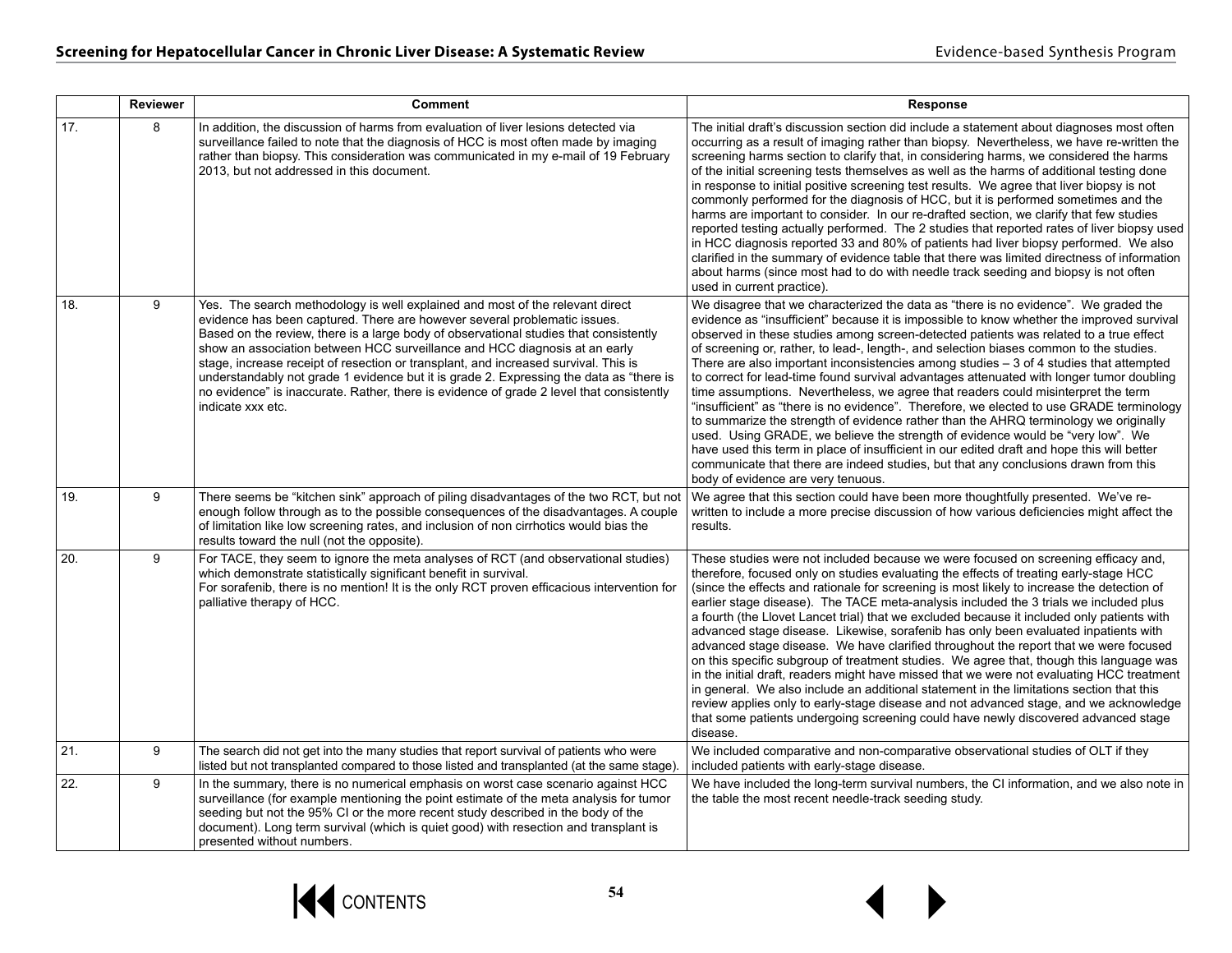|     | Reviewer       | <b>Comment</b>                                                                                                                                                                                                                                                                                                                                                  | <b>Response</b>                                                                                                                                                                                                                                                                                                                                                                                                                                                                                                              |
|-----|----------------|-----------------------------------------------------------------------------------------------------------------------------------------------------------------------------------------------------------------------------------------------------------------------------------------------------------------------------------------------------------------|------------------------------------------------------------------------------------------------------------------------------------------------------------------------------------------------------------------------------------------------------------------------------------------------------------------------------------------------------------------------------------------------------------------------------------------------------------------------------------------------------------------------------|
| 23. | 9              | Certainly the summary of the document is not accurate or supported by the data: consistent<br>evidence of grade 2 is not the same as insufficient evidence to draw conclusions.                                                                                                                                                                                 | See response to comment #18.                                                                                                                                                                                                                                                                                                                                                                                                                                                                                                 |
| 24. | 9              | Feasibility and ethics of RCT need also to be addressed in light of existing studies that<br>indicate that patients are unlikely to accept such a trial when (nothing is one of the arms).                                                                                                                                                                      | We have included this as an important area for future research.                                                                                                                                                                                                                                                                                                                                                                                                                                                              |
| 25. | 9              | Some references<br>1: Poustchi H. Farrell GC. Strasser SI, Lee AU, McCaughan GW, George J. Feasibility<br>of conducting a randomized control trial for liver cancer screening: is a randomized<br>controlled trial for liver cancer screening feasible or still needed? Hepatology. 2011<br>Dec;54(6):1998-2004. doi: 10.1002/hep.24581. PubMed PMID: 21800340. | Most of these provide background or contextual information. We have reviewed all<br>these studies and included them in background or discussion as appropriate. We have<br>re-written the background to include more information on changing HCC incidence<br>(including the Altekreuse reference). We did examine the Leung study for inclusion<br>as a comparative observational study. However, it compared HCC patients receiving<br>OLT to patients receiving OLT for non-malignant disease. Because there were several |
|     |                | 2: Llovet JM, Bustamante J, Castells A, Vilana R, Ayuso Mdel C, Sala M, Brú C, Rodés<br>J. Bruix J. Natural history of untreated nonsurgical hepatocellular carcinoma: rationale<br>for the design and evaluation of therapeutic trials. Hepatology, 1999 Jan: 29(1): 62-7.<br>PubMed PMID: 9862851.                                                            | large national OLT cohorts, we only examined noncomparative OLT studies with > 500<br>patients. The 5-year survival reported in this smaller cohort was quite similar to the<br>survival we report from the larger cohorts.                                                                                                                                                                                                                                                                                                  |
|     |                | 3: Davila JA, Duan Z, McGlynn KA, El-Serag HB. Utilization and outcomes of palliative<br>therapy for hepatocellular carcinoma: a population-based study in the United States.<br>J Clin Gastroenterol. 2012 Jan;46(1):71-7. doi: 10.1097/MCG.0b013e318224d669.<br>PubMed PMID: 22157221; PubMed Central PMCID:PMC3832893.                                       |                                                                                                                                                                                                                                                                                                                                                                                                                                                                                                                              |
|     |                | 4: Altekruse SF, McGlynn KA, Reichman ME. Hepatocellular carcinoma incidence,<br>mortality, and survival trends in the United States from 1975 to 2005. J Clin Oncol. 2009<br>Mar 20;27(9):1485-91. doi: 10.1200/JCO.2008.20.7753. Epub 2009 Feb 17. PubMed<br>PMID: 19224838; PubMed Central PMCID: PMC2668555.                                                |                                                                                                                                                                                                                                                                                                                                                                                                                                                                                                                              |
|     |                | 5: Schwarz RE, Smith DD. Trends in local therapy for hepatocellular carcinoma and<br>survival outcomes in the US population. Am J Surg. 2008 Jun; 195(6):829-36. doi:<br>10.1016/j.amjsurg.2007.10.010. Epub 2008 Apr 23. Review. PubMed PMID: 18436176.                                                                                                        |                                                                                                                                                                                                                                                                                                                                                                                                                                                                                                                              |
|     |                | 6: El-Serag HB, Siegel AB, Davila JA, Shaib YH, Cayton-Woody M, McBride R,<br>McGlynn KA. Treatment and outcomes of treating of hepatocellular carcinoma among<br>Medicare recipients in the United States: a population-based study. J Hepatol. 2006<br>Jan: 44(1): 158-66. Epub 2005 Nov 2. PubMed PMID: 16290309.                                            |                                                                                                                                                                                                                                                                                                                                                                                                                                                                                                                              |
|     |                | 7: El-Serag HB, Mason AC, Key C. Trends in survival of patients with hepatocellular<br>carcinoma between 1977 and 1996 in the United States. Hepatology. 2001<br>Jan;33(1):62-5. PubMed PMID: 11124821.                                                                                                                                                         |                                                                                                                                                                                                                                                                                                                                                                                                                                                                                                                              |
|     |                | 8: Davila JA, El-Serag HB. Racial differences in survival of hepatocellular carcinoma<br>in the United States: a population-based study. Clin Gastroenterol Hepatol. 2006<br>Jan;4(1):104-10; quiz 4-5. PubMed PMID: 16431312.                                                                                                                                  |                                                                                                                                                                                                                                                                                                                                                                                                                                                                                                                              |
|     |                | 9: Leung JY, Zhu AX, Gordon FD, Pratt DS, Mithoefer A, Garrigan K, Terella A, Hertl M,<br>Cosimi AB, Chung RT. Liver transplantation outcomes for early-stage hepatocellular<br>carcinoma: results of a multicenter study. Liver Transpl. 2004 Nov;10(11):1343-54.<br>PubMed PMID: 15497158.                                                                    |                                                                                                                                                                                                                                                                                                                                                                                                                                                                                                                              |
|     |                | 3. Are there any published or unpublished studies that we may have overlooked?                                                                                                                                                                                                                                                                                  |                                                                                                                                                                                                                                                                                                                                                                                                                                                                                                                              |
| 26. | $\mathbf{1}$   | No (no comment)                                                                                                                                                                                                                                                                                                                                                 |                                                                                                                                                                                                                                                                                                                                                                                                                                                                                                                              |
| 27. | $\overline{2}$ | No. Not that I'm aware of.                                                                                                                                                                                                                                                                                                                                      |                                                                                                                                                                                                                                                                                                                                                                                                                                                                                                                              |
| 28. | 3              | No. Not that I know of.                                                                                                                                                                                                                                                                                                                                         |                                                                                                                                                                                                                                                                                                                                                                                                                                                                                                                              |
| 29. | 4              | No (no comment)                                                                                                                                                                                                                                                                                                                                                 |                                                                                                                                                                                                                                                                                                                                                                                                                                                                                                                              |
| 30. | 5              | No. None that I am aware of                                                                                                                                                                                                                                                                                                                                     |                                                                                                                                                                                                                                                                                                                                                                                                                                                                                                                              |

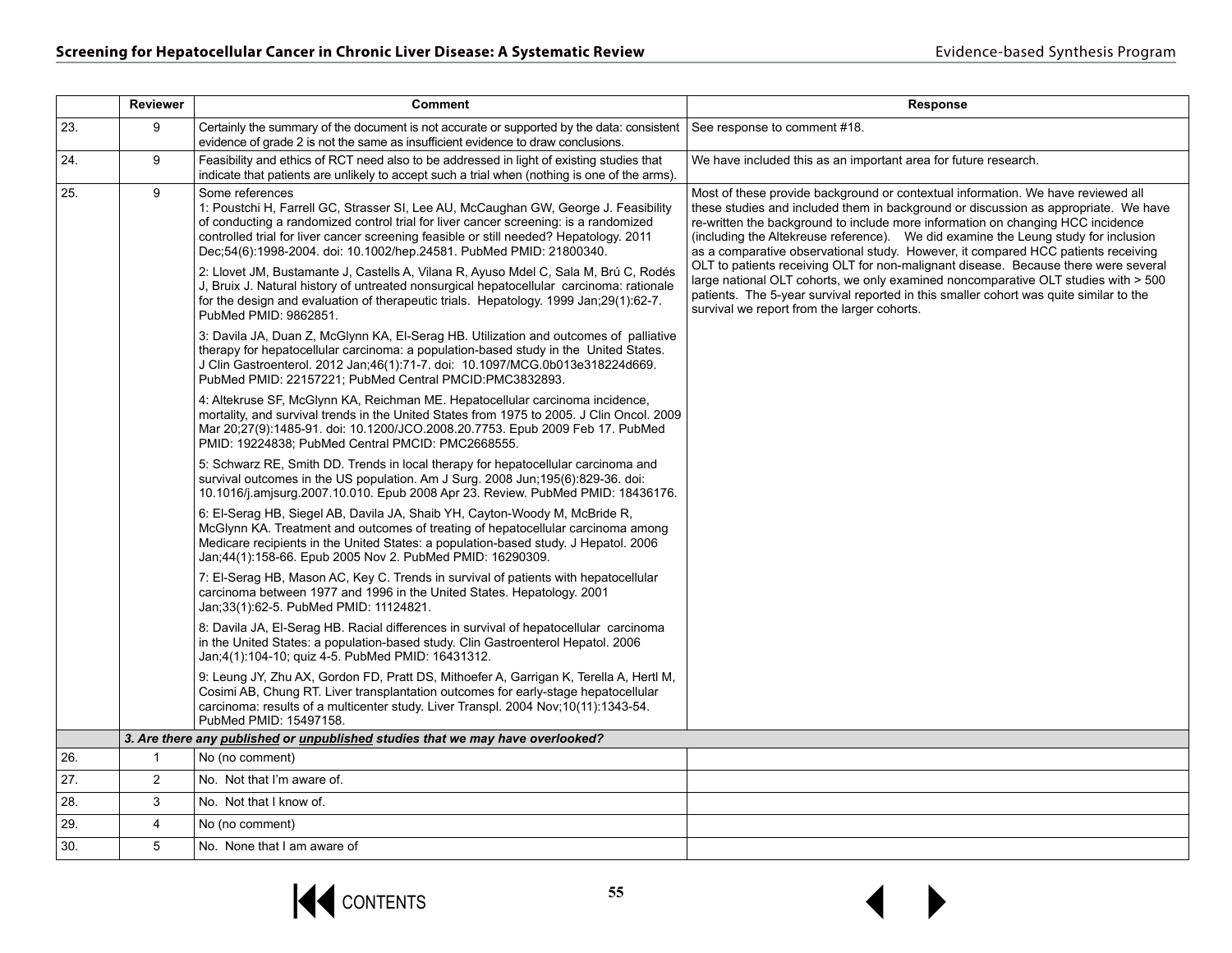|     | <b>Reviewer</b> | <b>Comment</b>                                                                                                                                                                                                                                                                                                                                                                                                                                                                                                                                                                                                                                                                                                                                                     | <b>Response</b>                                                                                                                                                                                                                                                                                                                                                                                                                                                                                                                                                                                                                               |
|-----|-----------------|--------------------------------------------------------------------------------------------------------------------------------------------------------------------------------------------------------------------------------------------------------------------------------------------------------------------------------------------------------------------------------------------------------------------------------------------------------------------------------------------------------------------------------------------------------------------------------------------------------------------------------------------------------------------------------------------------------------------------------------------------------------------|-----------------------------------------------------------------------------------------------------------------------------------------------------------------------------------------------------------------------------------------------------------------------------------------------------------------------------------------------------------------------------------------------------------------------------------------------------------------------------------------------------------------------------------------------------------------------------------------------------------------------------------------------|
| 31. | 6               | No                                                                                                                                                                                                                                                                                                                                                                                                                                                                                                                                                                                                                                                                                                                                                                 |                                                                                                                                                                                                                                                                                                                                                                                                                                                                                                                                                                                                                                               |
| 32. | 8               | Yes. Note: These are only a small portion of the literature that could be cited that<br>contradicts the findings in this document, particularly with regard to treatment of early<br>HCC.<br>1. Cho YK, Kim JK, Kim MY, Rhim H, Han JK. Systematic review of randomized trials<br>for hepatocellular carcinoma treated with percutaneous ablation therapies. Hepatology.<br>2009 Feb; 49(2): 453-9.<br>2. El-Serag HB, Siegel AB, Davila JA, Shaib YH, Cayton-Woody M, McBride R,<br>McGlynn KA. Treatment and outcomes of treating of hepatocellular carcinoma among<br>Medicare recipients in the United States: a population-based study. J Hepatol. 2006<br>Jan: 44(1): 158-66.<br>3. Llovet JM, Real MI, Montaña X, Planas R, Coll S, Aponte J, Ayuso C, Sala | We had reviewed most of these studies. They were excluded for following reasons:<br>Cho - comparative effectiveness studies<br>El-Serag – no outcomes specific to patients with early-stage disease.<br>Llovet - trial included only patients with advanced stage disease.<br>McMahon - we excluded observational screening studies with historic controls (because<br>there were plenty of studies with contemporary controls and the use of historic controls<br>would have introduced one more source of bias).<br>Orlanda - comparative effectiveness<br>Schwarz – no outcomes information specific to patients with early-stage disease. |
|     |                 | M, Muchart J, Solà R, Rodés J, Bruix J; Barcelona Liver Cancer Group. Arterial<br>embolisation or chemoembolisation versus symptomatic treatment in patients with<br>unresectable hepatocellular carcinoma: a randomised controlled trial. Lancet. 2002 May<br>18;359(9319):1734-9.                                                                                                                                                                                                                                                                                                                                                                                                                                                                                |                                                                                                                                                                                                                                                                                                                                                                                                                                                                                                                                                                                                                                               |
|     |                 | 4. McMahon BJ, Bulkow L, Harpster A, Snowball M, Lanier A, Sacco F, Dunaway E,<br>Williams J. Screening for hepatocellular carcinoma in Alaska natives infected with<br>chronic hepatitis B: a 16-year population-based study. Hepatology. 2000 Oct;32(4 Pt<br>$1):842-6.$                                                                                                                                                                                                                                                                                                                                                                                                                                                                                         |                                                                                                                                                                                                                                                                                                                                                                                                                                                                                                                                                                                                                                               |
|     |                 | 5. Orlando A, Leandro G, Olivo M, Andriulli A, Cottone M. Radiofrequency thermal<br>ablation vs. percutaneous ethanol injection for small hepatocellular carcinoma in<br>cirrhosis: meta-analysis of randomized controlled trials. Am J Gastroenterol. 2009<br>Feb; 104(2): 514-24.                                                                                                                                                                                                                                                                                                                                                                                                                                                                                |                                                                                                                                                                                                                                                                                                                                                                                                                                                                                                                                                                                                                                               |
|     |                 | 6. Schwarz RE, Smith DD. Trends in local therapy for hepatocellular carcinoma and<br>survival outcomes in the US population. Am J Surg. 2008 Jun;195(6):829-36.                                                                                                                                                                                                                                                                                                                                                                                                                                                                                                                                                                                                    |                                                                                                                                                                                                                                                                                                                                                                                                                                                                                                                                                                                                                                               |
| 33. | 9               | Yes. Population based US data on survival of patients with HCC who were<br>transplanted. There are several publications based on UNOS data that show excellent<br>(70% plus 5 year recurrence free survival) survival among HCC patients who received<br>liver transplants.                                                                                                                                                                                                                                                                                                                                                                                                                                                                                        | We included several large OLT cohorts including a large UNOS cohort. We agree long-<br>term survival was good and we reported this.                                                                                                                                                                                                                                                                                                                                                                                                                                                                                                           |
| 34. | 9               | There are multiple publications from population based US based cohorts (plus the<br>publicly available SEER data) that show stage specific survival of patients with HCC,<br>and again clearly showing remarkable improvement with transplant and resection<br>compared to patients with similar stages who did not get transplanted/resected. These<br>are observational studies but the magnitude of differences is dramatic.                                                                                                                                                                                                                                                                                                                                    | In initial draft, we did not include the comparative numbers in the summary of evidence<br>(only in the text) – we've now added this to the table. We reported that survival in<br>patients selected for surgery is quite good and markedly better than patients not selected<br>for surgery. We have added more to the discussion about the potential explanations for<br>such findings – unclear whether this is a true treatment effect or whether this difference<br>reflects careful patient selection and confounding by indication.                                                                                                    |
| 35. | 9               | There are also publications of US based population based cohorts that show unfirmly<br>grim prognosis of untreated patients with HCC (irrespective of stage if one looks at 5<br>year survival). Compare with 5 year survival of transplant/resection.                                                                                                                                                                                                                                                                                                                                                                                                                                                                                                             | See above                                                                                                                                                                                                                                                                                                                                                                                                                                                                                                                                                                                                                                     |
| 36. | 9               | The harms is remarkably deficient and biased. There is mention of harms of biopsies for<br>liver cancer, and harms of different treatments, but nothing about ultrasound of the liver<br>or blood draws (for AFP). This is akin to talking about the harms of colorectal resection<br>or chemotherapy but not colonoscopy or FIT (for CRC screening) or harms of breast<br>biopsy (but not mammography). Both ultrasound and blood draws (which is the method<br>used to obtain AFP) for all kinds of indications have been around for decades and there<br>is considerable safety data on both.                                                                                                                                                                   | We have re-written the screening harms section to clarify that, in considering harms,<br>we considered the harms of the initial screening tests themselves as well as the<br>harms of additional testing done in response to initial positive screening test results.<br>We acknowledge that ultrasound and blood draws are, themselves, likely quite safe.<br>Nevertheless, it is still important to consider the harms of testing done in response to<br>initial positive screening test.                                                                                                                                                   |

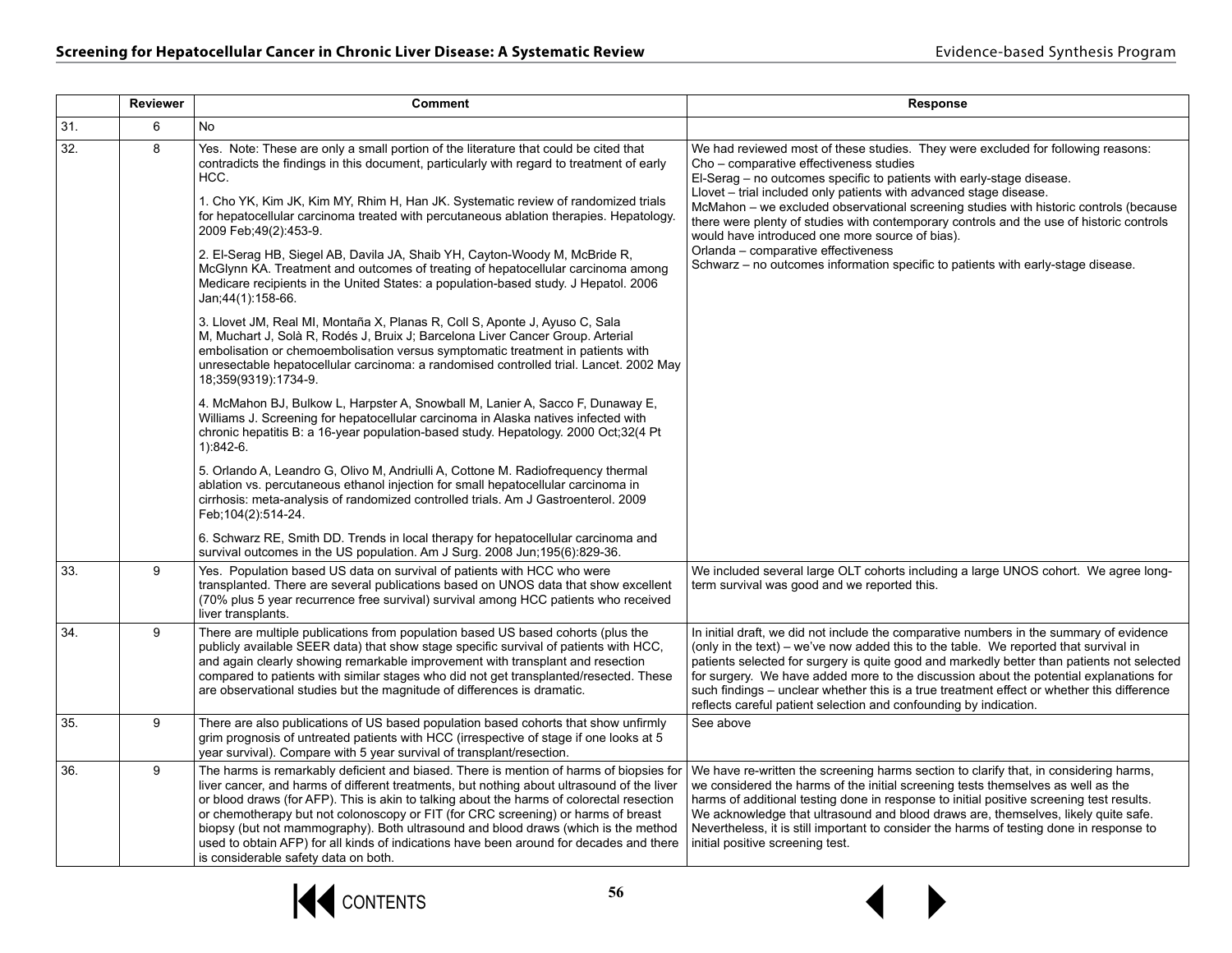|     | Reviewer       | <b>Comment</b>                                                                                                                                                                                                                                                                                                                                                                                                                                                                                                                                                                                                                                                                                                                                                                                                                                 | Response                                                                                                                                                                                                                                                                                                                                                                                                                                                                                                                                                                                      |
|-----|----------------|------------------------------------------------------------------------------------------------------------------------------------------------------------------------------------------------------------------------------------------------------------------------------------------------------------------------------------------------------------------------------------------------------------------------------------------------------------------------------------------------------------------------------------------------------------------------------------------------------------------------------------------------------------------------------------------------------------------------------------------------------------------------------------------------------------------------------------------------|-----------------------------------------------------------------------------------------------------------------------------------------------------------------------------------------------------------------------------------------------------------------------------------------------------------------------------------------------------------------------------------------------------------------------------------------------------------------------------------------------------------------------------------------------------------------------------------------------|
| 37. | 9              | There is a lot of discussion on TACE (which is appropriate) but there is a remarkable<br>avoidance of the one palliative therapy that has grade 1 evidence of efficacy from multiple<br>very well done modern RCTs, namely sorafenib. This agent can only be applied (and<br>has only been tested in those with compensated cirrhosis (mostly Child A) and mostly<br>asymptomatic/mildly symptomatic patients. Surveillance even if it does not detect early<br>cancer that is treated with potentially curative therapy, will detect asymptomatic cancer<br>which could be treated with efficacious palliative treatment. The days of removing patients<br>who are not candidates for liver transplant from surveillance consideration are gone.                                                                                              | See response to #20. While it is true that some patients undergoing screening will have<br>asymptomatic advanced stage disease identified, the intent and results of screening are<br>to increase the detection of early-stage disease. Trials evaluating screening intervals<br>found, in both groups, that screening mostly increased the number of early-stage<br>small tumors. While we acknowledge that our review does not cover the detection and<br>treatment of advanced stage disease, we believe a focus on early-stage disease is<br>appropriate for the discussion of screening. |
| 38. | 9              | There are actually four RCT of TACE/TAE (check recent meta analyses)                                                                                                                                                                                                                                                                                                                                                                                                                                                                                                                                                                                                                                                                                                                                                                           | See above #20.                                                                                                                                                                                                                                                                                                                                                                                                                                                                                                                                                                                |
|     |                | 4. Please write additional suggestions or comments below. If applicable, please indicate the page and line numbers from the draft report.                                                                                                                                                                                                                                                                                                                                                                                                                                                                                                                                                                                                                                                                                                      |                                                                                                                                                                                                                                                                                                                                                                                                                                                                                                                                                                                               |
| 39. | $\mathbf{1}$   | It is only the cost of CT and MR that precluded their inclusion in the AASLD PG. I was<br>on that committee when the issue came up. Everyone I know uses AFP to screen<br>despite the nonsensical "firing of the AFP" by that PG. I have seen MANY advanced<br>HCCs that were missed on u/s and obvious on CT. CT as performed in the US for HCC<br>screening is dreadfully insensitive.                                                                                                                                                                                                                                                                                                                                                                                                                                                       | Noted. We searched for any screening studies using any of these potential screening<br>modalities. Most studies included patients who were detected with U/S and/or AFP.                                                                                                                                                                                                                                                                                                                                                                                                                      |
| 40. | $\overline{2}$ | a) In a number of places the report refers to radiofrequency ablation but doesn't<br>mention TACE as another "active" treatment. These are not the same thing so both<br>should be mentioned.                                                                                                                                                                                                                                                                                                                                                                                                                                                                                                                                                                                                                                                  | We cover both RFA and TACE.                                                                                                                                                                                                                                                                                                                                                                                                                                                                                                                                                                   |
| 41. | $\overline{2}$ | b) In the section describing the RCT's of screening vs. no screening there is some<br>discussion of the Chinese staging system which might warrant some revision. The<br>report states that the Chinese system doesn't consider liver disease severity which is not<br>quite true, as jaundice/ascites/cachexia etc are markers of disease severity (and to my<br>understanding such clinical markers are now included in the Barcelona and other staging<br>systems). I think the more accurate critique would be to note that the Chinese studies used<br>a different staging system than currently used in the U.S. and Europe that didn't include<br>factors such as tumor size, number of lesions, and location of lesions, and focused on<br>clinical markers of disease severity (if I'm stating this accurately) and leave it at that. | We have re-written the trial results section to be more precise about the effects of each<br>flaw, including the staging system.                                                                                                                                                                                                                                                                                                                                                                                                                                                              |
| 42. | $2^{\circ}$    | c) In the section on screening vs. no screening it would be helpful to at least report<br>some summary of the difference in survival reported in the observational studies. I<br>would focus on adjusted estimates only and report the median difference with the<br>range. Right now there is really no quantitative report of the results so it's hard for<br>readers to know what to make of it. Even if the data are unreliable providing some<br>numbers can give readers some sense of the potential magnitude of effect, whether<br>confounding is likely to explain much or all of the results, inconsistency, etc.                                                                                                                                                                                                                    | We have re-drafted the screening observational studies table to make it easier to find<br>the survival and HR data. We have also created a new figure displaying comparative<br>survival information. Finally, we have included a summary of this information in the<br>relevant parts of the results section.                                                                                                                                                                                                                                                                                |
| 43. | $\overline{2}$ | d) Same for the section on active treatments vs. conservative treatments-for the<br>RCT's I'd suggest reporting the actual results from the two studies that didn't report<br>any significant effect on survival and for the observational studies reporting some<br>information regarding the differences between treatment and no treatment.                                                                                                                                                                                                                                                                                                                                                                                                                                                                                                 | This information is included in the treatment studies table.                                                                                                                                                                                                                                                                                                                                                                                                                                                                                                                                  |
| 44. | 3              | No comments - well done review.                                                                                                                                                                                                                                                                                                                                                                                                                                                                                                                                                                                                                                                                                                                                                                                                                |                                                                                                                                                                                                                                                                                                                                                                                                                                                                                                                                                                                               |
| 45. | $\overline{4}$ | The review addresses internal validity (risk of bias) of the trials quite well. I wonder if a<br>statement about external validity (applicability/generalizability) might not also be useful. The<br>reason is that many Hep C providers use the Chinese trial of patients with hep B as the<br>basis for recommending screening/surveillance for HCC in hep C patients. Clearly that trial<br>is not sufficient for recommending screening, even for hep B patients, but there may be an<br>additional issue with extrapolating the results (however interpreted) to hep C patients.                                                                                                                                                                                                                                                          | We included such a statement in our revisions.                                                                                                                                                                                                                                                                                                                                                                                                                                                                                                                                                |

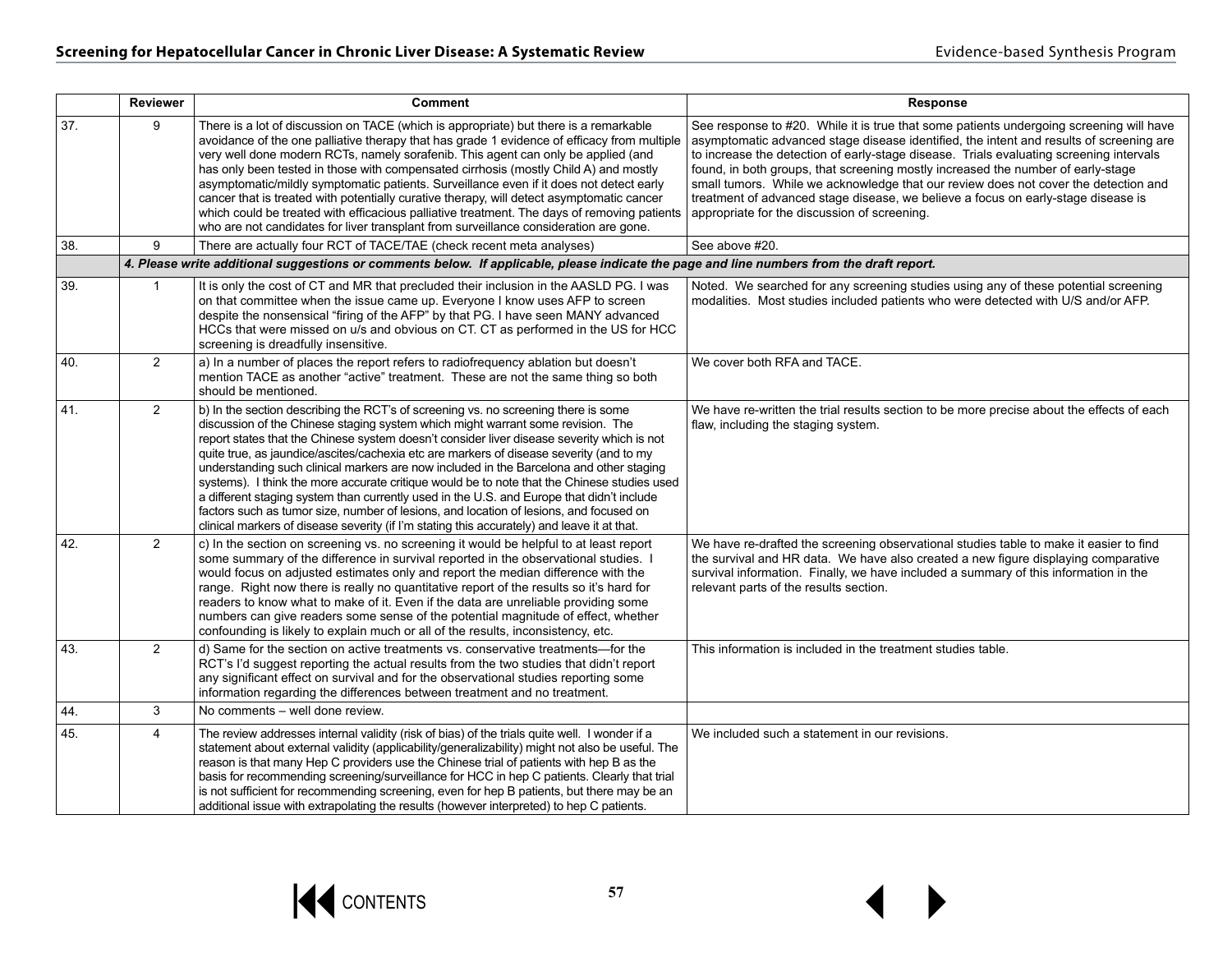|     | <b>Reviewer</b> | <b>Comment</b>                                                                                                                                                                                                                                                                                                                                                                                                                                                                                                                                                                                                                                                                                                                                                                                                                                                                                                                                                                                                                                                                                                                                          | Response                                                                                                                                                                                                                                                                                                                                                                                                                           |
|-----|-----------------|---------------------------------------------------------------------------------------------------------------------------------------------------------------------------------------------------------------------------------------------------------------------------------------------------------------------------------------------------------------------------------------------------------------------------------------------------------------------------------------------------------------------------------------------------------------------------------------------------------------------------------------------------------------------------------------------------------------------------------------------------------------------------------------------------------------------------------------------------------------------------------------------------------------------------------------------------------------------------------------------------------------------------------------------------------------------------------------------------------------------------------------------------------|------------------------------------------------------------------------------------------------------------------------------------------------------------------------------------------------------------------------------------------------------------------------------------------------------------------------------------------------------------------------------------------------------------------------------------|
| 46. | 5               | Under data extraction, in addition to mode and frequency of surveillance it would be<br>interested to review technical limitations of surveillance. A main limitation of ultrasound<br>surveillance is the poor visualization of the liver parenchyma in patients with more<br>advanced cirrhosis and fatty change. In these patient populations, the detection of<br>early HCC, and particularly smaller HCC lesions, is limited. These limitation would likely<br>have an impact on surveillance efficacy.                                                                                                                                                                                                                                                                                                                                                                                                                                                                                                                                                                                                                                            | This was beyond the scope of our review. However, an AHRQ review is currently being<br>completed that covers just this topic.                                                                                                                                                                                                                                                                                                      |
| 47. | 6               | a) Overall, a great job going through a large number of studies. The draft report<br>is clearly written and well structured to present results at different levels of detail.<br>depending on the reader's specific needs.                                                                                                                                                                                                                                                                                                                                                                                                                                                                                                                                                                                                                                                                                                                                                                                                                                                                                                                              |                                                                                                                                                                                                                                                                                                                                                                                                                                    |
| 48. | 6               | b) In oncology, surveillance means looking for recurrence of a prior cancer; thus, the<br>title and report should not use that term but rather screening for HCC. Screening<br>= looking for cancer in those without a prior diagnosis of cancer. This is more than<br>semantics as the continued misuse of the term surveillance tends to separate HCC<br>screening from a wealth of knowledge about cancer screening which seems to be<br>ignored in this context. This sentence seems to highlight the problem: "However,<br>recommendations for HCC surveillance remain controversial in part because of<br>concerns over the quality and paucity of existing evidence, and because there have<br>been concerns raised about overdiagnosis and patient harms in other cancer screening<br>programs". It is too easy for some to ignore this sentence because HCC surveillance<br>is not a cancer screening program. At the very least you should include a definiton of<br>terms and clear statement that HCC "surveillance" is in fact a type of cancer screening<br>and not cancer surveillance as would be done after surgical resection of HCC. | We agree – we have changed the terminology to screening from surveillance.                                                                                                                                                                                                                                                                                                                                                         |
| 49. | 6               | c) In the executive summary, it would be helpful to separate the review of the two RTCs<br>from the non-RTCs. In particular, the latter RTC seems to have flaws that were not<br>considered by the guideline writing groups and may not be well known to the end users<br>of this ESP report who read only the Executive Summary.                                                                                                                                                                                                                                                                                                                                                                                                                                                                                                                                                                                                                                                                                                                                                                                                                       | We have done so.                                                                                                                                                                                                                                                                                                                                                                                                                   |
| 50. | 6               | d) Please consider including overdiagnosis bias as another confounder for non RTCs<br>of HCC screening, and perhaps comment on the magnitude of overdiagnosis in the two<br>RTCs.                                                                                                                                                                                                                                                                                                                                                                                                                                                                                                                                                                                                                                                                                                                                                                                                                                                                                                                                                                       | We have included more in the discussion about natural history and about uncertainty<br>regarding the potential for overdiagnosis in screen-detected HCC. We could not estimate<br>the magnitude of overdiagnosis in the RCTs, but we do make note of the trials comparing<br>screening intervals in which more early-stage patients were found and treated in the<br>intensive screening group without an improvement in survival. |
| 51. | $\overline{7}$  | While I think the paper probably reaches the right conclusion, the whole paper seems<br>to be somewhat disjointed and a bit frustrating to read. A reader gets the sense of<br>"diffuse anxiety" about how studies were not well-done. While that may be generally<br>true, I wonder if the authors could be more constructive to the field with some more<br>detailed critique and assessment and suggestion. For example:<br>a. What is the 'best evidence' and how good is it?<br>On p9, you don't really explain what you are looking for, regarding "quality of evidence"<br>or "magnitude of effect." Later you will describe weaknesses of many studies, but the<br>weaknesses are described for several studies at a time rather than individual studies.<br>and a reader was left wondering "is there a baby somewhere in this bathwater; is there<br>ANY study that qualifies at 'best' and is that 'good enough'". My hunch is that the<br>answer is no; for example both the Chinese RCTs have major deficiencies. But if that's<br>the case then maybe be clear about it.                                                                  | We agree. As reported above, we revised the results section to be clearer about the<br>flaws and their implications. We also reconfigured the observational studies results<br>section and discuss the 3 "best" studies earlier.                                                                                                                                                                                                   |

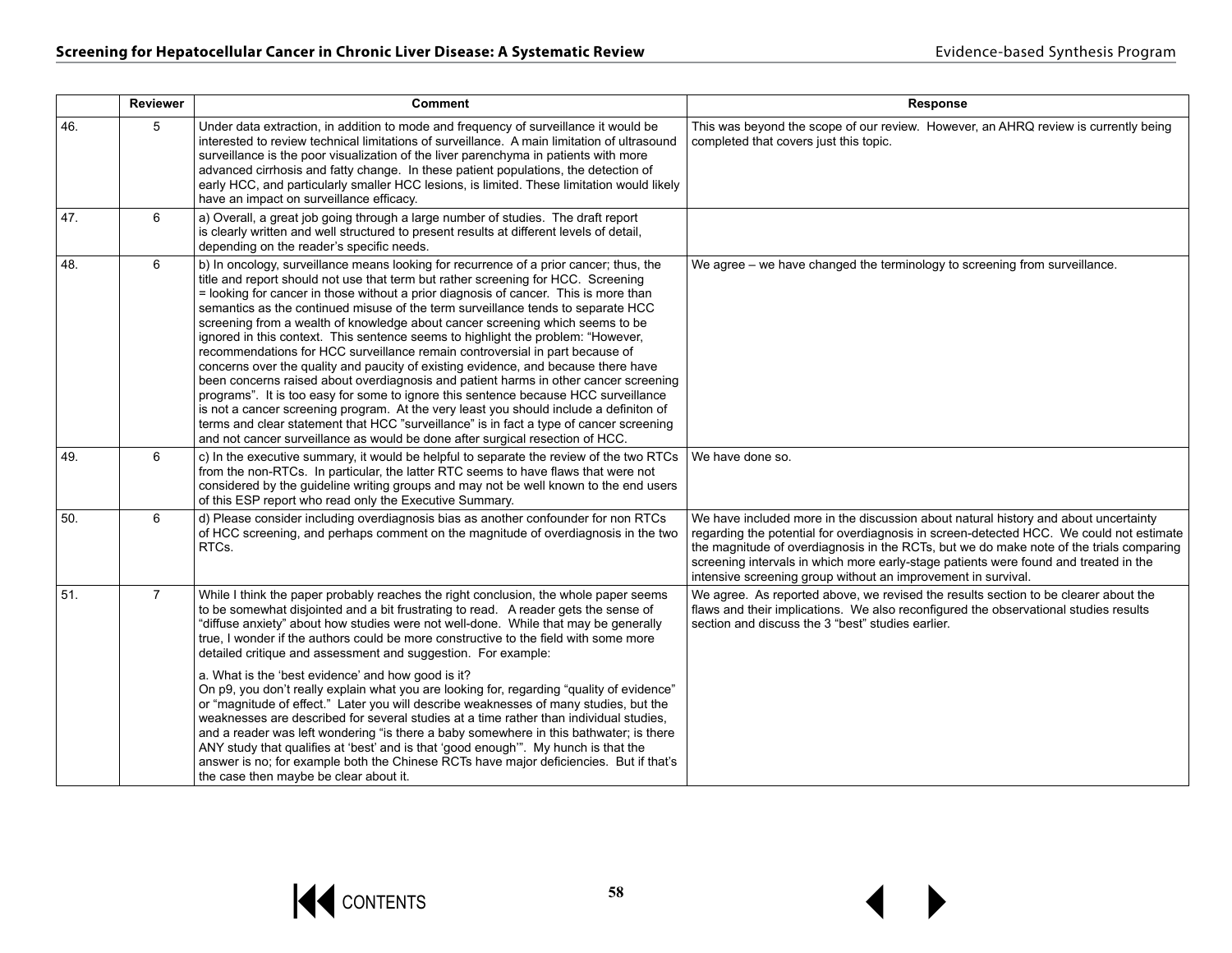|     | <b>Reviewer</b>  | Comment                                                                                                                                                                                                                                                                                                                                                                                                                                                                                                                                                                                                                                                                                                                                                                                                                                                                                                                                                                                                                                                                                                                                                                                                                                                                                                                                | Response                                                                                                                          |
|-----|------------------|----------------------------------------------------------------------------------------------------------------------------------------------------------------------------------------------------------------------------------------------------------------------------------------------------------------------------------------------------------------------------------------------------------------------------------------------------------------------------------------------------------------------------------------------------------------------------------------------------------------------------------------------------------------------------------------------------------------------------------------------------------------------------------------------------------------------------------------------------------------------------------------------------------------------------------------------------------------------------------------------------------------------------------------------------------------------------------------------------------------------------------------------------------------------------------------------------------------------------------------------------------------------------------------------------------------------------------------|-----------------------------------------------------------------------------------------------------------------------------------|
| 52. | 7.               | b. Summaries<br>On p13, right above observational studies, you've just finished a 2-page review of<br>RCTs. But you write no summary of what you think of the 2 pages you have written.<br>There is no indication that you've synthesized or evaluated this entire group of studies.<br>(This is not clearly done in the Discussion either). You simply end with critique of<br>whatever trial happened to be last. In contrast, a reader would like to know "What<br>is your bottom line about this whole class of studies, about what you have just told<br>me? Do any come close to being satisfactory to draw a conclusion? Is the quality of<br>all unsatisfactory? Can we take away any idea about magnitude of any impact, or is<br>quality so bad (or magnitude so low) that we can't?                                                                                                                                                                                                                                                                                                                                                                                                                                                                                                                                         | We agree. We have included a summary paragraph at the beginning of both the<br>screening and treatment sections.                  |
| 53. | 7.               | Most of the following sections have the same problem: You write paragraphs about<br>individual studies or groups of studies, but you don't summarize at the end of each<br>section what you have described and what you think it means. For example look at<br>the last full paragraph on p14; there's no summary, just diffuse anxiety (again probably<br>warranted); but the whole process looks like you are just throwing up your hands. Ditto<br>for sections on lead-time bias, harms, treatment.                                                                                                                                                                                                                                                                                                                                                                                                                                                                                                                                                                                                                                                                                                                                                                                                                                | See above.                                                                                                                        |
| 54. | $\mathbf{7}$ .   | c. Other organization<br>On p13, in observational studies, you need to remind the reader "what question were<br>you looking at" - benefit, harm, other?                                                                                                                                                                                                                                                                                                                                                                                                                                                                                                                                                                                                                                                                                                                                                                                                                                                                                                                                                                                                                                                                                                                                                                                | We have revised the section headings accordingly                                                                                  |
| 55. | $\overline{7}$ . | d. Current guidelines<br>The current guidelines section has the potential to be interesting, to the extent that<br>other guidelines recommend FOR surveillance. When they do, can you:<br>1) describe what is their recommendation (it's in the Table);<br>2) what it that based on (what evidence; what studies, what statements about benefit<br>vs risk). Some of this may be buried in Table 12, but can you distill the essence and<br>explain what you think the problem is?<br>3) how you judge (2).<br>Right now you seem to rely on saying the guidelines aren't any good because (p19, first<br>para) you "identified several methodological flaws". Can you elaborate more on the<br>details in Appendix D, Table 12: How strong or weak is an overall quality grade of 2 or<br>3? How serious are the generally low grades in rigor of development? Enough to be<br>disqualifying? Can you say any detail about what specific studies about the evidence<br>each guideline seems to rely on - which study, what magnitude of benefit and of harm?<br>Do they rely on the Chinese RCTs, now largely-discredited? Or other? Right now the<br>whole thing seems somewhat an abstract exercise; can you give it a little more detail<br>and life, in interpreting/summarizing the data in the Tables and in your text summary? | We have revised this section accordingly.                                                                                         |
| 56. | 7.               | e. Future studies<br>On p22, 2nd para in Future Studies, you could provide much more help to the field by<br>being more specific about what you think should be done in the future, based on what you<br>have learned from your reviews. The recommendations for "consecutive patients" and<br>"prospectively collected  about adverse effects" seems somewhat generic. In earlier text<br>you've discussed lead-time bias, trying to adjust for it, and other sources of problems. Can<br>you, then, in this section, try to tell future-researchers how to improve what they are doing.                                                                                                                                                                                                                                                                                                                                                                                                                                                                                                                                                                                                                                                                                                                                              | We agree. We now included a future studies table that pairs study suggestions with the<br>evidence gap they are meant to address. |

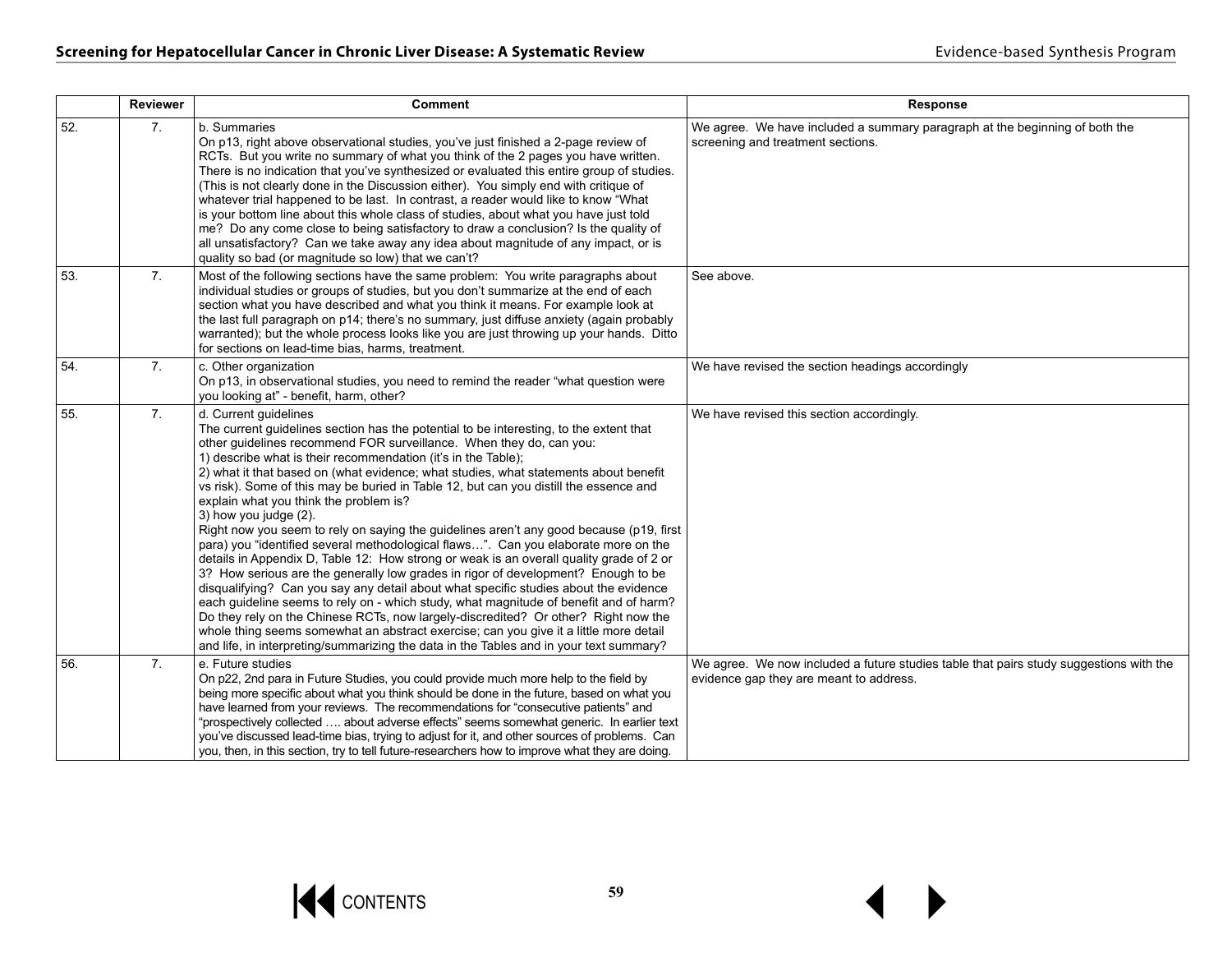|     | <b>Reviewer</b> | <b>Comment</b>                                                                                                                                                                                                                                                                                                                                                                                                                                                                                                                                                                                                                                                         | <b>Response</b>                                                                                                                                                                                                                                                                                                                                                                                                                                                                                                                                                                                                                                                                                                                                                                                                                                                                                                                                                                                                                                                                                                    |
|-----|-----------------|------------------------------------------------------------------------------------------------------------------------------------------------------------------------------------------------------------------------------------------------------------------------------------------------------------------------------------------------------------------------------------------------------------------------------------------------------------------------------------------------------------------------------------------------------------------------------------------------------------------------------------------------------------------------|--------------------------------------------------------------------------------------------------------------------------------------------------------------------------------------------------------------------------------------------------------------------------------------------------------------------------------------------------------------------------------------------------------------------------------------------------------------------------------------------------------------------------------------------------------------------------------------------------------------------------------------------------------------------------------------------------------------------------------------------------------------------------------------------------------------------------------------------------------------------------------------------------------------------------------------------------------------------------------------------------------------------------------------------------------------------------------------------------------------------|
| 57. | 8               | Background<br>Page 1 - The statement that the 5 year survival for HCC is 16.5% is incorrect.<br>The cited statistics from references 1-2 refer to the SEER category of "liver and<br>intraductal bile duct cancers," not HCC. In addition, reference 1 specifically<br>notes incomplete reporting of VA cancer registry data to state cancer registries,<br>a factor that makes relevance of the cited data to VA unclear.<br>A population-based study of 2,963 HCC patients based on the linked SEER-<br>Medicare dataset found a median survival of 104 days with a 3 year survival rate<br>of 5.7%, not the 16.5% rate cited in this review (El-Serag et al. 2006). | There are issues with all long-term survival estimates we found. The SEER data is<br>the most current though we agree it is flawed in that there are some non-HCC cases<br>included. However, HCC are likely to be the majority. We added an additional reference<br>and present the mortality as a range. We believe this shows there is a range, while<br>underscoring the original point which was that long-term survival is poor. The SEER-<br>Medicare data includes mostly (91%) patients > 65 so it is not surprising the long-term<br>survival reported here was lower.                                                                                                                                                                                                                                                                                                                                                                                                                                                                                                                                   |
| 58. | 8               | Page 1 - The statement that "the National Cancer Institute recommends<br>2.<br>against surveillance" is incorrect. The source relied on for this statement,<br>reference 8, explicitly states that "The summary reflects an independent<br>review of the literature and does not represent a policy statement of NCI or<br>the National Institutes of Health (NIH).                                                                                                                                                                                                                                                                                                    | We have taken this out.                                                                                                                                                                                                                                                                                                                                                                                                                                                                                                                                                                                                                                                                                                                                                                                                                                                                                                                                                                                                                                                                                            |
| 59. | 8               | Page 1 - The statement that "recommendations for HCC surveillance remain<br>controversial" is based solely on reference 12, an opinion piece (not an original study)<br>written by two VA authors who failed to disclose that they were attempting to secure VA<br>funding to support a placebo-controlled study of surveillance.                                                                                                                                                                                                                                                                                                                                      | We have consolidated the background section and added additional references.                                                                                                                                                                                                                                                                                                                                                                                                                                                                                                                                                                                                                                                                                                                                                                                                                                                                                                                                                                                                                                       |
| 60. | 8               | Methods<br>1. Page 8 - No statistical justification is provided for the arbitrary sample size of<br>500 patients required for inclusion of studies involving OLT.                                                                                                                                                                                                                                                                                                                                                                                                                                                                                                      | We did not use a sample size limit for observational studies comparing treatment to no<br>treatment. The sample size of 500 patients applied to noncomparative observational<br>studies - as such, there is no statistical testing. Rather, we included such studies both<br>as a way to understand harms of treatment as well as long-term survival. The sample<br>size of 500 was chosen because there were several, large noncomparative observational<br>studies of OLT and we felt these would provide more generalizable data regarding<br>long-term survival and harms. The smaller, noncomparative observational studies we<br>examined had similar findings and would not have changed the results - good long-term<br>survival and poor reporting of harms.                                                                                                                                                                                                                                                                                                                                              |
| 61. | 8               | Page 8 - The rationale for not including studies that compared two or<br>2.<br>more active treatments was not provided. Active-controlled studies are well<br>recognized as a valid mechanism for establishing efficacy of an intervention.<br>particularly when ethical considerations preclude a placebo or no-treatment<br>arm. Of note, the PCORI methodology relied on by the review (reference 23)<br>explicitly endorses active comparator studies; PCORI standard RQ-5 states<br>that "non-use (or no specific treatment) comparator groups should be avoided<br>unless no specific treatment is a likely option in standard care."                            | The PCORI causal inference standards to which we refer apply to observational studies.<br>The active-controlled studies guidance applies to situations in which the benefits of<br>treatment have been established. The strength of evidence for HCC screening depends<br>in part on the balance of benefits and harms of treating screen-detected disease.<br>Screening is likely to detect additional small, early-stage HCC. The efficacy of treating<br>such screen-detected tumors compared to watchful waiting is the question that applies<br>most directly to the HCC screening and we were tasked - after discussion with a group<br>of topic-specific and screening-methodology experts - with finding and examining such<br>studies. Examining active comparator studies would not have contributed substantially to<br>the strength of evidence for HCC screening.<br>We have clarified that our approach to the treatment literature was meant to examine<br>the relative benefits of treating screen-detected disease and that our review does not<br>examine the issue of HCC treatment as a whole. |
| 62. | 8               | Page 9 - The statement that there is no widely accepted standard for quality<br>3.<br>assessment of observational studies" is incorrect. The Strobe (Strengthening<br>the Reporting of Observational Studies in Epidemiology; www.strobe-<br>statement.org) is referenced by the Uniform Requirements for Manuscripts<br>Submitted to Biomedical Journals by the International Committee of Medical<br>Journal Editors and by the Cochrane Collaboration, and endorsed by the<br>Annals of Internal Medicine, British Medical Journal, and Lancet.                                                                                                                     | The STROBE statement summarizes the elements an observational study manuscript<br>should report – it is not a standard for quality assessment of observational studies.<br>It is akin to the CONSORT statement for trials. There is no widely accepted quality<br>assessment tool for observational studies (see AHRQ methods guide for effectiveness<br>and comparative effectiveness reviews, Chapter 4). There are various tools for<br>assessing the quality of observational studies and we drew from several as appropriate<br>to this topic.                                                                                                                                                                                                                                                                                                                                                                                                                                                                                                                                                                |